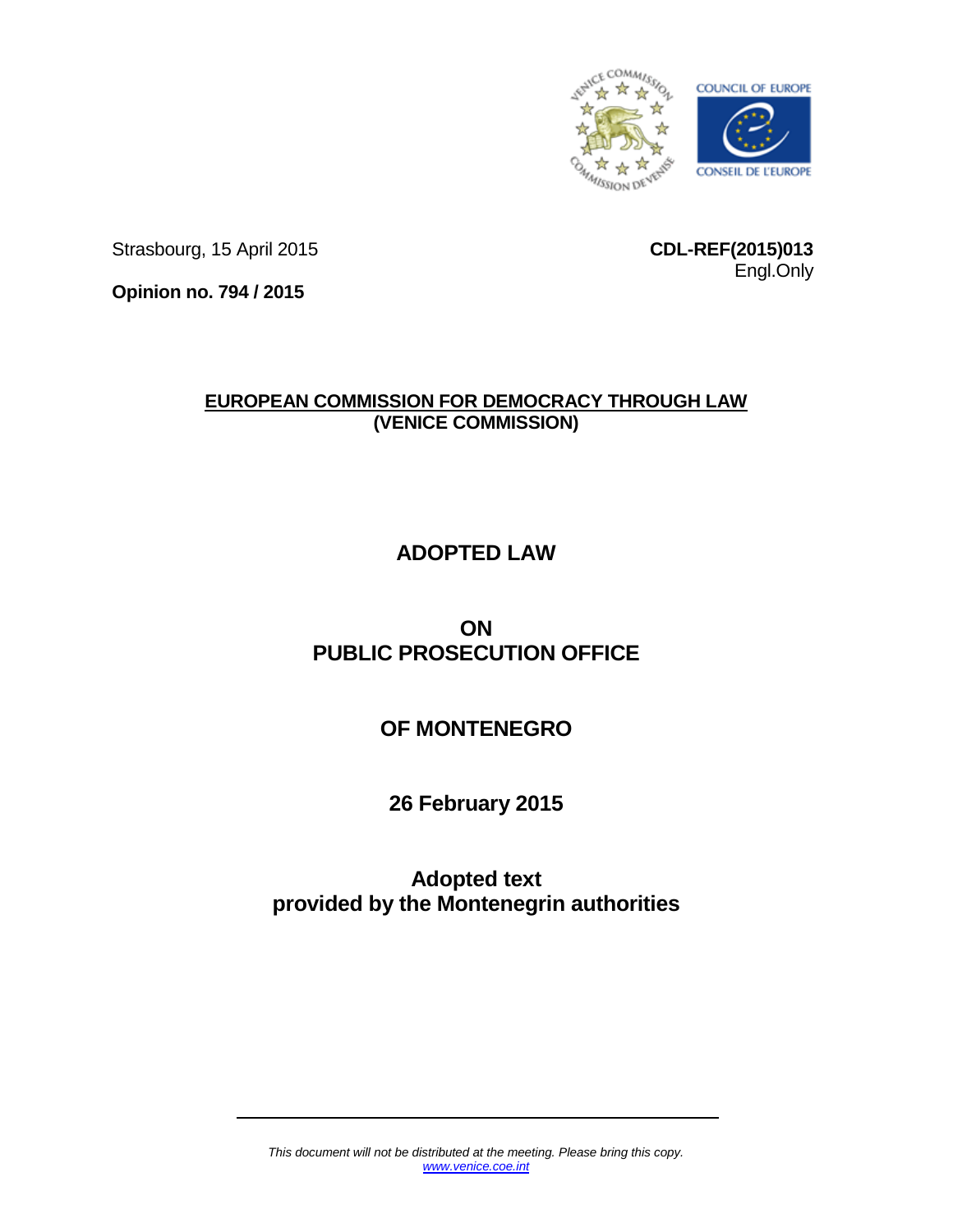CDL -REF(2015)01 3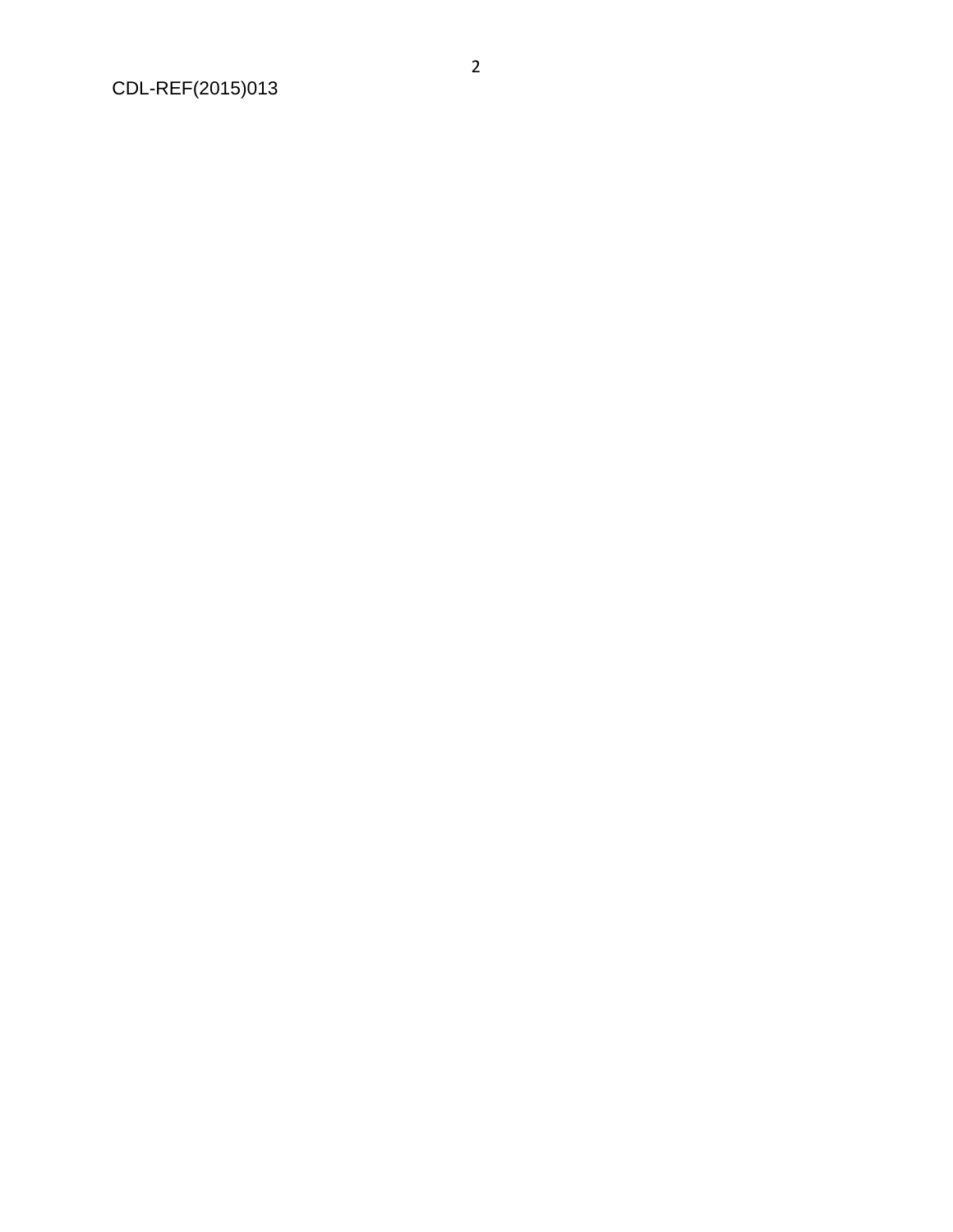Pursuant to Article 82, paragraph 1, item 2 of the Constitution of Montenegro and of Amendment IV, paragraph 1 of the Constitution of Montenegro, the 25th convocation of the Parliament of Montenegro, the sitting of the first extraordinary session in 2015, on 26 February 2015, adopted the

### **LAW ON PUBLIC PROSECUTION OFFICE**

#### **I. GENERAL PROVISIONS**

#### **Subject Matter of the Law Article 1**

The present Law shall regulate establishment, organisation and jurisdiction of the Public Prosecution Office, organization of the work of the Public Prosecutor's Offices, composition, election, mandate, organization and operation of the Prosecutorial Council, in addition to other issues of significance for the work of the Public Prosecution Office and Prosecutorial Council.

## **1) Constitutionality and Legality**

## **2) Article 2**

The Public Prosecution Office shall prosecute criminal offenses that are prosecuted ex officio and misdemeanor criminal offenses and execute other duties prescribed by law.

The Public Prosecution Office shall perform its function based on the Constitution, laws and ratified international treaties.

#### **Autonomy Article 3**

The Public Prosecution Office shall not act under anybody's influence and the Public Prosecution Office shall not be influenced by anybody in the exercise their office.

# **Impartiality**

## **Article 4**

The Public Prosecutor's office shall be exercised impartially and objectively, pursuant to the principles of legality and equality before the law.

# **Publicity**

## **Article 5**

Operation of the Public Prosecution Office shall be provided in the manner prescribed by law.

# **Professional Skills Development**

## **Article 6**

Public Prosecutors shall have the right and duty to develop their professional skills in order to exercise their office more successfully.

#### **Funding**

#### **Article 7**

Funds for the work of the Public Prosecutor's Office shall be provided in the budget of Montenegro.

### **Wages**

### **Article 8**

Head of the Public Prosecution Office Public Prosecutor shall have the right to wages and other entitlements based on employment, in accordance with the law.

## **Right to Association**

#### **Article 9**

Heads of the Public Prosecution Office and Public Prosecutors shall have the right to professional association.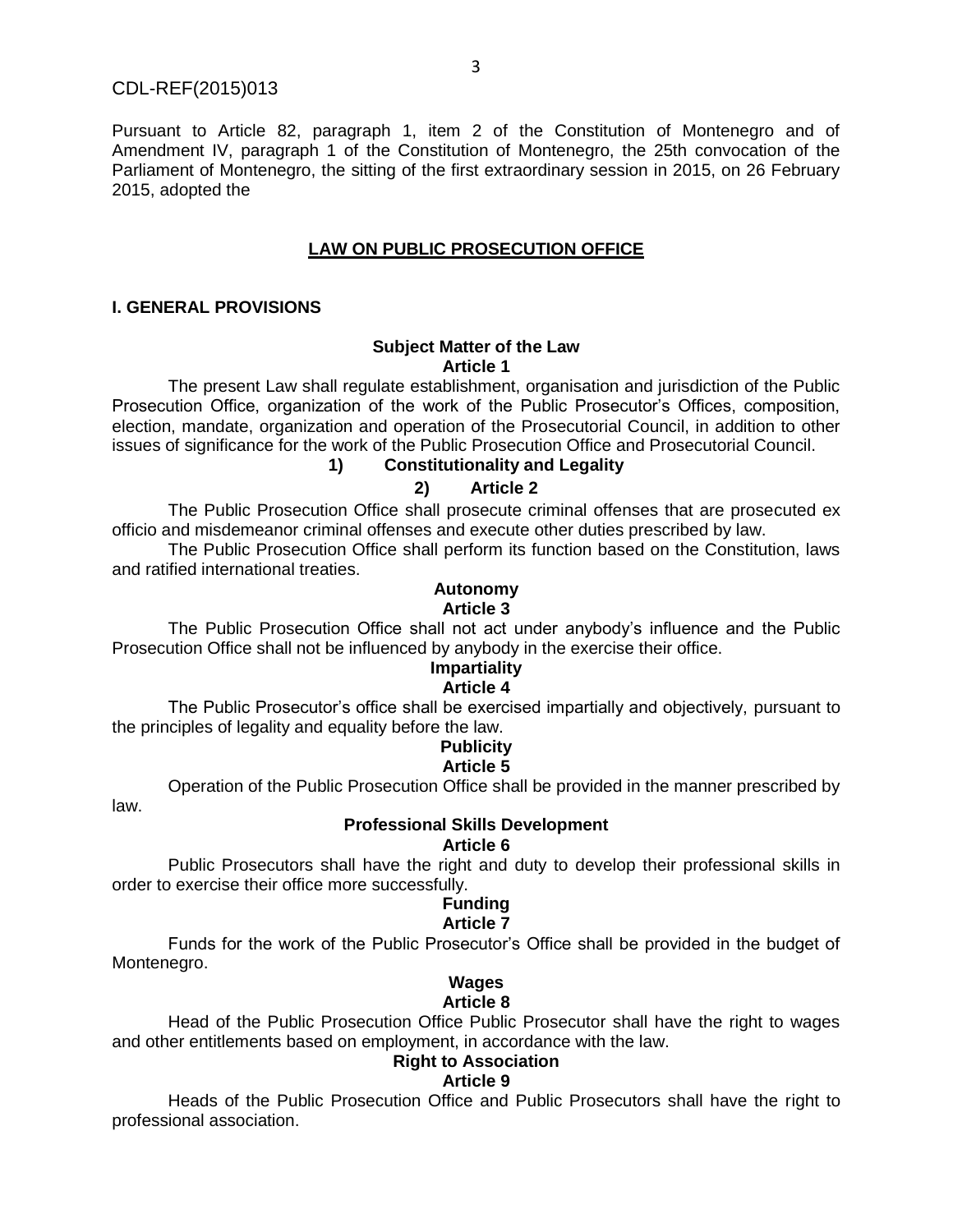#### **Use of Gender-Sensitive Language Article 10**

Terms used in this Law for natural persons in the masculine gender shall include the same terms in the feminine gender.

## **II. ESTABLISHMENT, ORGANIZATION AND JURISDICTION OF THE PUBLIC PROSECUTION OFFICES**

#### **Structure of the Public Prosecution Office Article 11**

The Public Prosecution Office shall include establishing the Supreme Public Prosecutor's Office, Special Public Prosecutor's Office, High Public Prosecutor's Offices and Basic Public Prosecutor's Offices.

The Supreme Public Prosecutor's Office shall be established for the territory of Montenegro, with the seat in Podgorica.

The Special Public Prosecutor's Office shall be established for the territory of Montenegro, with the seat in Podgorica.

The High Public Prosecutor's Office shall be established for the territory of the High Court.

The Basic Public Prosecutor's Office shall be established for the territory of one or more Basic Courts.

#### **Supreme Public Prosecutor's Office Article 12**

The Supreme Public Prosecutor's Office shall act before the Supreme Court of Montenegro, Court of Appeal of Montenegro, Administrative Court of Montenegro, other courts and other state authorities, in accordance with the law.

The Supreme Public Prosecutor's Office shall, in accordance with the law, file a petition for protection of legality.

The Supreme Public Prosecutor's Office shall also exercise other duties, which are not defined as falling within the competence other Public Prosecutor's Offices.

## **Special Public Prosecutor's Office**

#### **Article 13**

The Special Public Prosecutor's Office shall operate in accordance with a special law regulating the conditions for the selection of high officials and Public Prosecutors at the Special Public Prosecutor's Office, the jurisdiction and organization of the Special Public Prosecutor's Office and other issues of significance for the exercise of office.

# **High Public Prosecutor's Office**

#### **Article 14**

The High Public Prosecutor's Offices shall include:

- 3) The High Public Prosecutor's Office in Bijelo Polje, to proceed before the High Court of Bijelo Polie: and
- 4) The High Public Prosecutor's Office in Podgorica, to proceed before the High Court in Podgorica.

The High Public Prosecutor's Office shall proceed in all actions falling under their competence before the courts and other authorities which have the subject matter and territorial jurisdiction.

## **Basic Public Prosecutor's Office**

## **Article 15**

Basic Public Prosecutor's Offices shall include:

1) The Basic Public Prosecutor's Office in Bar, for the territory of the Basic Court of Bar;

2) The Basic Public Prosecutor's Office in Berane, for the territory of the Basic Court of Berane;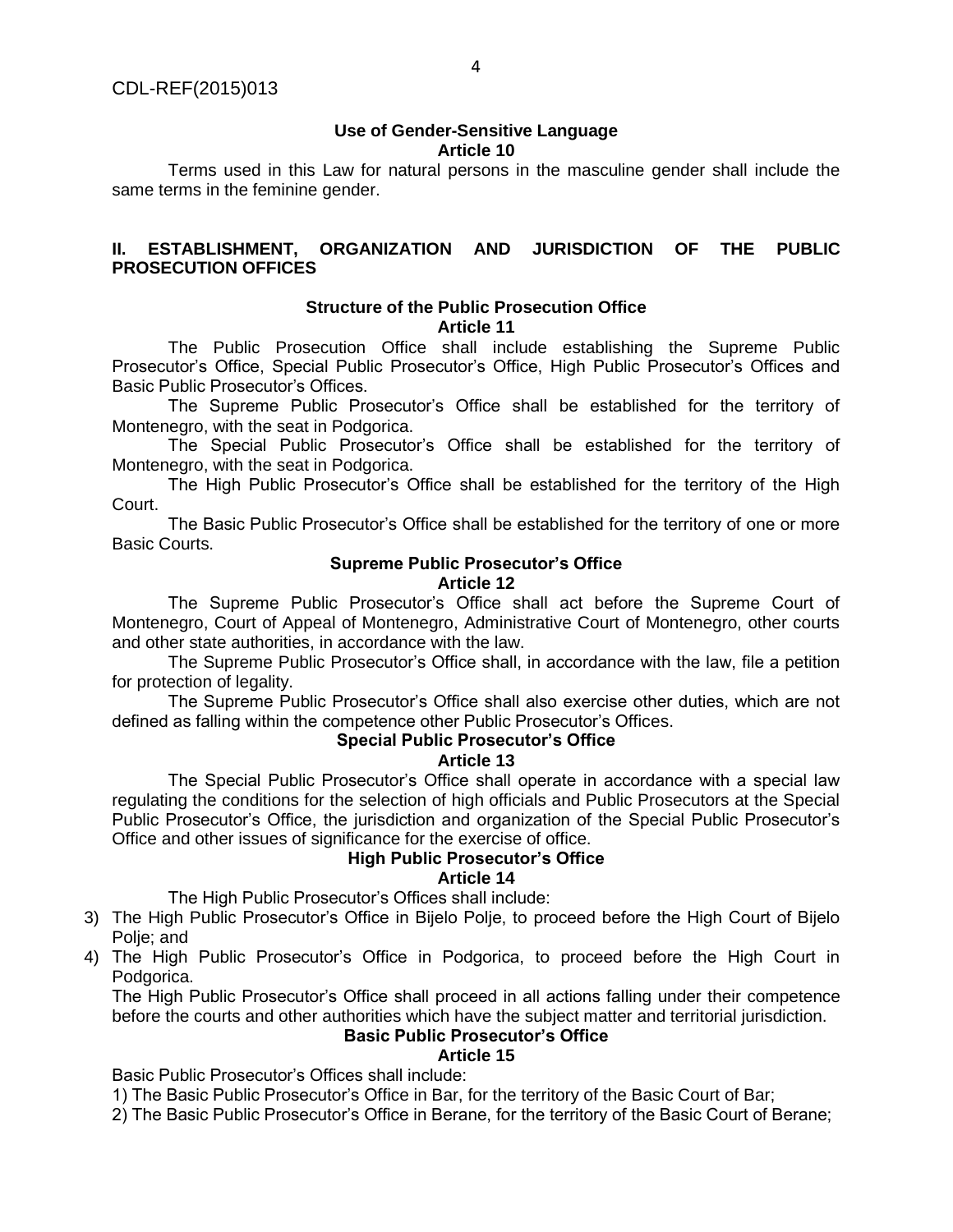3) The Basic Public Prosecutor's Office in Bijelo Polje, for the territory of the Basic Court of Bijelo Polje:

4) The Basic Public Prosecutor's Office in Kolasin, for the territory of the Basic Court of Kolasin;

5) The Basic Public Prosecutor's Office in Kotor, for the territory of the Basic Court of Kotor;

6) The Basic Public Prosecutor's Office in Niksic, for the territory of the Basic Court of Niksic;

7) The Basic Public Prosecutor's Office in Plav, for the territory of the Basic Court of Plav;

8) The Basic Public Prosecutor's Office in Pljevlja, for the territory of the Basic Court of Pljevlja and the Basic Court of Zabljak;

9) The Basic Public Prosecutor's Office in Podgorica, for the territory of the Basic Court of Podgorica and the Basic Court of Danilovgrad;

10) The Basic Public Prosecutor's Office in Rozaje, for the territory of the Basic Court of Rozaje;

11) The Basic Public Prosecutor's Office in Ulcinj, for the territory of the Basic Court of Ulcinj;

12) The Basic Public Prosecutor's Office in Herceg Novi, for the territory of the Basic Court of Herceg Novi; and

13) The Basic Public Prosecutor's Office in Cetinje for the territory of the Basic Court of Cetinje. The Basic Public Prosecutor's Office shall take all actions falling under their competence before the court which has actual and territorial jurisdiction.

## **Actual and Local Jurisdiction**

#### **Article 16**

The Public Prosecution Office shall proceed in accordance with their actual and local jurisdiction, unless otherwise provided by the law.

In order to perform the function of prosecution of perpetrators of criminal offences and misdemeanors, the Public Prosecution Office shall have the authority to determine and undertake measures requisite for detection of criminal and other offences punishable by law and their perpetrators, in cooperation with competent authorities.

# **Administration**

## **Article 17**

The Public Prosecution Office shall be headed by the Supreme Public Prosecutor.

Each Basic and High Public Prosecutor's Office shall be headed by the Head of the Public Prosecutor's Office, the Special Public Prosecutor's Office shall be headed by the Head of the Special Public Prosecutor's Office, and the Supreme Public Prosecutor's Office shall be headed by the Supreme Public Prosecutor.

The Head of the Public Prosecutor's Office and the Public Prosecutor shall exercise the prosecutorial office at the Public Prosecutor's Office to which they were appointed, seconded or transferred in accordance with this Law.

## **III. PROSECUTORIAL COUNCIL**

## **1. The composition and mandate of the Prosecutorial Council**

#### **Composition of the Prosecutorial Council Article 18**

The Prosecutorial Council shall have a President and ten members.

President of the Prosecutorial Council shall be the Supreme Public Prosecutor.

Members of the Prosecutorial Council shall include:

1) five Public Prosecutors who hold a permanent office and have at least five years of experience in the exercise of prosecutorial office, of which four working at the Supreme Public Prosecutor's Office, Special Public Prosecutor's Office and High Public Prosecutor's Offices, and one working at the Basic Public Prosecutor's Offices, who shall be appointed and relieved from office by the Conference of Public Prosecutors;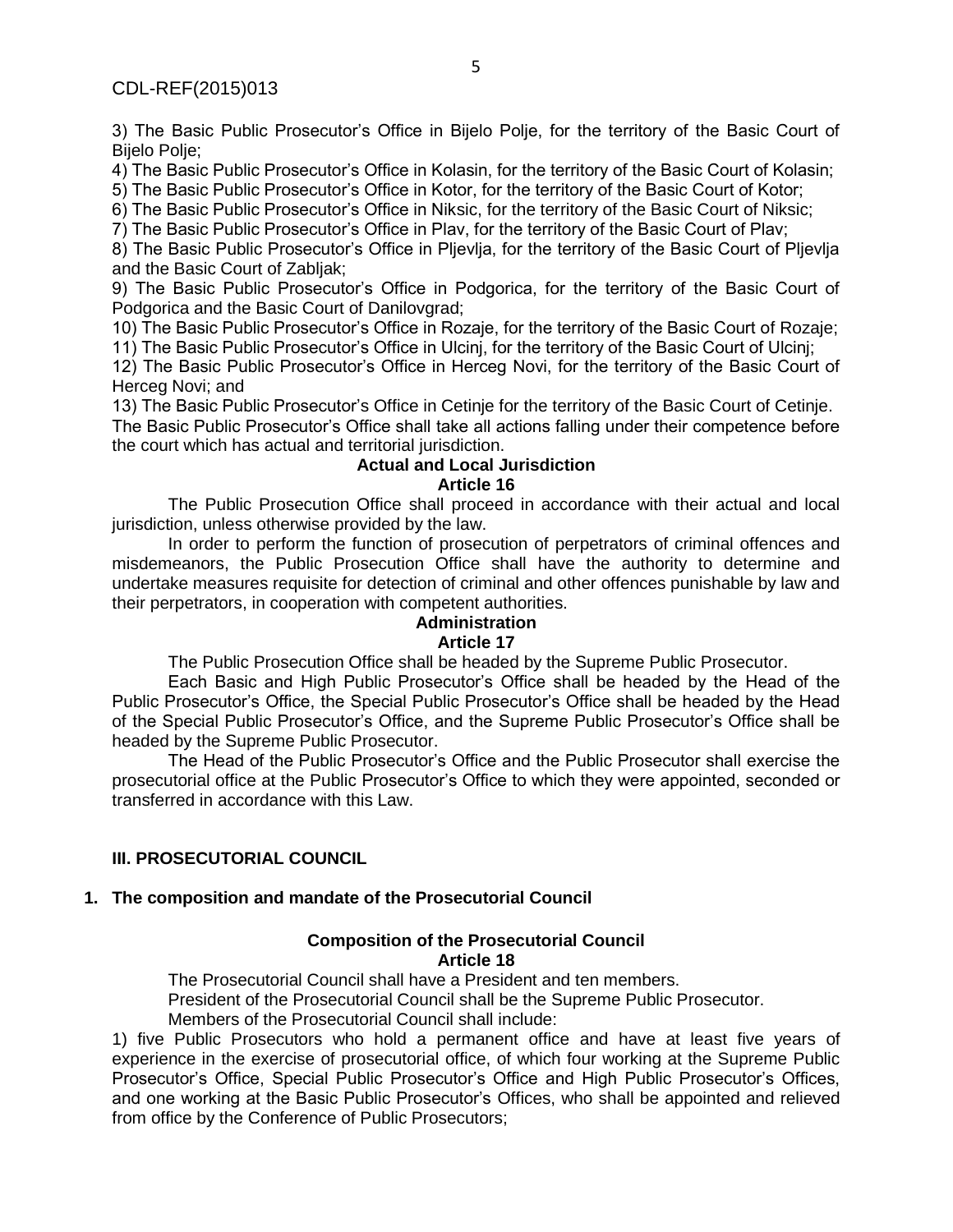2) four prominent jurists appointed and relieved from office by the Parliament of Montenegro (hereinafter: the Parliament) at the proposal of the competent working body;

3) one representative of the state administration body in charge of justice (hereinafter: the Ministry of Justice), appointed by the Minister of Justice from among the employees of the Ministry of Justice.

No member of the Prosecutorial Council shall be elected from among the Public Prosecutors whose performance was rated as not satisfactory or who were subject to a disciplinary sanction.

The composition of the Prosecutorial Council shall be promulgated by the President of Montenegro.

Administrative assistance to the Prosecutorial Council shall be provided by the Secretariat of the Prosecutorial Council.

# **Mandate of the Prosecutorial Council**

#### **Article 19**

The mandate of the Prosecutorial Council shall last for four years.

The mandate of the member of the Prosecutorial Council who was subsequently elected to the vacancy in the Prosecutorial Council shall expire at the end of the mandate of the Prosecutorial Council.

Upon termination of the mandate of any member of the Prosecutorial Council, the body that elected him/her shall elect a new member immediately.

# **2. The method of election and termination of office of the Prosecutorial Council members Conference of Public Prosecutors**

**Article 20**

The members of the Prosecutorial Council shall be elected from among the Public Prosecutors and removed from office by the Conference of Public Prosecutors, by secret ballot.

The Conference of Public Prosecutors shall include all Heads of Public Prosecutor's Offices and Public Prosecutors.

The Conference of Public Prosecutors shall adopt the Code of Ethics for Public Prosecutors.

The Conference of Public Prosecutors shall elect President of the Committee to monitor the application of the Code of Ethics for Public Prosecutors (hereinafter: the Committee for the Code of Ethics for Public Prosecutors).

Administrative and technical assistance to the Conference of Public Prosecutors and the Committee for the Code of Ethics for Public Prosecutors shall be provided by the Secretariat of the Prosecutorial Council.

#### **Committee for the Code of Ethics for Public Prosecutors Article 21**

The Committee for the Code of Ethics for Public Prosecutors shall have a President and two members. The President shall be elected from among the members of the Prosecutorial Council who are not the Public Prosecutors, one member shall be elected by the enlarged meeting of the Supreme Public Prosecutor's Office from among the Public Prosecutors, and the other member shall be the President of the Association of Public Prosecutors of Montenegro.

The Committee for the Code of Ethics for Public Prosecutors shall be elected for a term of four years.

Any person may contact the Committee for Code of Ethics of Public Prosecutors to comment on whether or not the behavior of the Public prosecutor is in accordance with the Code of Ethics for Public Prosecutors.

The Committee for the Code of Ethics for Public Prosecutors shall report to the Prosecutorial Council annually, by 31 March of the current year for the previous year.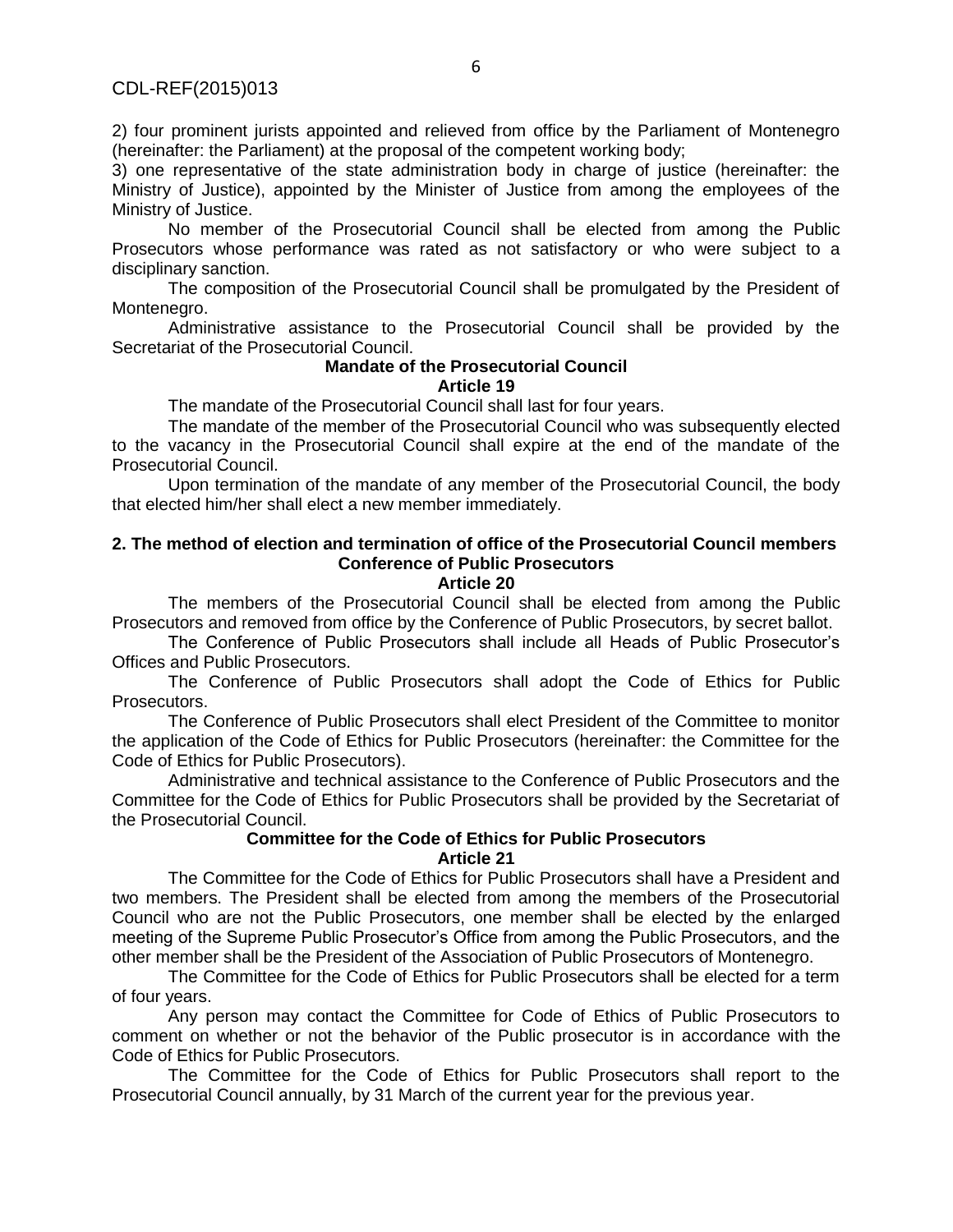The Committee for the Code of Ethics for Public Prosecutors shall adopt the Rules of Procedure regulating in details their operation and decision making.

# **Deciding by the Conference of Public Prosecutors**

## **Article 22**

The Conference of Public Prosecutors shall work and make decisions at meetings.

Meetings of the Conference of Public Prosecutors shall be convened and chaired by the Supreme Public Prosecutor.

Meetings of the Conference of Public Prosecutors shall be held in the presence of no less than two-thirds of the members, and decisions shall be taken by majority vote of the Conference of Public Prosecutors present.

The Conference of Public Prosecutors shall adopt the Rules of Procedure regulating in detail their work and decision making.

## **Election Committee Article 23**

The process of preparing the list of candidates for the election of members of the Prosecutorial Council from among the Public Prosecutors and procedure for the election of members of the Prosecutorial Council shall be administered by the Election Committee.

The Election Committee shall consist of a president and two members elected among the Heads of the Public Prosecutor's Offices and Public Prosecutors by the enlarged meeting of the Supreme Public Prosecutor's Office, on a proposal from meetings of Public Prosecutors of all Public Prosecutor's Offices.

The Election Committee shall be elected no later than three months before the expiry of the mandate of the Prosecutorial Council, for a term of four years.

## **Proposal for Appointment of members of the Prosecutorial Council from among the Public Prosecutors**

#### **Article 24**

Nomination of candidates for the appointment of members of the Prosecutorial Council from among the Public Prosecutors in the Supreme Public Prosecutor's Office, Special Public Prosecutor's Office and High Public Prosecutor's Offices shall be determined:

- 1) at the meeting of the Supreme Public Prosecutor's Office which shall propose three candidates from that Prosecutor's Office;
- 2) at the meeting of the Special Public Prosecutor's Office which shall propose two candidates from that Prosecutor's Office;
- 3) at the joint meeting of High Public Prosecutor's Offices which shall propose three candidates from these Prosecutor's Offices.

A list of eight candidates referred to in paragraph 1 of this Article, in alphabetical order, shall be compiled by the Election Committee, based on the notification of the proposed candidates.

In order to nominate the candidates for the appointment of members of the Prosecutorial Council from among the Public Prosecutors from the Basic Public Prosecutor's Offices, the Election Committee shall request the Head and Public Prosecutors from each Basic Public Prosecutor's Office to submit an initial proposal nominating two candidates.

The initial proposal referred to in paragraph 3 of this Article shall be submitted on the prescribed form in a manner that ensures the confidentiality of the initial proposal.

The list of four candidates supported by the highest number of initial proposals referred to in paragraph 3 of this Article shall be compiled by the Election Committee, in alphabetical order.

After collecting the initial proposals referred to in paragraph 3 of this Article, if more than four candidates are supported by the same number of initial proposals, the Election Committee shall draw up a list including all the candidates supported by the highest or the same number of initial proposals.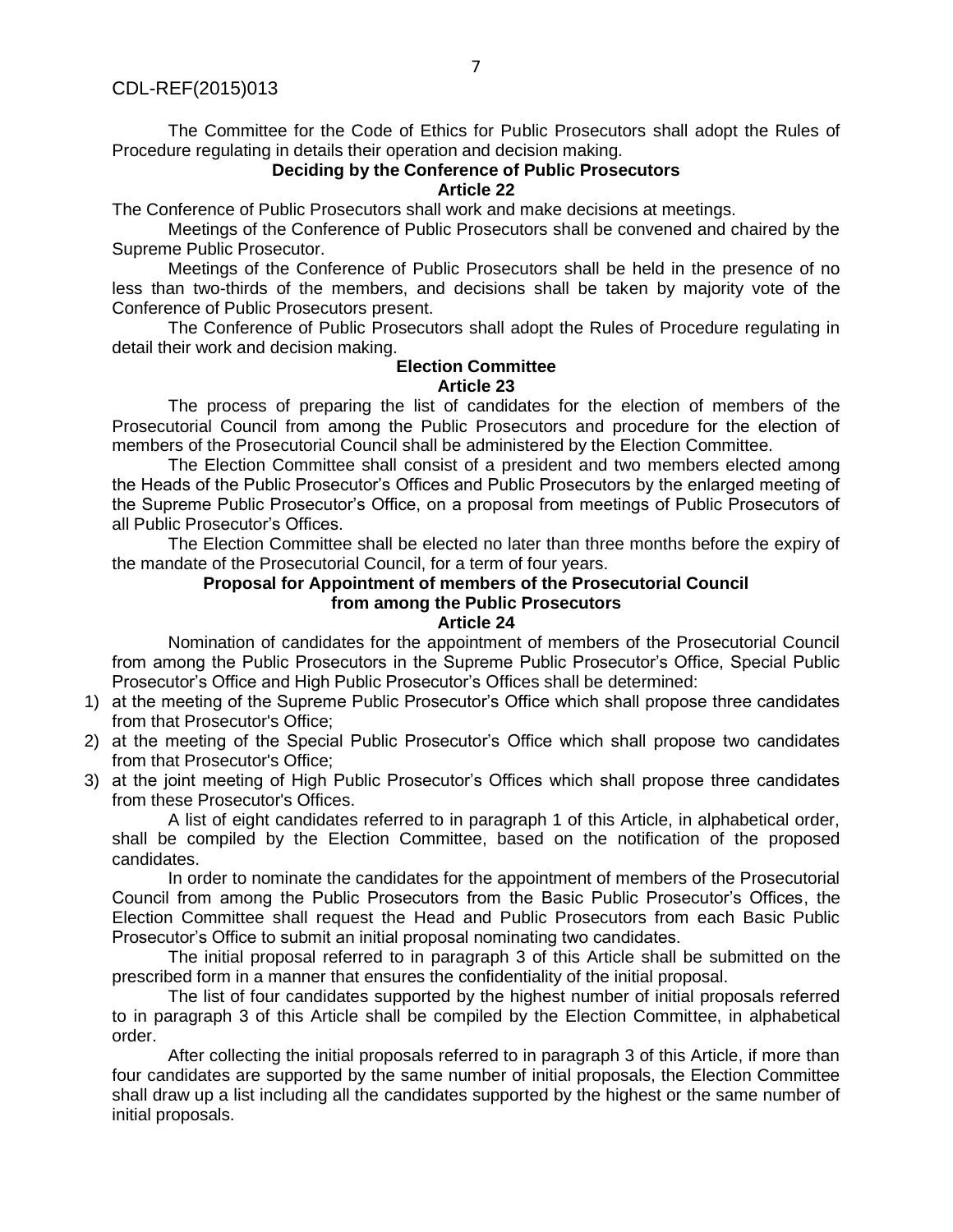The form of the initial proposal referred to in paragraph 3 of this Article shall be determined by the Rules of Procedure of the Prosecutorial Council.

# **Appointment of Members of the Prosecutorial Council from among the Public Prosecutors**

#### **Article 25**

Lists of candidates for members of the Prosecutorial Council, drawn up pursuant to Article 24 paragraphs 2 and 5, or paragraph 6 of this Law, shall be submitted to all Public Prosecutor's Offices to be put on the notice board no later than two months before the expiry of the mandate of members of the Prosecutorial Council.

The Conference of Public Prosecutors shall be convened by the Supreme Public Prosecutor, no later than 30 days before the expiry of the mandate of members of the Prosecutorial Council.

Four candidates from the list referred to in Article 24, paragraph 2 above shall be elected as members of the Prosecutorial Council, where only one candidate shall be elected from a Public Prosecutor's Office and one candidate from the list referred to in Article 24, paragraph 5, or paragraph 6 of this Law, with the maximum number of votes.

If none of the candidates from the list are supported by the required majority, casting of votes shall be repeated among the five candidates on the list referred to in Article 24, paragraph 2 above, that is between two candidates from the list referred to in Article 24, paragraph 5, or paragraph 6 of this Law, with the maximum number of votes.

In case of more candidates with the same number of votes, based on which they can go for the second round of voting, a list of those candidates shall be drawn up and the voting shall be repeated, and only one candidate shall be elected from each Public Prosecutor's Office.

## **Election of Eminent Jurists as Members of the Prosecutorial Council**

#### **Article 26**

From among eminent jurists, a person who has no less than ten years of legal experience on legal matters and enjoys a good personal and professional reputation, who has not been convicted for a crime making state prosecutors unworthy to perform prosecutorial office in accordance with this Law, may be an elected member of the Prosecutorial Council.

The competent working body of the Parliament shall issue a public call for the election of members of the Prosecutorial Council from among eminent jurists in the "Official Gazette of Montenegro" and in at least one of the print media based in Montenegro.

Public call for the election of members of the Prosecutorial Council from among eminent jurists shall be published by the competent working body of the Parliament on the website of the Parliament.

The deadline for applications shall be 15 days from the announcement of the public call. List of candidates shall be published by the competent working body of the Parliament on the website of the Parliament, and it shall be available to the public at least ten days from the date of publication.

Proposal for the election of members of the Prosecutorial Council from among eminent jurists shall be submitted by the competent working body of the Parliament.

Proposal for the election referred to in paragraph 6 of this Article shall include as many candidates as there shall be elected members of the Prosecutorial Council.

#### **Ban on the Appointment to the Prosecutorial Office Article 27**

During his or her mandate at the Prosecutorial Council, no member of the Prosecutorial Council from among the Public Prosecutors shall be appointed to the senior Public Prosecutor's Office or as the Head of Public Prosecutor's Office, and no member of the Prosecutorial Council from among eminent jurists shall be appointed as the Public Prosecutor or Head of the Public Prosecutor's Office.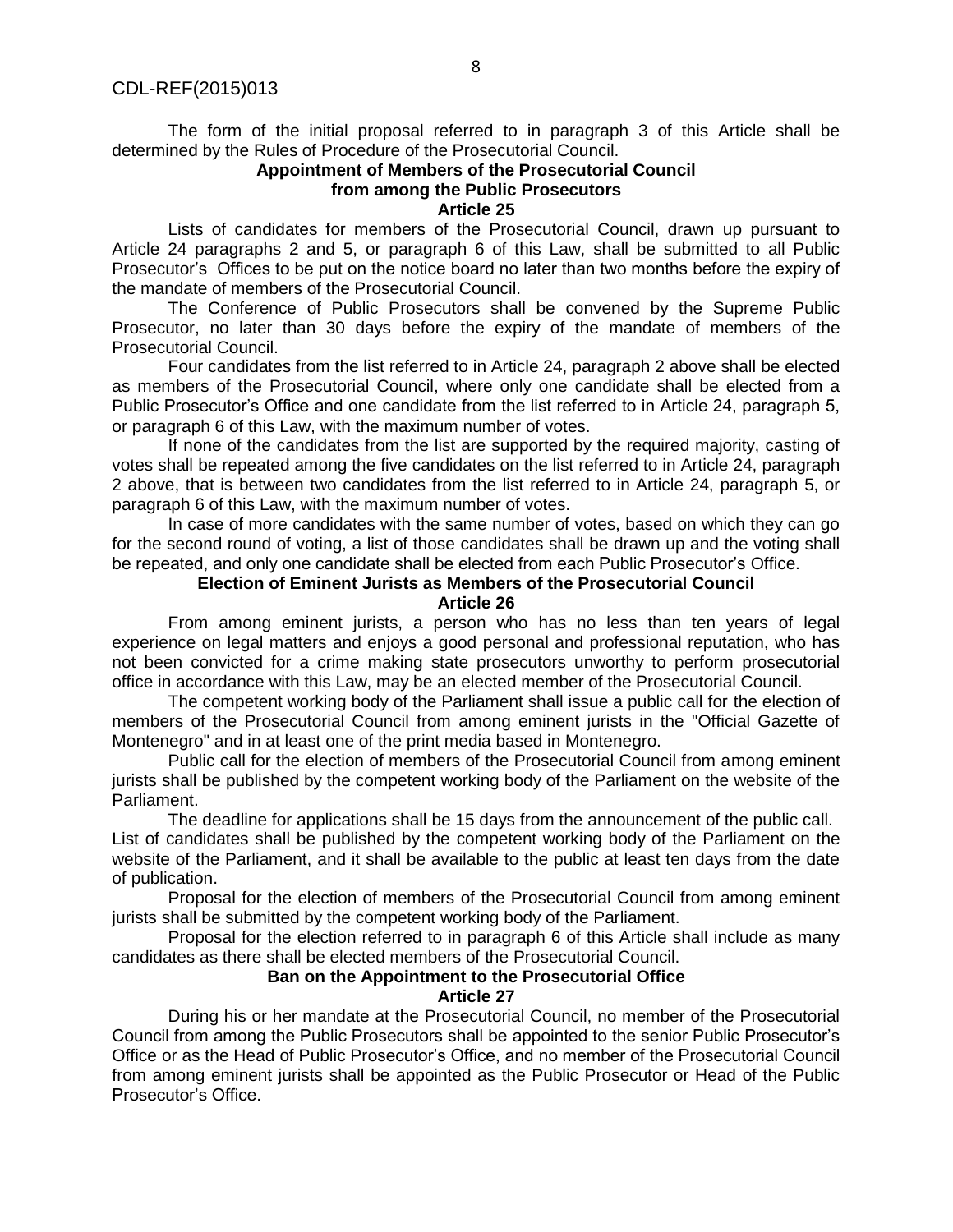#### **Re-Election Article 28**

Members of the Prosecutorial Council from among the Public Prosecutors and eminent jurists may be re-elected to the Prosecutorial Council after the expiry of four years from the termination of the previous mandate in the Prosecutorial Council.

## **Termination**

#### **Article 29**

Mandate of the Prosecutorial Council's member shall end before the expiry of his or her term of office, if:

1) the office on the basis of which he/she was elected to the Prosecutorial Council is terminated; 2) he or she resigns;

3) he/she is sentenced to an unconditional prison sentence.

In the case referred to in paragraph 1, item 1 of this Article, mandate of the Prosecutorial Council's member shall be terminated on the date of termination of office on the basis of which he or she was elected to the Prosecutorial Council.

In the case referred to in paragraph 1, item 2 of this Article, mandate of the Prosecutorial Council's member shall end when his/her written resignation is noted by the Prosecutorial Council.

In the case referred to in paragraph 1, item 3 of this Article, mandate of the Prosecutorial Council's member shall end on the date of finality of conviction.

The Prosecutorial Council shall acknowledge the termination of the mandate of the Prosecutorial Council's member and inform the authority that elected him/her accordingly.

## **Removal from Office**

#### **Article 30**

Member of the Prosecutorial Council shall be removed from office, if:

1) performing his/her duties in a negligent and unprofessional manner;

2) convicted of an offense that makes him/her unworthy of the membership in the Prosecutorial Council.

Any action by the member of the Prosecutorial Council which is contrary to the statutory powers, and non-fulfillment of statutory obligations shall be regarded as careless and unprofessional performance of the duties referred to in paragraph 1, item 1 of this Article.

The action referred to in paragraph 1, item 2 of this Article shall be a criminal offense that is prosecuted ex officio, which carries a prison sentence of at least six months.

Member of the Prosecutorial Council from among Public Prosecutors shall be removed from office if he or she is subject to a disciplinary sanction.

In the cases referred to in paragraph 1 of this Article, the proposal for the removal from office of the Prosecutorial Council's member shall be submitted by the Prosecutorial Council to the authority that elected him/her.

The office of the Prosecutorial Council's member shall cease on the date when he/she is removed from office by the authority that elected him/her.

The procedure for removing a member of the Prosecutorial Council from office shall be governed by the provisions regulating the procedure for determining disciplinary responsibility of Public Prosecutors.

#### **Term of Office in the Event of Cessation of Office and Removal Article 31**

In the event of termination of office of the Prosecutorial Council's member from among Public Prosecutors before the expiry of the period for which he/she was elected, the procedure to nominate candidates to the vacant position shall be conducted in accordance with Article 24 and Article 25 of this Law.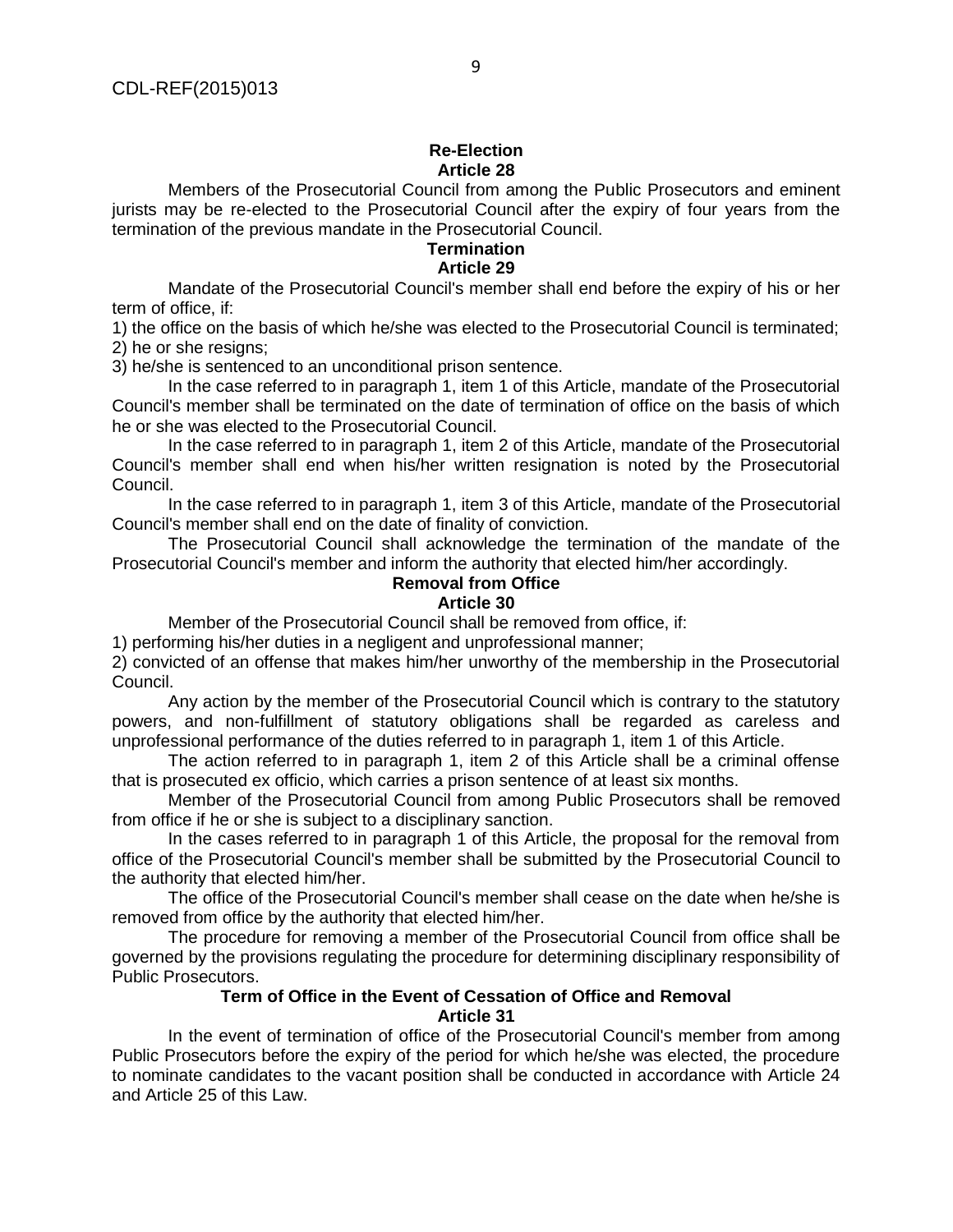In the event of termination of office of the Prosecutorial Council's member elected by the Parliament, before the expiry of his or her term of office, the Parliament shall elect a new member in accordance with Article 26 of this Law.

In the event of termination of office of the Prosecutorial Council's member from the Ministry of Justice, the Minister of Justice shall appoint a new member within 15 days of the termination of office.

The term of office of the Prosecutorial Council's member elected in accordance with paragraphs 1, 2 and 3 of this Article shall end on the date of termination of the mandate of the Prosecutorial Council.

#### **Suspension Article 32**

Member of the Prosecutorial Council shall be suspended from office when:

- 1) he or she has been remanded to detention, during the detention;
- 2) suspended from office or position based on which he or she was elected to the Prosecutorial Council;
- 3) the indictment is confirmed against him or her for a criminal offense which renders him or her unfit for the exercise of the office at the Prosecutorial Council, until the final conclusion of criminal proceedings.
- 4) a proposal for his dismissal is submitted, pending a decision for dismissal.

Member of the Prosecutorial Council from among the Public Prosecutors may be suspended from office if the procedure for determining disciplinary liability has been initiated against him or her, up to the final conclusion of the disciplinary proceedings.

Decision on suspension from office shall be adopted by the Prosecutorial Council and submitted to the member of the Prosecutorial Council who has been suspended from office and the authority that elected him or her.

#### **Absence from Work and Remuneration Article 33**

Members of the Prosecutorial Council who are employed shall be entitled to absence from work for the performance of office in the Prosecutorial Council.

Members of the Prosecutorial Council, whose earnings are provided from the budget, during the absence from paragraph 1 of this Article, shall generate earnings and other remuneration from employment with the authority in which they are employed.

Members of the Prosecutorial Council from among the Public Prosecutors, in order to exercise the office in the Prosecutorial Council, based on a decision of the Prosecutorial Council, may work up to 70% of their working time during the year in the Prosecutorial Council. The decision of the Prosecutorial Council shall define jobs that are performed by members of the Prosecutorial Council.

In the event referred to in paragraph 3 above, the scope of work of the Public Prosecutor in the Public Prosecutor's Office where he or she works may be reduced to an appropriate extent.

Members of the Prosecutorial Council shall be entitled to compensation for work in the Prosecutorial Council in the amount of 80% of the average gross salary in Montenegro in the previous year.

#### **3. Organization and method of operation**

## **Meeting of the Prosecutorial Council Article 34**

The Prosecutorial Council shall work and make decisions at meetings. Meetings of the Prosecutorial Council may be held if attended by a majority of the total number of members of the Prosecutorial Council.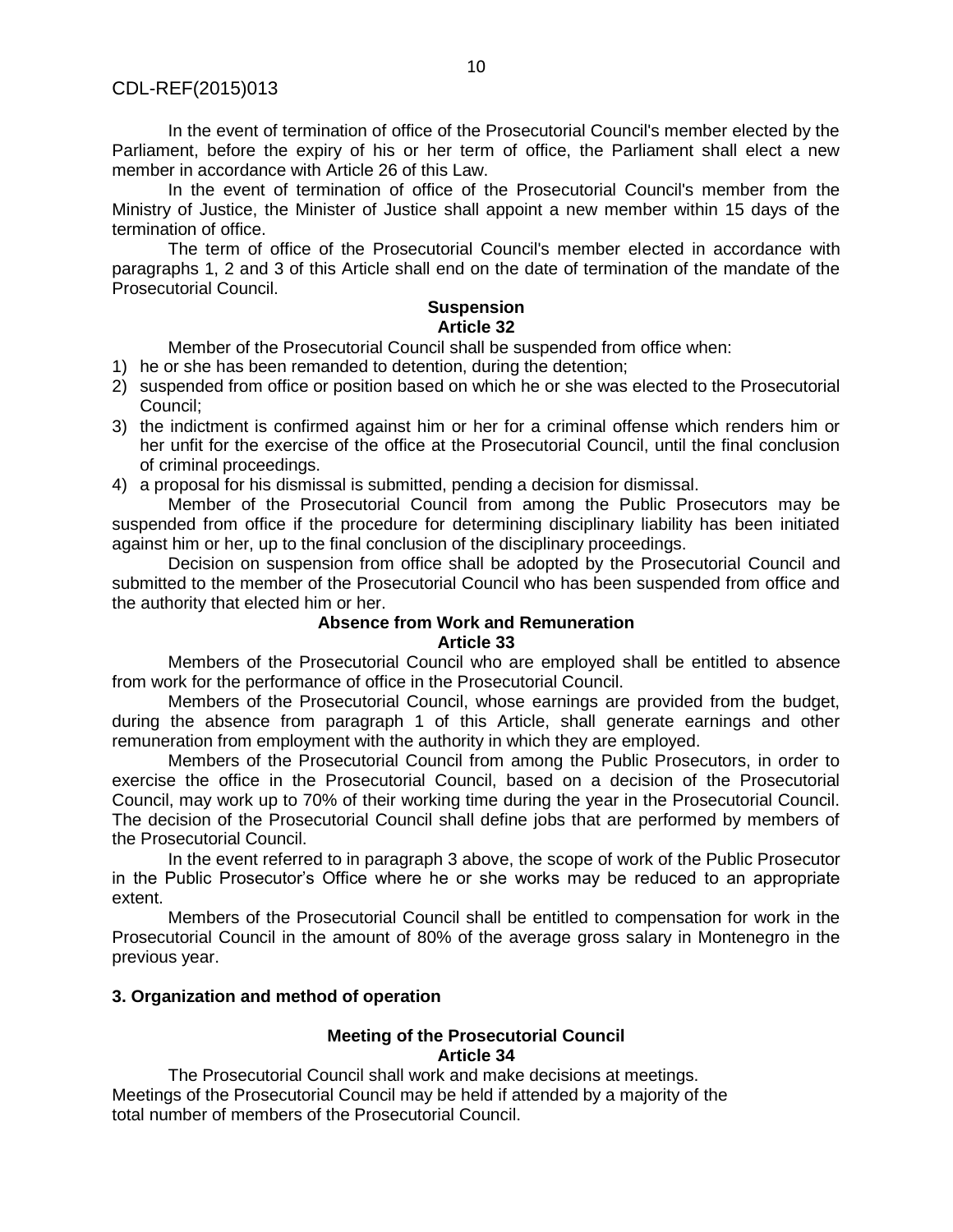Meetings of the Prosecutorial Council shall be convened and chaired by the President of the Prosecutorial Council.

## **President of the Prosecutorial Council Article 35**

President of the Prosecutorial Council shall be responsible for the efficient and timely work of the Prosecutorial Council.

The Prosecutorial Council, on a proposal from the President of the Prosecutorial Council, shall designate a member of the Prosecutorial Council from among the Public Prosecutors who shall replace the President in case of his or her absence or inability to work and perform other duties as set under the Rules of Procedure of the Prosecutorial Council.

# **Committees**

**Article 36**

In order to improve the efficiency of performance falling under their competence, the Prosecutorial Council may establish Committees.

The President of the Prosecutorial Council shall not be the President or member of the Committees referred to in paragraph 1 of this Article.

Members of the Committees referred to in paragraph 1 of this Article and the Committee for the Code of Ethics for Public Prosecutors shall be entitled to remuneration in the amount determined by the Prosecutorial Council to 40% of the average gross salary in Montenegro in the previous year.

Operation of the Committees referred to in paragraph 1 of this Article shall be governed by the Rules of Procedure of the Prosecutorial Council.

#### **Responsibilities of the Prosecutorial Council Article 37**

The Prosecutorial Council, in addition to the responsibilities established by the Constitution, shall:

1) determine the number of Public Prosecutors;

2) define the proposal for the removal from office of the Supreme Public Prosecutor;

3) decide on disciplinary responsibility of the Public Prosecutors and Heads of the Public Prosecutor's Offices;

4) provide for the training of Public Prosecutors and Heads of the Public Prosecutor's Offices;

5) provide for the use, functionality and uniformity of the Judicial Information System in the part related to the Public Prosecutor's Office;

6) keep records on the Public Prosecutors and heads of the Public Prosecutors' Offices;

7) adopt the Rules of Procedure of the Prosecutorial Council;

8) comment on the incompatibility of performing certain activities with the exercise of Prosecutor's Office;

9) investigate complaints of Public Prosecutors and Heads of the Public Prosecutor's Offices and take positions regarding threats to their independence;

10) investigate complaints about the work of Public Prosecutors and Heads of the Public Prosecutor's Offices concerning their legality;

11) form the Committee for the evaluation of performance of the Public Prosecutors;

12) elect the Disciplinary Prosecutor;

13) establish the methodology for preparing reports on the work of the Public Prosecution Office and the annual work schedule;

14) issue official identity cards to the Public Prosecutors and heads of the Public Prosecutor's Offices and keep records of official identity cards;

15) perform other tasks stipulated by law.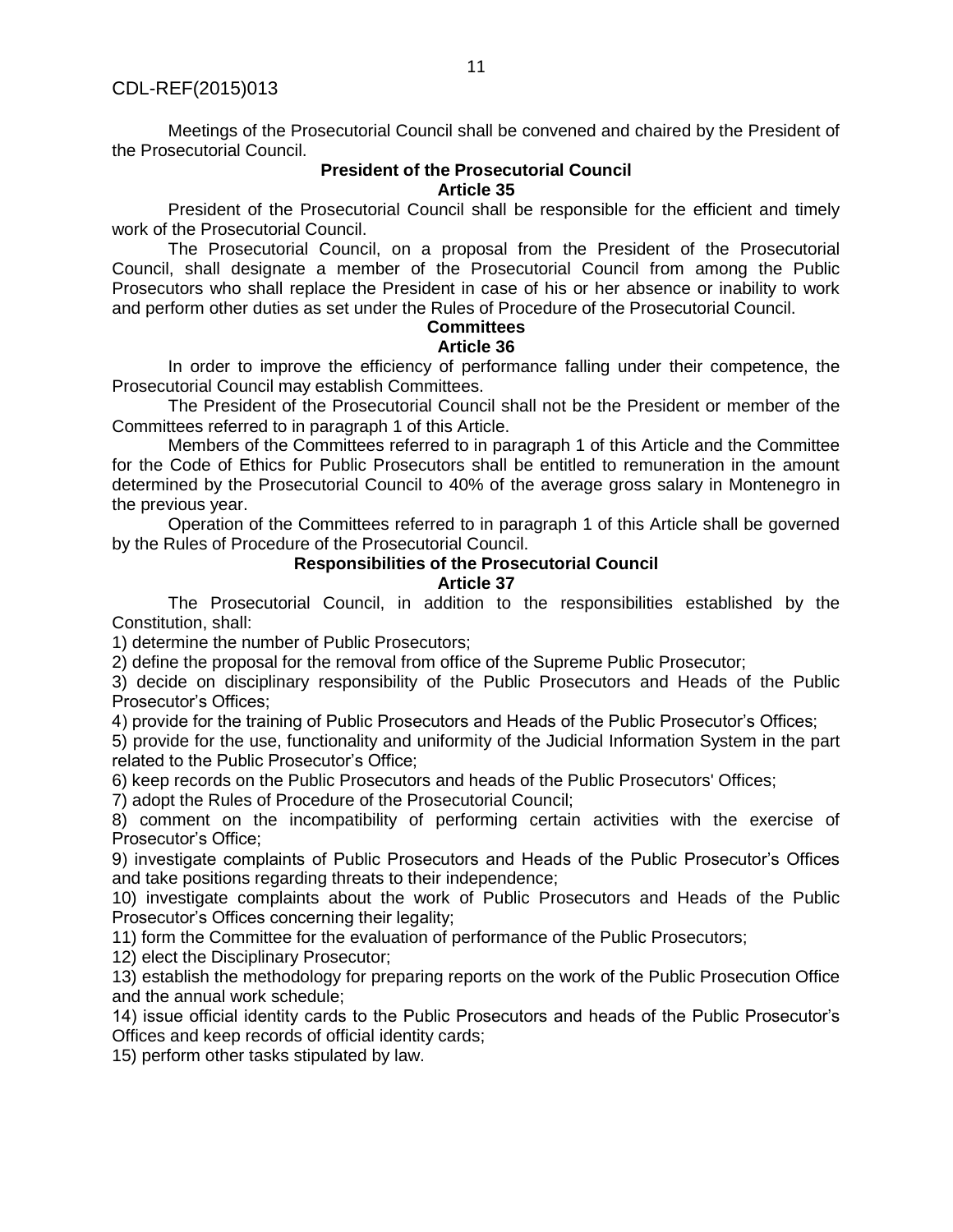#### **Decision on the Number of Public Prosecutors Article 38**

The number of Public Prosecutors shall be determined on the basis of the indicative benchmarks for performance in accordance with Article 151 of this Law.

The number of Public Prosecutors for each Public Prosecutor's Office shall be determined by the Prosecutorial Council.

The initiative for establishing the number of prosecutors in paragraph 2 of this Article shall be instituted by the Supreme Public Prosecutor.

The decision on the number of Public Prosecutors shall be published in the "Official Gazette of Montenegro".

#### **Rules of Procedure of the Prosecutorial Council Article 39**

The Prosecutorial Council shall adopt Rules of Procedure governing the matters prescribed by this Law and other issues of importance for the organization of work of the Prosecutorial Council.

Rules of Procedure of the Prosecutorial Council shall be published in the "Official Gazette of Montenegro".

#### **Decision Article 40**

Decisions of the Prosecutorial Council shall be final and may not be subject to administrative proceedings, unless otherwise provided by this Law.

When making a decision on the election of Heads of the Public Prosecutor's Offices and Public Prosecutors, the Prosecutorial Council shall take into account the proportional representation of minorities and other minority ethnic groups and of gender balanced representation.

#### **Annual Report Article 41**

The Prosecutorial Council shall draw up annual reports that contain information on the work of the Prosecutorial Council, description and analysis of the situation in the Public Prosecutor's Office, detailed information for each Public Prosecutor's Office relating to the number of cases received and finalized during the year for which the report is made, problems and shortcomings in their work, and measures to be taken to remedy identified deficiencies.

In addition, annual reports shall contain information about the crime situation and trends in the previous year.

The draft annual report of the Prosecutorial Council shall be delivered to all Public Prosecutor's Offices for comments.

Annual reports shall be submitted to the Parliament no later than on March 31 of the current year for the previous year, for consideration.

Annual reports shall be explained in the Parliament by the President of the Prosecutorial Council.

Annual reports shall be published on the website of the Supreme Public Prosecutor's Office and Prosecutorial Council.

#### **Relations between the Prosecutorial Council and the Public Prosecution Office Article 42**

The Public Prosecution Offices shall provide to the Prosecutorial Council, at their request, all data and information within their competence, within the deadline set by the Prosecutorial Council.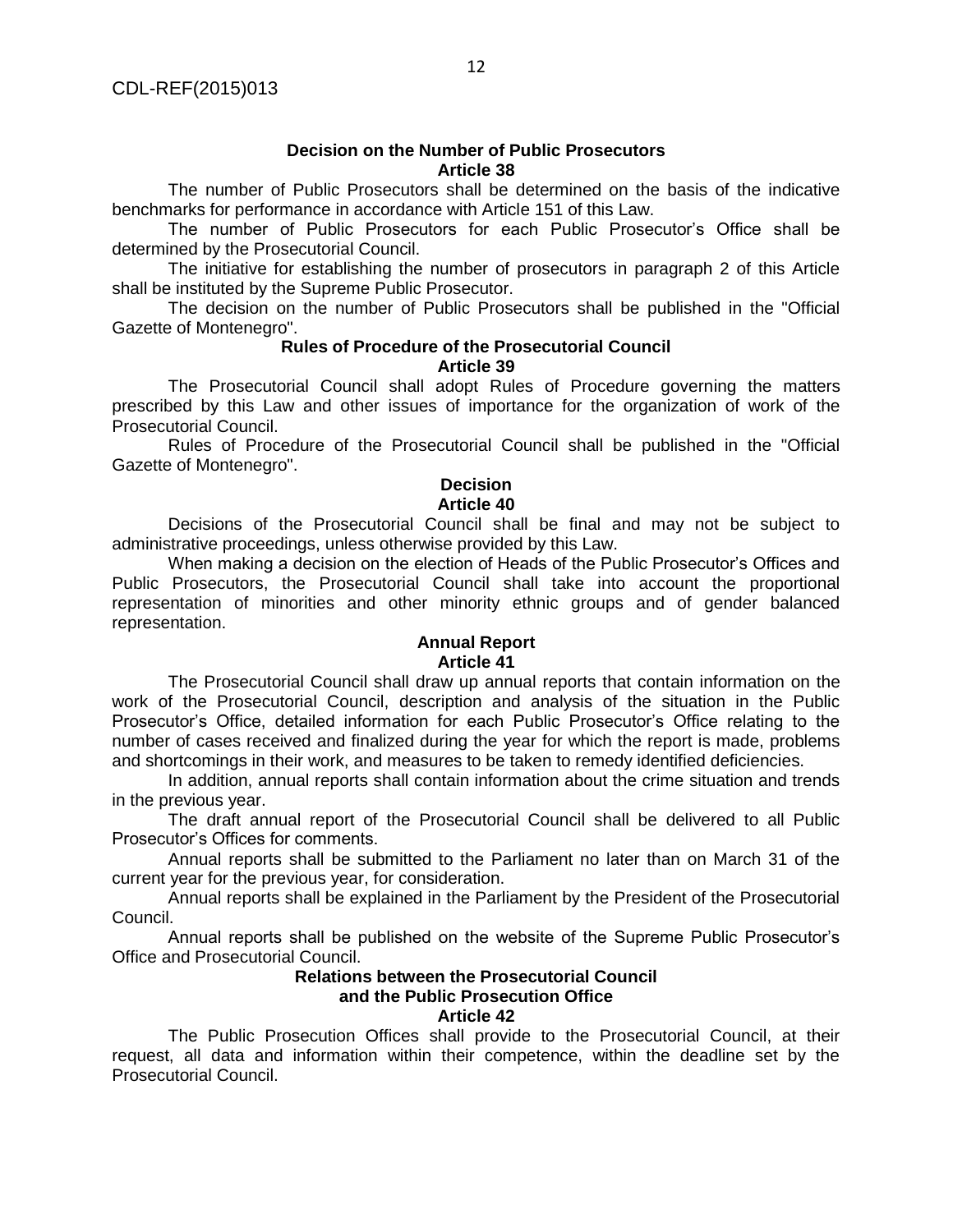Failing to meet the request of the Prosecutorial Council referred to in paragraph 1 of this Article, the Public Prosecution Office shall immediately give the reasons for not having acted on the request.

The Public Prosecution Office shall allow the Prosecutorial Council, at their request, direct access to official files, documents and data, and provide them with copies of requested files and documents.

The heads of the Public Prosecutor's Offices, Public Prosecutors and employees of the Public Prosecutor's Offices shall, in accordance with the requirements of the Prosecutorial Council, attend meetings of the Prosecutorial Council.

## **IV. ELECTION OF HEADS OF THE PUBLIC PROSECUTOR'S OFFICES AND PUBLIC PROSECUTORS**

#### *1. Election of the Supreme Public Prosecutor*

### **Conditions for the Election of the Supreme Public Prosecutor Article 43**

The Supreme Public Prosecutor shall be elected among persons who:

1) meet the general conditions for the Public Prosecutor;

2) have working experience of at least 15 years as a Public Prosecutor or judge, or at least 20 years on other legal matters;

3) is characterized by professional impartiality, high professional and moral qualities.

## **Public Announcement**

#### **Article 44**

Two months before the expiry of office of the Supreme Public Prosecutor, or immediately after the termination of office or removal from office of the Supreme Public Prosecutor, the Prosecutorial Council shall advertise vacancy for the Supreme Public Prosecutor in the "Official Gazette of Montenegro" and one of the print media based in Montenegro.

The deadline for applications is 15 days from the date of announcement referred to in paragraph 1 of this Article.

#### **Application Procedure Article 45**

Applications to the public call shall be submitted with proof of satisfying the requirements for the selection of the Supreme Public Prosecutor to the Prosecutorial Council, within 15 days of the date of announcement.

The Prosecutorial Council shall reject applications that are belated or incomplete.

The applicant may file an administrative dispute against a decision to reject applications that are belated or incomplete.

## **List of Candidates Article 46**

The Prosecutorial Council shall make a list of candidates who meet the statutory requirements for the selection of the Supreme Public Prosecutor.

The list of candidates referred to in paragraph 1 of this Article shall be submitted for comments to the enlarged session of the Supreme Public Prosecutor's Office.

Comments referred to in paragraph 2 of this Article, which must be explained, shall be provided by the enlarged session of the Supreme Public Prosecutor's Office for each registered candidate, within eight days from delivery of the list of candidates.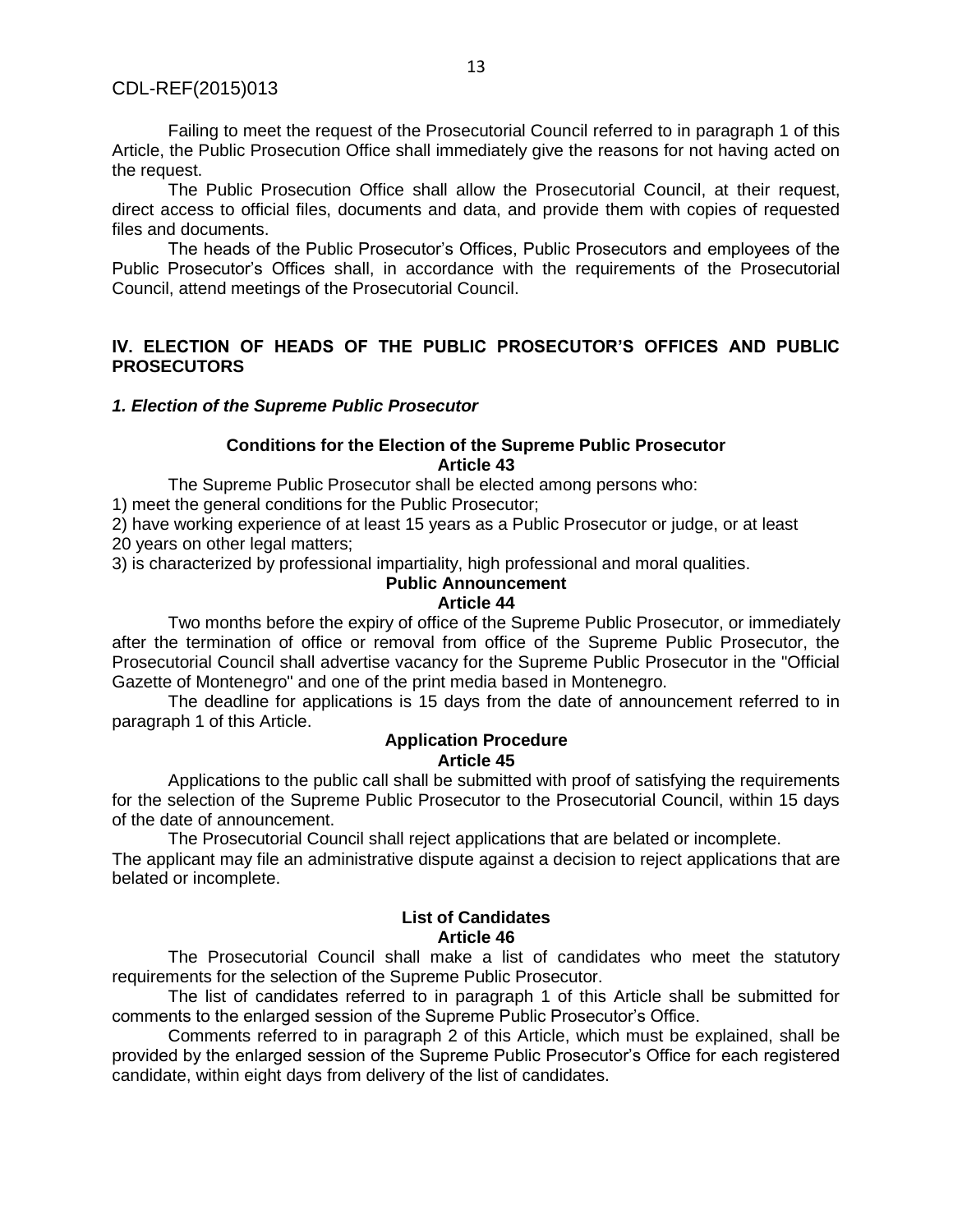#### **Proposal for the Appointment of the Supreme Public Prosecutor Article 47**

Based on the list of candidates referred to in Article 46, paragraph 1 above, comments of the enlarged session of the Supreme Public Prosecutor's Office on the registered candidates and the interview with the candidates, the Prosecutorial Council shall determine the proposal for appointing the Supreme Public Prosecutor, in a closed session.

Proposal for the appointment of the Supreme Public Prosecutor shall include one candidate and shall be reasoned.

Reasoned proposal for the appointment of the Supreme Public Prosecutor with a list of candidates referred to in Article 46, paragraph 1 above shall be submitted to the Parliament by the Prosecutorial Council.

#### **Termination of Office Article 48**

The same person may be appointed the Supreme Public Prosecutor at most twice.

At the conclusion of his or her term of office and termination of office of the Supreme Public Prosecutor at his or her own request, the Supreme Public Prosecutor shall remain as Public Prosecutor at the Supreme Public Prosecutor's Office.

In the case referred to in paragraph 2 of this Article, as in the case of resignation or removal from office, the Prosecutorial Council shall appoint the Acting Supreme Public State Prosecutor from among the public prosecutors of the Supreme Public Prosecutor's Office.

## **2. Conditions for the appointment of Public Prosecutors and heads of the Public Prosecutor's Offices**

#### **General Conditions Article 49**

The Public Prosecutor and the Head of the Public Prosecutor's Office may be elected among persons who meet the general requirements for work in the state authority, and who:

1) completed law school, high professional qualifications level VIII;

2) passed the Bar exam.

#### **Special Conditions for Public Prosecutors Article 50**

A person may be appointed as the Public Prosecutor in the Basic Public Prosecutor's Office if, after passing the Bar exam, he or she worked for at least two years as an advisor in the Public Prosecutor's Office or the court, as an attorney, notary, deputy notary or Professor of Law, or at least four years in other legal matters.

A person may be appointed as the Public Prosecutor in the High Public Prosecutor's Office if he or she has worked as a Public Prosecutor or judge for at least eight years.

A person may be appointed as the Public Prosecutor in the Supreme Public Prosecutor's Office if he or she has worked as a Public Prosecutor or a judge for at least 15 years.

Notwithstanding the paragraphs 2 and 3 above, a person may be appointed a Public Prosecutor in the High Public Prosecutor's Office and the Supreme Public Prosecutor's Office if he or she has worked for at least 12 years as a judge, public prosecutor, lawyer, notary, Professor of Law or in other legal matters.

Notwithstanding paragraphs 2 and 3 of this Article, if in accordance with paragraph 4 of this Article a public prosecutor is elected in the High State Prosecutor's Office, and the Supreme Public Prosecutor's Office for a term of four years, he or she may be elected to permanent office in the senior Public Prosecutor's Office or the Supreme Public Prosecutor's Office if after the expiry of the mandate his or her performance is rated good or excellent.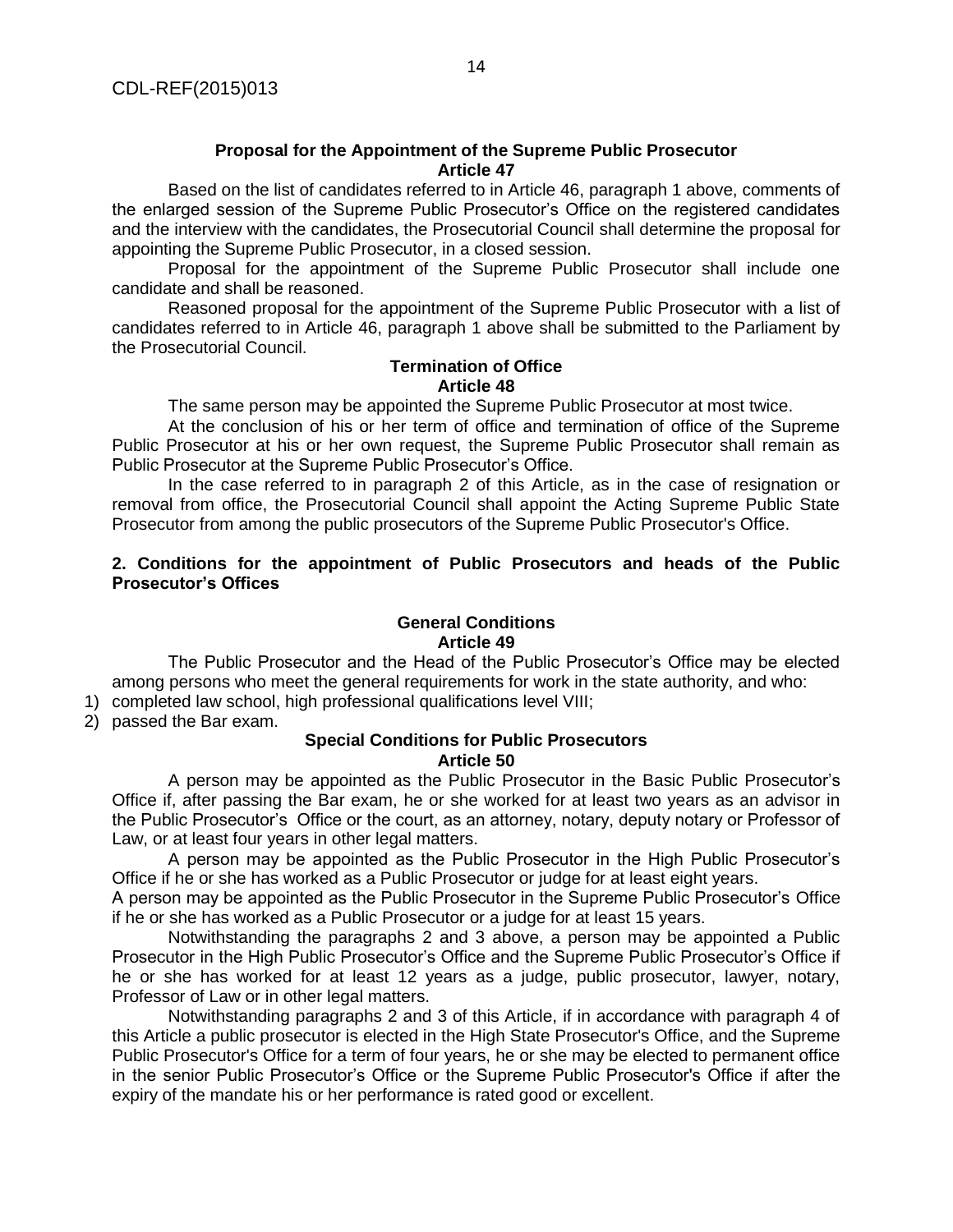The provisions of this law governing the procedure for the election of public prosecutors who are elected for permanent office in the Basic State Prosecutor's Office shall apply accordingly to the procedure for the election of the public prosecutor referred to in paragraph 5 of this Article.

## **Special Conditions for the Head of the Basic and High Public Prosecutor's Office Article 51**

A person may be appointed the Head of the Public Prosecutor's Office if he or she, in addition to the general conditions referred to in Article 49 of this Law, has the following work experience, including:

- 1) Ten years on legal matters of which at least five years working as a prosecutor or judge the Head of the Basic Public Prosecutor's Office;
- 2) Twelve years on legal matters of which at least eight years working as a prosecutor or judge the Head of the High Public Prosecutor's Office.

A prosecutor or judge whose performance was rated as good or excellent in the process of performance appraisal in accordance with the law may be appointed the Head of the Public Prosecutor's Office.

## **3. Appointment of the Head of the Public Prosecutor's Office**

### **Work Plan Article 52**

The candidates for the Head of the Public Prosecutor's Office, in addition to the application to a public notice, shall be required to submit a work plan which includes a vision of the organization of work in the Public Prosecutor's Office for a term of office of five years.

The content of the work plan referred to in paragraph 1 of this Article shall be determined by the Prosecutorial Council,

## **Selection Criteria for the Head of the Public Prosecutor's Office Article 53**

The selection criteria for the Head of the Public Prosecutor's Office shall include:

- 1) work plan evaluation;
- 2) evaluation of performance as a Public Prosecutor or judge, or the Head of the Public Prosecutor's Office, or the President of the Court;
- 3) evaluation of the interview with the candidate.

On the basis of the work plan, a candidate for the Head of the Public Prosecutor's Office may be awarded up to 40 points, based on the assessment of the proposed vision of the organization of work in the Public Prosecutor's Office.

If the performance of the candidate for the Head of the Public Prosecutor's Office is evaluated as good or excellent, he or she may be awarded 30 points or 40 points, respectively.

On the basis of an interview, a candidate for the Head of the Public Prosecutor's Office may be awarded up to 20 points in accordance with Article 61 of this Law.

If two candidates are awarded the same number of points, priority shall be given to the candidate who was awarded more points based on performance evaluation.

# **Appointment of the Head of the Public Prosecutor's Office**

**Article 54**

The same person may be appointed as the Head of the same Public Prosecutor's Office no more than twice.

Upon expiration of the term of office for which he or she was appointed, upon cessation of office of the Head of the Public Prosecutor's Office at his or her own request or due to the termination or merger of the Public Prosecutor's Offices, as in the case of removal from office of the Head of the Public Prosecutor's Office, the Head of the Public Prosecutor's Office shall remain in the Public Prosecutor's Office as a Public Prosecutor.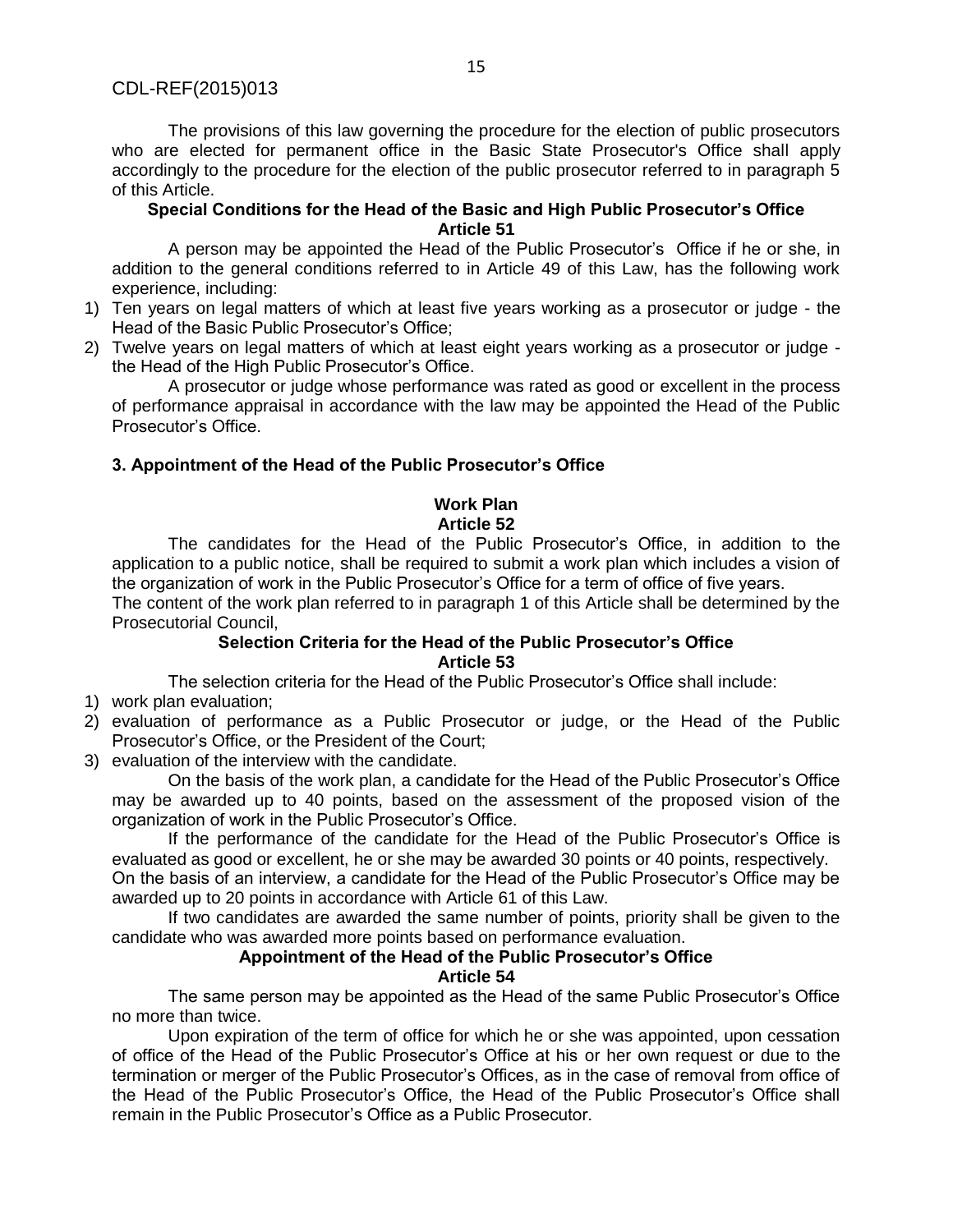#### **Governing Provisions Article 55**

The procedure of public advertising, registration of candidates, conducting interviews, determining the list of candidates and the decision about appointing the Head of the Public Prosecutor's Office shall be governed by this Law regulating the procedure for the appointment of Public Prosecutors who are appointed to the Basic Public Prosecutor's Office.

### **4. Vacancies for Positions of the Public Prosecutor**

### **Content and Method of Filling Article 56**

Vacancies for positions of the Public Prosecutor in the Public Prosecutor's Offices shall be filled in accordance with the Vacancy Plan for the positions of the Public Prosecutor at the level of the State of Montenegro (hereinafter: Vacancy Plan).

The Vacancy Plan shall include vacancies for the position of public prosecutor in all Public Prosecutor's Offices in the next two years.

The Vacancy Plan shall be drawn up on the basis of estimates for filling the positions of public prosecutor by voluntary relocation, promotion and public announcement for the first appointment of Public Prosecutors in the Basic Public Prosecutor's Offices.

The Vacancy Plan shall be adopted by the Prosecutorial Council no later than at the end of the calendar year for the next two years.

The Vacancy Plan may be amended if during the year there is a change in the circumstances on the basis of which the need for filling the vacancies for the positions of Public Prosecutor referred to in paragraph 2 of this Article was assessed.

## **5. Appointment of Public Prosecutors in the Basic Public Prosecutor's Offices who are appointed for the first time**

#### **Advertising Vacancies Article 57**

Vacancies for the positions of Public Prosecutors in the Basic Public Prosecutor's Offices shall be filled through internal advertising of vacancies for voluntary relocation of Public Prosecutors from one Public Prosecutor's Office to another Basic Public Prosecutor's Office.

If the vacancy for the position of Public Prosecutor is not filled in accordance with paragraph 1 of this Article, Public Prosecutors in the Basic Public Prosecutor's Office shall be appointed on the basis of a public announcement.

The public announcement for filling vacancies for Public Prosecutors in the Basic Public Prosecutor's Offices at the national level in Montenegro shall be published by the Prosecutorial Council in the "Official Gazette of Montenegro" and one of the print media based in Montenegro.

# **Application Procedure**

**Article 58**

Applications based on the public announcement, including evidence of fulfillment of conditions for the selection of Public Prosecutors in the Basic Public Prosecutor's Offices, shall be submitted to the Prosecutorial Council, within 15 days of the vacancy announcement to fill the vacancies for Public Prosecutors in the Basic Public Prosecutor's Offices, on a form prescribed by the Prosecutorial Council.

The Prosecutorial Council shall reject applications that are belated or incomplete. An administrative dispute may be filed against a decision to reject an application that is belated or incomplete by the applicant.

#### **The Criteria for the First Appointment of Public Prosecutors Article 59**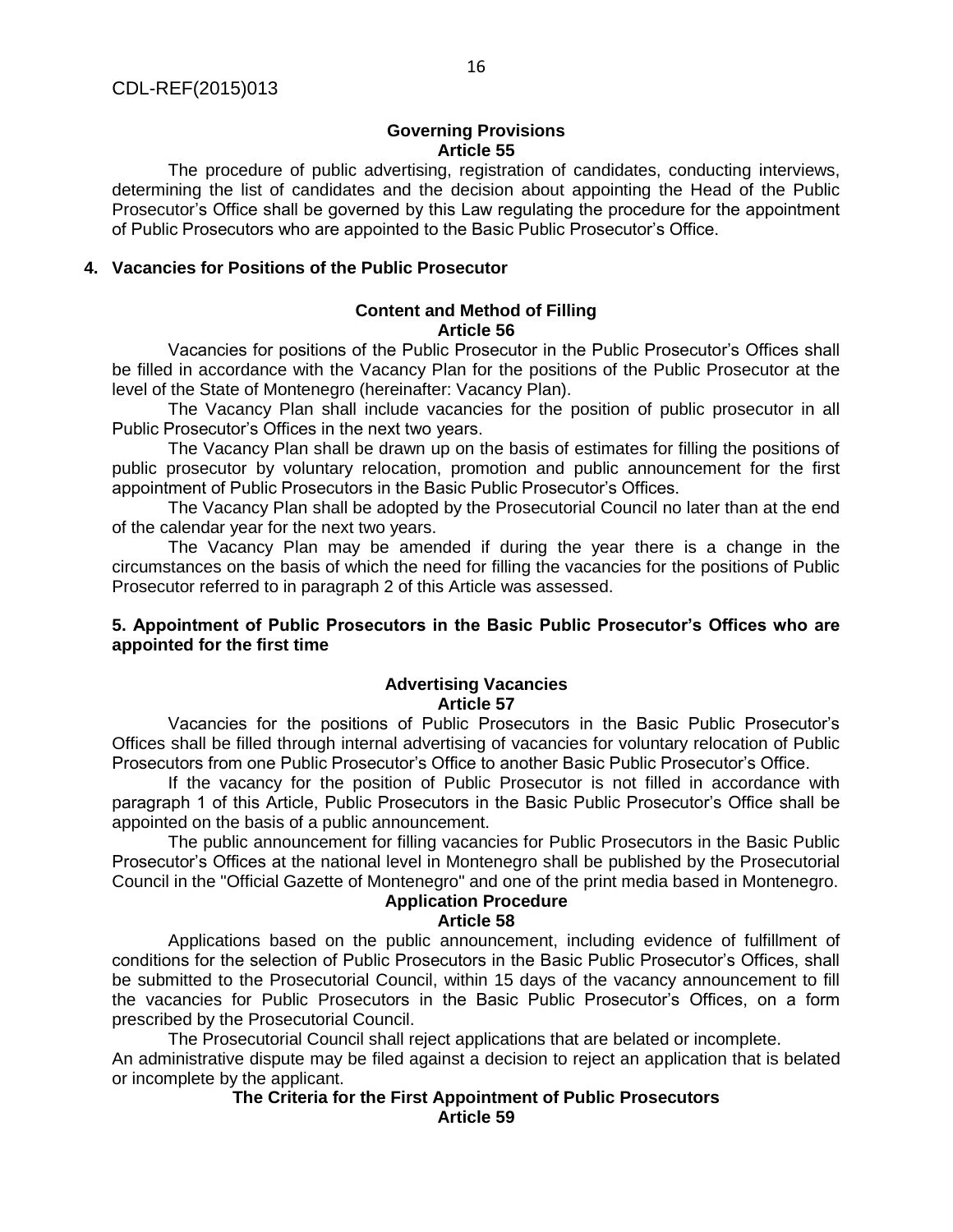The criteria for the first appointment of a Public Prosecutor shall include:

- 1) score on the written test referred to in Article 60 of this Law, or the score at the Bar exam in accordance with the law governing the Bar exam;
- 2) evaluation of the interview with the candidate.

## **Written Testing Article 60**

The Prosecutorial Council shall conduct a written test for persons who are first appointed as Public Prosecutors, who meet the statutory requirements, whose applications have been timely and complete, through a Committee consisting of three members of the Prosecutorial Council, two of which are from among the Public Prosecutors and one from among the eminent jurists.

Written testing shall not apply to persons referred to in paragraph 1 of this Article, who have been evaluated at the Bar exam.

Written test shall be prepared by the Committee under paragraph 1 of this Article, and shall include drafting of an investigation act and an indictment or other document within the jurisdiction of the Public Prosecutor's Office.

The written test shall be taken under a code.

Scoring of the written test shall carry a number of points to score the form of the act, application of law and explanation of the reasons for the adoption of the act, so that a maximum of 80 points may be awarded, as follows:

- 1) for drafting an acts of investigation to 40 points;
- 2) for drafting an indictment or other document within the jurisdiction of the Public Prosecutor's Office to 40 points.

Written test shall be reviewed by the Committee referred to in paragraph 1 of this Article and submitted with a proposal for scoring to all members of the Prosecutorial Council.

The written test shall be scored by the Prosecutorial Council.

Written testing shall be determined by the Rules of Procedure of the Prosecutorial Council.

#### **Interview Article 61**

The Prosecutorial Council shall interview the persons who were awarded more than 60 points on the written test, and the Bar exam.

The interview shall assess:

- 1) motivation to work in the Public Prosecutor's Office;
- 2) communication skills;
- 3) the ability to make decisions and resolve conflicts; .
- 4) understanding of the role of the Public Prosecutor in society.

Scoring based on criteria referred to in paragraph 2 of this Article shall be made by each member of the Prosecutorial Council who shall determine the number of points for each person, and each person may be awarded a maximum of 20 points at the interview.

A final score of the interview shall be the average number of points, which shall be determined based on the number of points of each member of the Prosecutorial Council.

The person who based on the interview scoring, scores less than 15 points shall not be on the ranking list of candidates for the Public Prosecutor.

The Prosecutorial Council may use professional assistance of a psychologist during the interview.

## **Ranking List of Candidates for the Public Prosecutor Article 62**

On the basis of the written test scores, or the Bar exam and interview evaluation, a ranking list of the candidates for the Public Prosecutor shall be drawn up (hereinafter: the ranking list) according to the number of points.

If two candidates on the ranking list have the same number of points, priority shall be given to the candidate who scored more points in the written test, or the Bar exam, and if the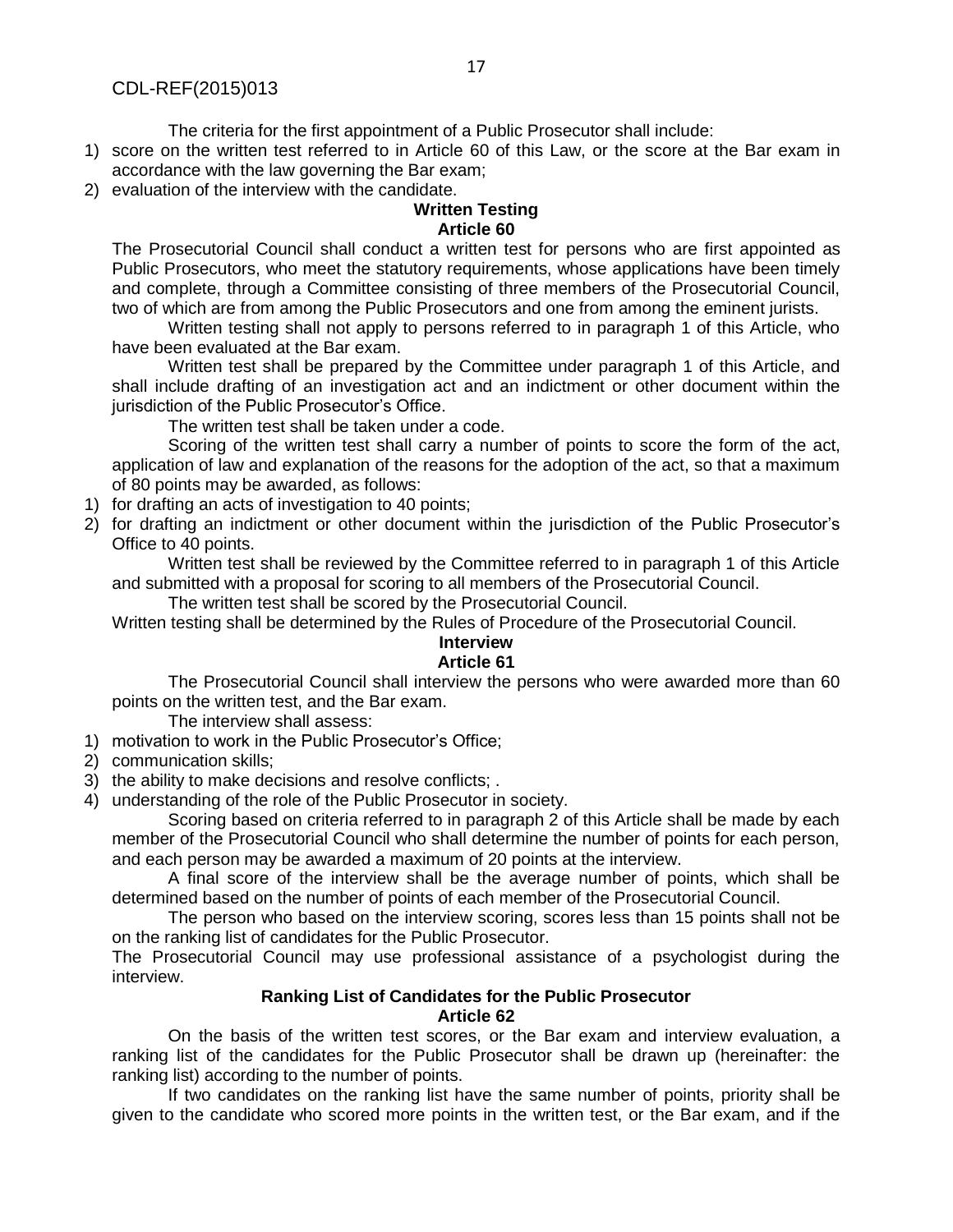candidates have the same number of points in the written test, or the Bar exam, priority shall be given to the candidate who is a member of the minority population and other minority ethnic communities.

If it is not possible to establish the priority order of candidates in the manner referred to in paragraph 2 of this Article, the Prosecutorial Council shall decide by lot.

#### **Selection and Placement of Candidates for the Public Prosecutor Article 63**

The Prosecutorial Council shall decide on the selection of as many candidates for public prosecutors as there are advertised vacancies for the position of public prosecutor, following the order of the ranking list, and the decision on the deployment of candidates for public prosecutors for initial training to the Basic Public Prosecutor's Office in Podgorica.

#### **Applicants' Rights Article 64**

A person who submitted an application following the public announcement for the selection of public prosecutors in the Basic Public Prosecutor's Offices shall have the right to inspect the documents, written test and evaluation of persons who applied to the public announcement, within 15 days from the date of the decision on the deployment of candidates for the Public Prosecutor.

The persons referred to in paragraph 1 of this Article may initiate administrative proceedings against the decision of the Prosecutorial Council under Article 63, paragraph 1 above.

#### **Rights and Responsibilities of Candidates for Public Prosecutor Article 65**

A candidate for Public Prosecutor shall be employed in the Basic Public Prosecutor's Office in Podgorica for a fixed period of time until the decision on the appointment.

A candidate for the Public Prosecutor shall be entitled to remuneration in the amount of 70% of the salary of the Public Prosecutor in the Basic Public Prosecutor's Office.

Regarding the rights and responsibilities arising from employment that are not regulated by this Law, regulations governing the rights and responsibilities of civil servants shall apply to candidates for the Public Prosecutor.

#### **Initial Training Article 66**

Each candidate for Public Prosecutor shall complete the initial training consisting of theoretical and practical parts lasting for at least 18 months.

The theoretical part of the initial training shall be conducted by the legal person authorized for the training of Public Prosecutors, and the practical part of the initial training shall be conducted at the Public Prosecutor's Office in Podgorica.

Initial training shall be carried out according to the program of initial training.

The practical part of the initial training shall be conducted under the supervision of a mentor designated by the Prosecutorial Council.

Candidates for the Public Prosecutor during initial training shall be evaluated by the Prosecutorial Council on the basis of the report of the legal person authorized for the training of Public Prosecutors and mentor on conducted training.

The rating may read either satisfactory or not satisfactory, and shall be explained.

The program of initial training and method for evaluation of candidates for the Public Prosecutor shall be conducted, and the conditions for the selection of mentors shall be prescribed in accordance with the law governing the training of Public Prosecutors.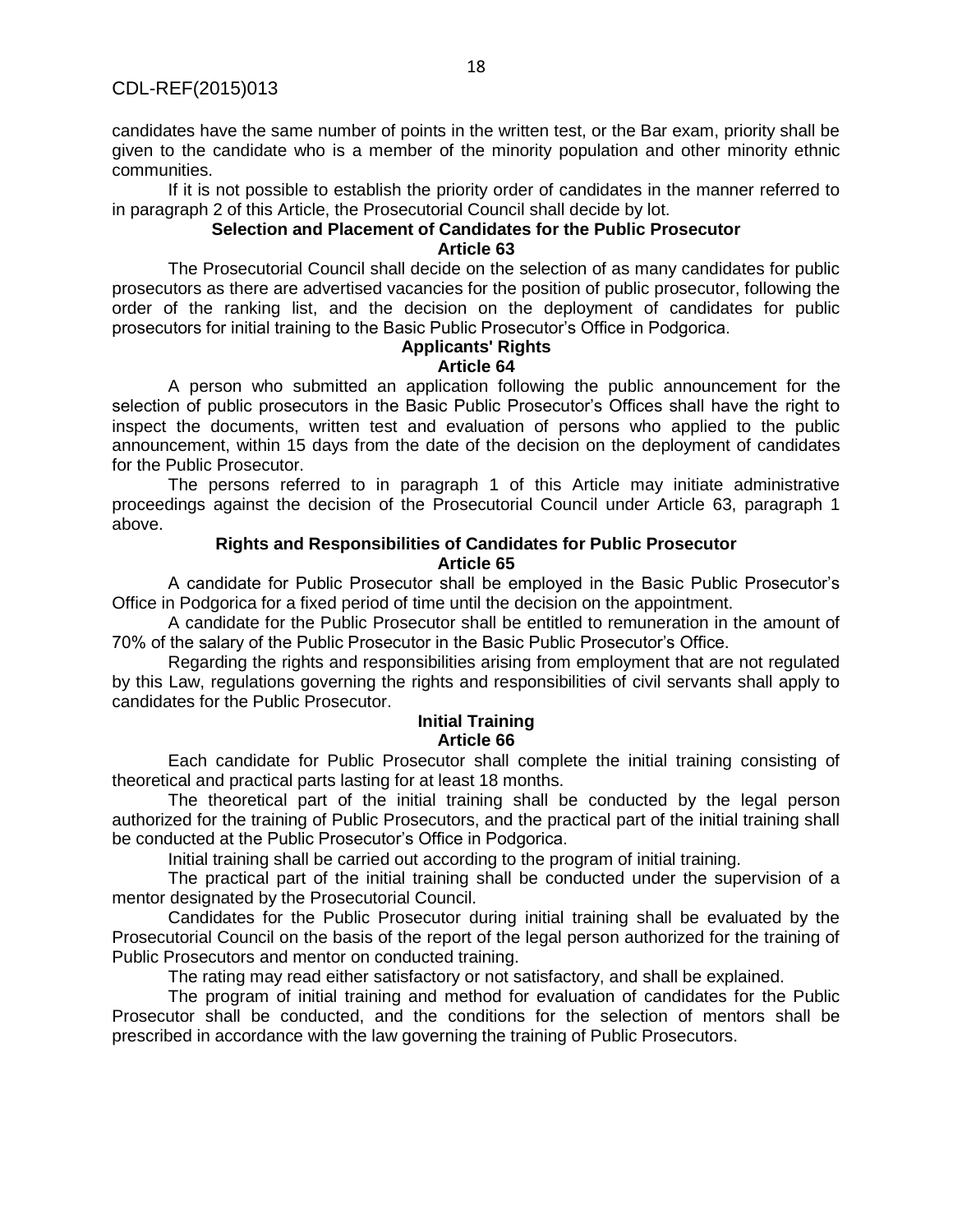#### **Decision on the Appointment Article 67**

A candidate for Public Prosecutor who is evaluated as satisfactory at the initial training shall be appointed as the Public Prosecutor in the Basic Public Prosecutor's Office by the Prosecutorial Council.

The right to choose the Basic Public Prosecutor's Office to which he or she will be assigned shall be implemented by a candidate for Public Prosecutor in the order of the ranking list referred to in Article 62 of this Law.

A decision on the reassignment of elected public prosecutors to the Basic Public Prosecutor's Office shall be issued by the Prosecutorial Council based on the candidates' right of selection referred to in paragraph 2 of this Article.

Office of a candidate for the public prosecutor who is rated as not satisfactory at the initial training shall be terminated, by force of law, on the day when the decision on the evaluation becomes final.

Office of a candidate for the public prosecutor who refuses the reassignment referred to in paragraph 3 of this Article shall be terminated by operation of law.

### **6. The method of appointment of the Public Prosecutor in the Basic Public Prosecutors' Office to be appointed to a permanent position**

## **Public Announcement Article 68**

Upon expiry of the term of office of the Public Prosecutor, who was elected for a fouryear term of office, public announcement shall be published by the Prosecutorial Council in accordance with the Vacancy Plan.

Public Prosecutor who was elected for a term of four years and whose performance is evaluated as satisfactory, good or excellent, after the expiry of office, shall have the right to apply to the public announcement.

The procedure of public announcement, application and acting upon applications, and the applicants' rights shall be governed by Articles 57, 58 and 64 of this Law.

# **Criteria for Selecting the Public Prosecutor**

## **to be appointed to Permanent Position**

## **Article 69**

The criteria for selecting the Public Prosecutor to be appointed to a permanent position shall include:

- 1) evaluation of the Public Prosecutor's performance during the term of four years in which he or she was first appointed;
- 2) evaluation of the interview with the candidate.

On the basis of the criteria referred to in paragraph 1, item 1 of this Article, a candidate shall be awarded 60, 70 and 80 points if his or her performance is evaluated as satisfactory, good and excellent, respectively.

## **Deciding on the Selection of Public Prosecutor Article 70**

The applicants shall be interviewed by the Prosecutorial Council.

The procedure of conducting interviews and evaluation of candidates for the Public Prosecutor shall be subject to Article 61 of this Law.

On the basis of performance evaluation and interview rating from Article 69 of this Law, a ranking list shall be drawn up.

If two candidates on the ranking list have the same number of points, the priority shall be given to the candidate who has more points based on performance evaluation, and if candidates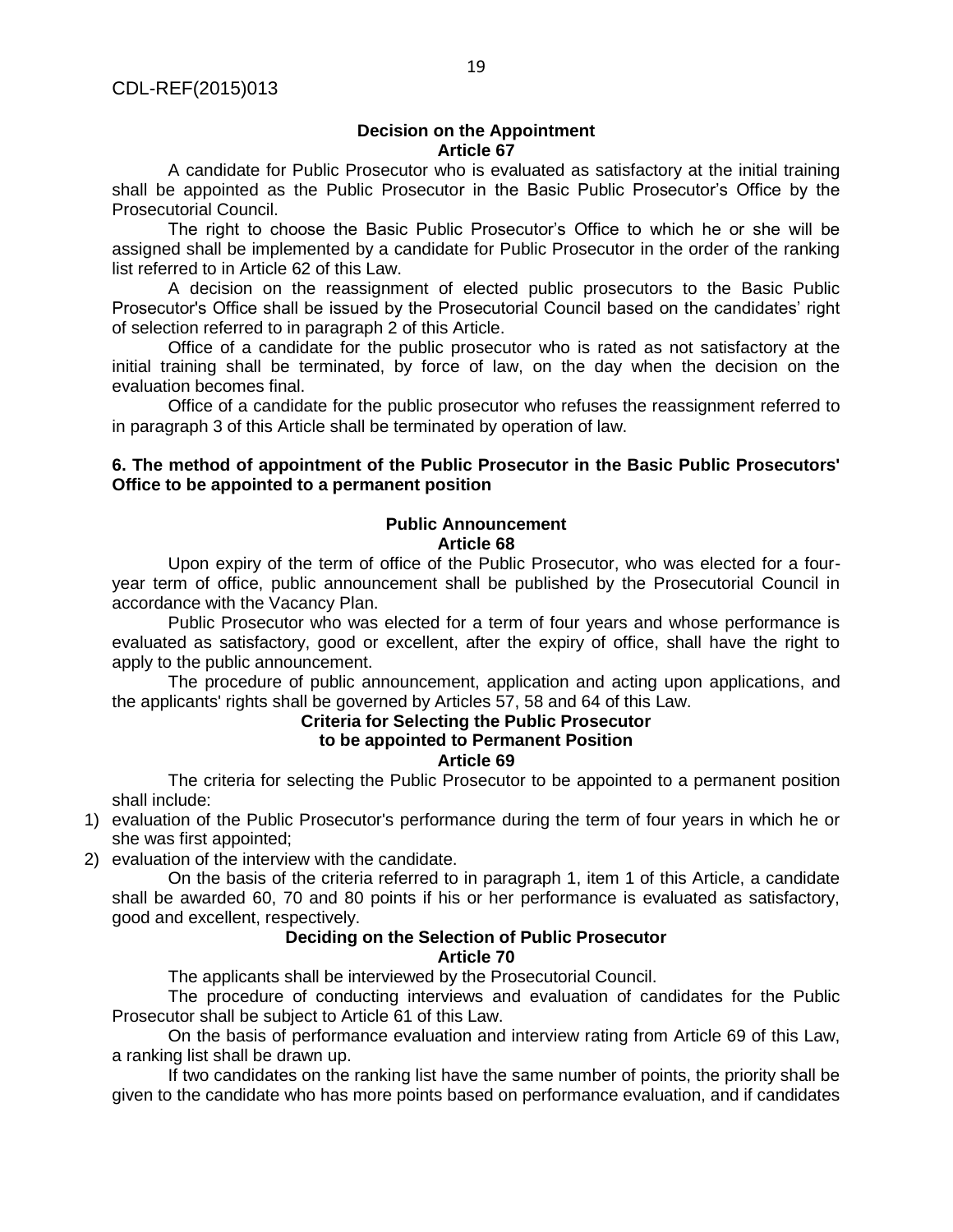have the same number of points on this basis, the priority shall be given to the candidate who is a member of the minority population and other minority communities.

If it is not possible to determine the priority order of candidates in the manner described in paragraph 4 of this Article, the Prosecutorial Council shall decide by secret ballot.

The Prosecutorial Council shall decide on the appointment of the Public Prosecutor in the Basic Public Prosecutor's Office to a permanent position according to the order in the ranking list drawn up in accordance with paragraphs 3, 4 and 5 of this Article.

#### **7. Election of Public Prosecutor in the High Public Prosecutor's Office and the Supreme Public Prosecutor's Office**

#### **Public Announcement Article 71**

The Prosecutorial Council, in accordance with the Vacancy Plan, shall issue a public announcement for vacancy filling in the High Public Prosecutor's Office or the Supreme Public Prosecutor's Office referred to in Article 50, paragraph 4 of this Law.

The procedure of public announcement, application and acting upon applications, and the applicants' rights shall be governed by Articles 57, 58 and 64 of this Law.

# **Selection Criteria for the Public Prosecutor**

## **Article 72**

Criteria for the selection of Public Prosecutors in the High Public Prosecutor's Office and the Supreme Public Prosecutor's Office shall include:

- 1) score on a written test;
- 2) evaluation of the interview with the candidate.

Conducting and evaluation of written test and interview referred to in paragraph 1 of this Article, and determining the ranking list, shall be governed by Articles 60, 61, and 62 of this Law.

#### **Selection Decision Article 73**

Prosecutorial Council shall decide on the selection of the Public Prosecutor in the High Public Prosecutor's Office and the Supreme Public Prosecutor's Office according to the order in the ranking list, as determined pursuant to Article 72 of this Law.

The Public Prosecutor referred to in paragraph 1 of this Article, if appointed for the first time as the Public Prosecutor, shall be appointed for a term of four years.

#### **Governing Provisions Article 74**

The procedure for the appointment of the Public Prosecutor referred to in Article 73 of this law to a permanent position shall be governed by Articles 68, 69 and 70 of this Law.

#### **8. Promotion of Public Prosecutors**

#### **Conditions for Promotion Article 75**

The Public Prosecutor or a judge shall have the right to be promoted to the senior Public Prosecutor's Office if his or her performance is rated as excellent or good in accordance with the law and if he or she meets the special requirements set for the appointment to the Public Prosecutor's Office concerned.

The Public Prosecutor or a judge may be promoted to a position in the Supreme Public Prosecutor's Office if his or her performance is rated as excellent and if he or she meets the special requirements for appointment to the Supreme Public Prosecutor's Office referred to in Article 50, paragraph 3 of this Law.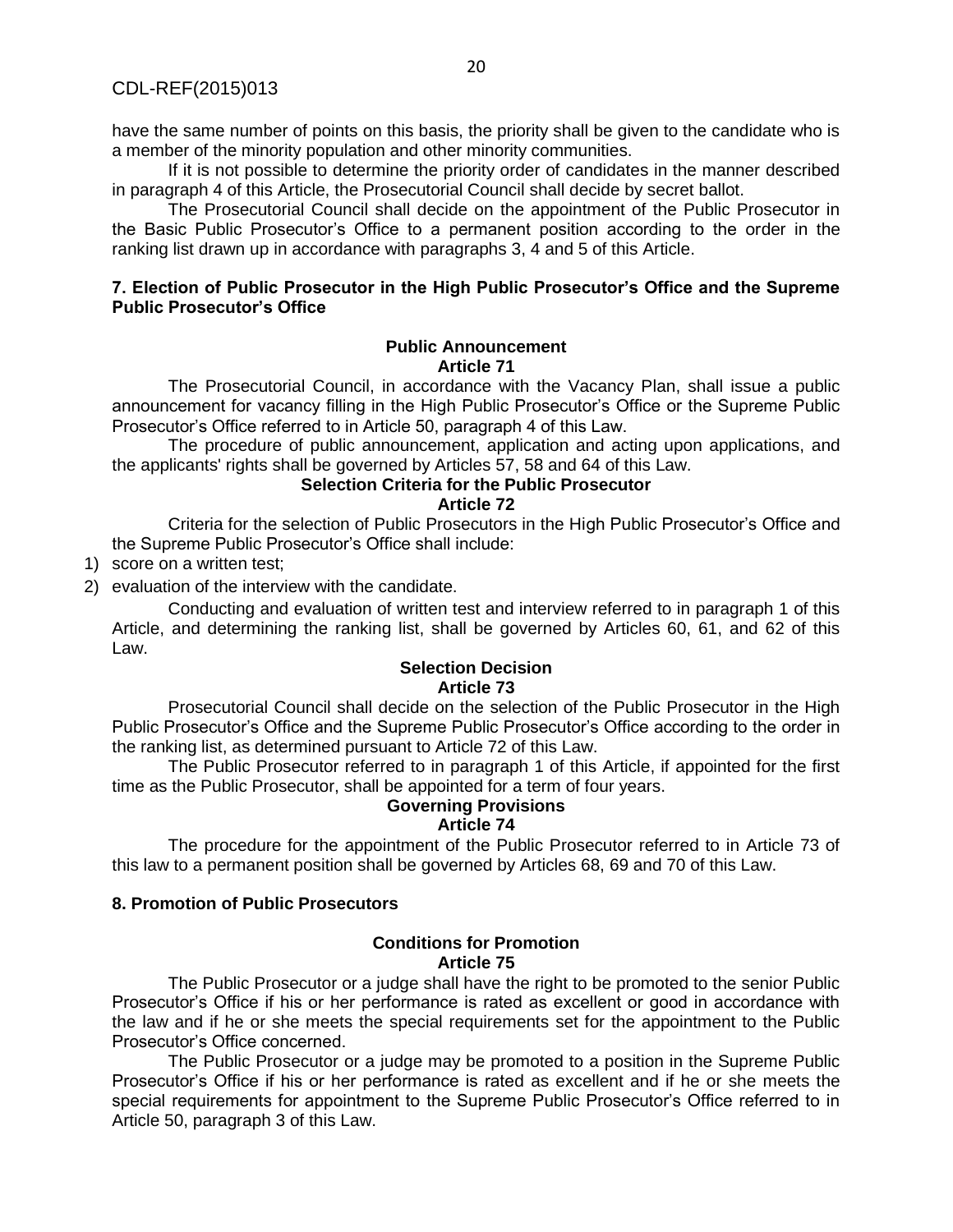#### **Public Announcement Article 76**

In the promotion procedure, vacancies for the position of Public Prosecutor in the High Public Prosecutor's Office and the Supreme Public Prosecutor's Office shall be advertised in accordance with the Vacancy Plan for Public Prosecutors.

The procedure of public announcement, application and acting upon applications, and the applicants' rights shall be governed by Articles 57, 58 and 64 of this Law.

#### **Public Prosecutor Promotion Criteria**

#### **Article 77**

Public Prosecutors in the Public Prosecutor's Office shall be appointed on the basis of performance evaluation of the Public Prosecutor or the judge who applied following the public announcement and interview rating.

The Public Prosecutor or a judge may be awarded 60, 80 and 20 points for good performance, excellent performance and interview ranking, respectively.

The procedure for conducting interviews, determining the ranking list and making a selection decision for the purpose of promotion shall be subject to Article 70 of this Law.

#### **9. Oath and Taking Office**

#### **Oath and Taking Office Article 78**

The Public Prosecutor shall assume office on the day of taking the oath.

Public Prosecutors shall take an oath before the Prosecutorial Council, not later than 15 days after the appointment.

## **Oath**

#### **Article 79**

The oath reads: "I swear that I shall exercise the prosecutorial office honorably, independently, impartially and responsibly according to the Constitution and the law".

The oath shall be taken by stating and signing the text of the oath.

Should the Public Prosecutor fail to take an oath, or refuse to take an oath, he or she shall be considered as not appointed.

The Public Prosecutor who was appointed in the process of promotion to the senior Public Prosecutor's Office shall not read out the oath referred to in paragraph 1 of this Article, but shall symbolically sign the text of the oath.

# **Official Identification Card**

#### **Article 80**

The Public Prosecutor and the Head of the Public Prosecutor's Office shall have an official identification card.

The official ID card shall be issued on the prescribed form by the Prosecutorial Council who shall keep records of issued official identification cards.

The form and method of issuing ID cards for Public Prosecutors and Heads of the Public Prosecutor's Offices and the method of keeping records of issued official identification cards shall be prescribed by the Ministry of Justice.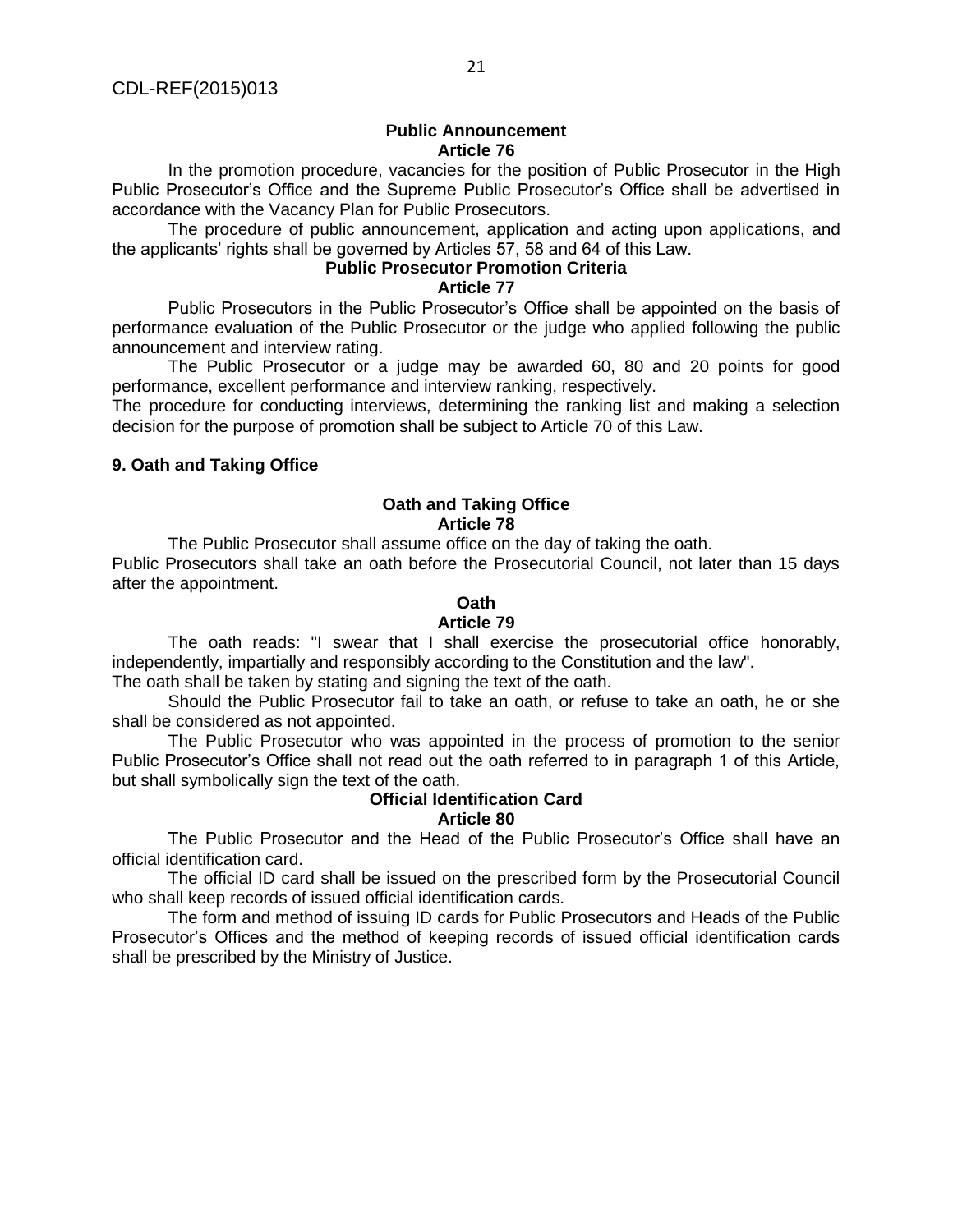### **V. SECONDING AND REASSIGNING PUBLIC PROSECUTORS**

#### **Seconding to another Public Prosecutor's Office with the Consent of the Public Prosecutor Article 81**

Public Prosecutor shall perform prosecutorial office in the Public Prosecutor's Office to which he or she was appointed.

The Prosecutorial Council may second the Public Prosecutor, with his or her consent, for a period of up to one year to another Public Prosecutor's Office of the same or lower level, if due to exemption or inability of the Public Prosecutor of that Public Prosecutor's Office to perform prosecutorial office, or due to a large number of pending cases that cannot be resolved with the existing number of Public Prosecutors, or for other legitimate reasons, the conduct of regular activities at the Public Prosecutor's Office to which the Public prosecutor is seconded is jeopardized.

In the cases referred to in paragraph 2 of this Article, the Public Prosecutor shall receive salary from the Public Prosecutor's Office to which he or she is seconded. Reimbursement of expenses incurred as a result of seconding the Public Prosecutor to another Public Prosecutor's Office shall be borne by the Public Prosecutor's Office to which the Public prosecutor is seconded, in accordance with the regulations governing the reimbursement of costs of civil servants and state employees.

### **The Procedure for Temporary Reassignment to another Public Prosecutor's Office Article 82**

The Prosecutorial Council shall decide on the temporary transfer of the Public Prosecutor referred to in Article 81 of this Law, at the request of the Head of the Public Prosecutor's Office to which the Public prosecutor is transferred.

Before making a decision on the temporary transfer of the Public Prosecutor referred to in Article 81 of this Law, the Prosecutorial Council shall consult with the Head of the Public Prosecutor's Council who submitted the request, the Public Prosecutor who is temporarily transferred and the Head of the Public Prosecutor's Office in which the Public Prosecutor exercises the prosecutorial office.

Costs incurred due to reassignment of a public prosecutor in accordance with paragraph 1 of this Article, shall be borne by the Public Prosecutor's Office to which the public prosecutor is temporarily reassigned.

#### **Seconding to another Authority Article 83**

The Prosecutorial Council may second the Public Prosecutor, with his or her consent, for a period of up to three years, to the Ministry of Justice, legal person authorized for the training of Public Prosecutors or the Secretariat of the Prosecutorial Council, in order to participate in the activities of those authorities relating to the improvement of operations of the Public Prosecutor's Office, and in particular the introduction of international standards in the operations of the Public Prosecutor's Office.

Seconding referred to in paragraph 1 of this Article shall be made on the proposal of the authority to which the Public prosecutor is seconded, upon prior opinion of the Head of the Public Prosecutor's Office in which the Public Prosecutor exercises the prosecutorial office and approval of the Public Prosecutor.

While working for the authority to which he or she is seconded, the Public Prosecutor shall not perform the prosecutorial office.

The Public Prosecutor, in the case referred to in paragraph 1 of this Article, shall retain earnings of the Public Prosecutor and any costs incurred due to seconding the Public Prosecutor shall be borne by the authority to which the Public prosecutor is seconded.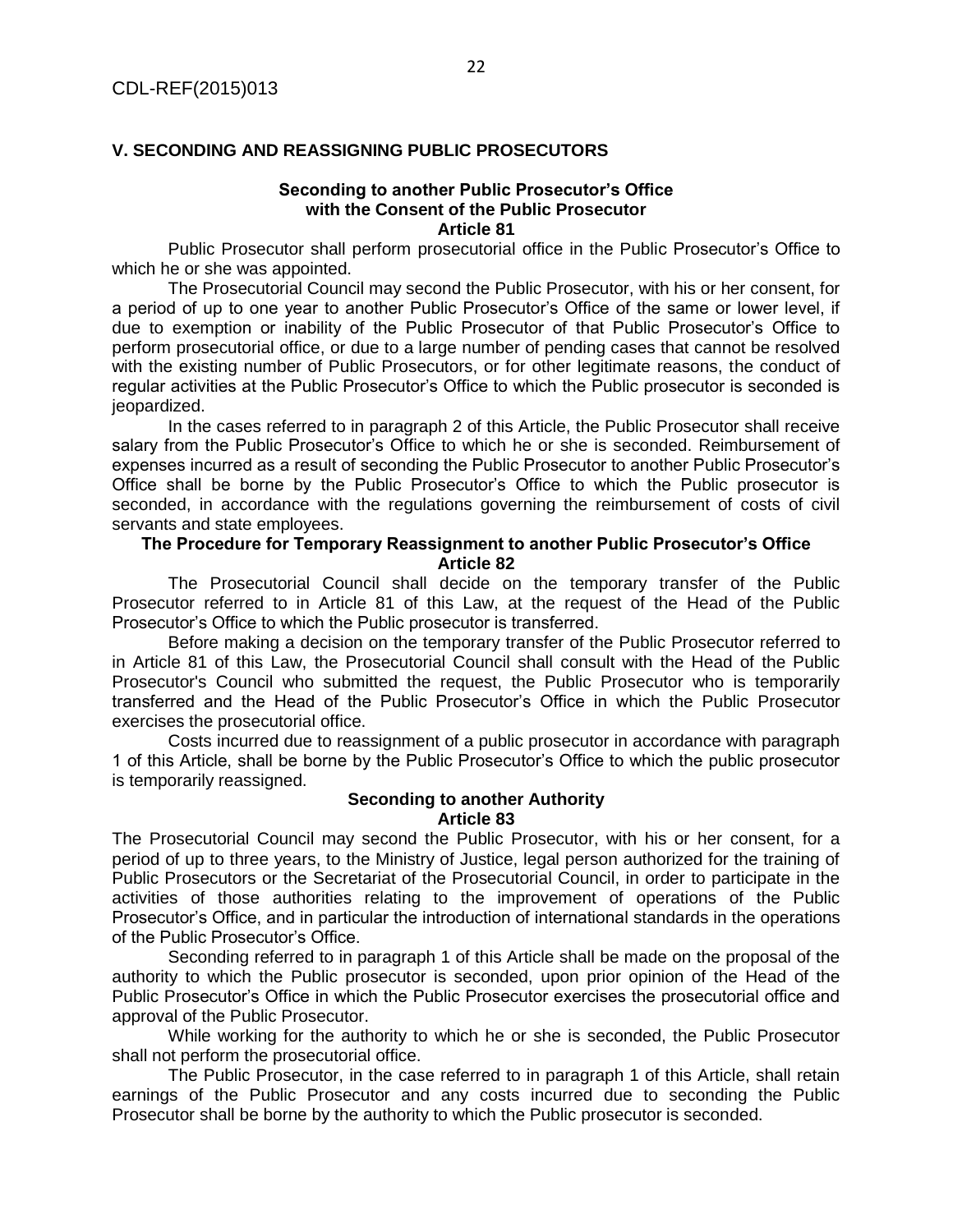#### **Reassignment to another Public Prosecutor's Office without the Consent of the Public Prosecutor Article 84**

In the case of reorganization of the Public Prosecutor's Office that reduces or terminates a number of positions of Public Prosecutors, the Public Prosecutor may be reassigned without his or her consent to work in another Public Prosecutor's Office by the Prosecutorial Council.

## **Permanent Voluntary Reassignment of Public Prosecutors**

**Article 85**

Internal advertisement for filling vacancies of Public Prosecutors shall be published on the website by the Prosecutorial Council.

Public Prosecutors who want to be permanently reassigned to another Public Prosecutor's Office of the same or lower level shall have the right to apply for an internal vacancy.

Prosecutorial Council shall make a list of candidates for the reassignment referred to in paragraph 2 of this Article, according to the performance results in the previous three years, or according to the Public Prosecutor's performance evaluation in accordance with this Law.

Prosecutorial Council on the basis of a list of candidates referred to in paragraph 3 of this Article, shall decide on reassigning the Public Prosecutor to another Public Prosecutor's Office of the same level taking into account the needs of the Public Prosecutor's Office in which the Public Prosecutor exercises the prosecutorial office and the Public Prosecutor's Office to which he or she is reassigned.

## **VI. EVALUATION OF PUBLIC PROSECUTORS**

#### **Objective of Performance Evaluation Article 86**

The performance of Public Prosecutors exercising a permanent office, other than the Supreme Public Prosecutor and Public Prosecutors at the Supreme Public Prosecutor's Office, shall be evaluated every three years, to assess their expertise, quality and quantity of work, ethics and training needs, and for the purpose of promotion to the senior-level Public Prosecutor's Office.

The performance of Public Prosecutors who are elected for a term of four years shall be evaluated after two years of office, and at the end of the term of office.

The performance of Public Prosecutors shall be rated as excellent, good, satisfactory and not satisfactory.

The performance of Public Prosecutors shall be evaluated before the expiry of the period referred to in paragraphs 1 and 2 above, in the following cases:

- 1) performance of the Public Prosecutor that is rated as not satisfactory shall be reevaluated after the expiration of one year from the date of the final decision establishing that evaluation;
- 2) evaluation of performance of the Public Prosecutor who applied to an announcement for promotion to the senior Public Prosecutor's Office, if there is no evaluation or if the previous evaluation was conducted more than two years before.

No evaluation of the Public Prosecutor's performance shall be conducted if the Public Prosecutor, in the period that is subject to evaluation in accordance with paragraphs 1 and 2 above, was absent from work for at least one year.

## **Evaluation Committee Article 87**

Public Prosecutors shall be evaluated by the Evaluation Committee that evaluates the performance of Public Prosecutors and is appointed by the Prosecutorial Council (hereinafter: the Evaluation Committee).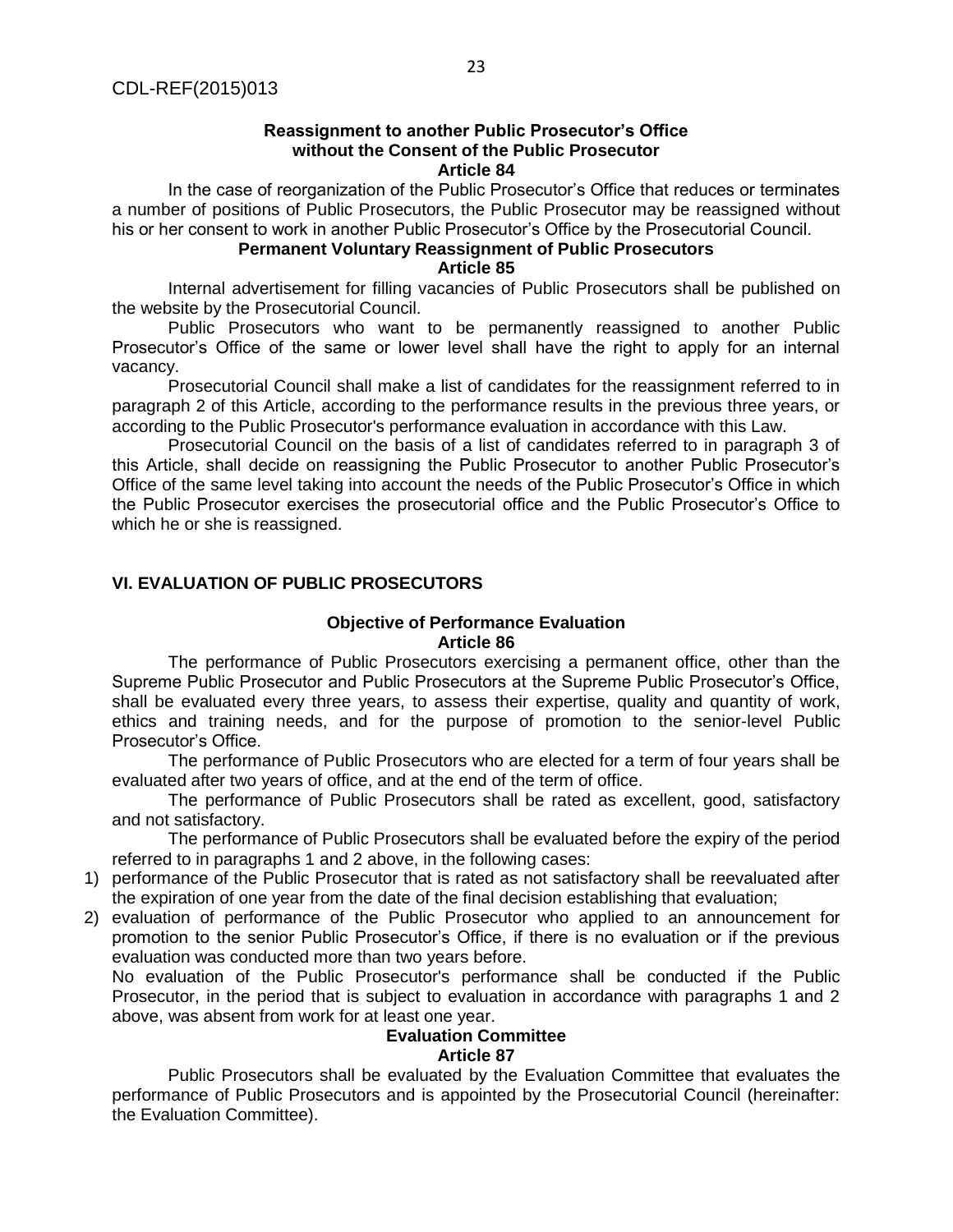The Evaluation Committee shall comprise the Supreme Public Prosecutor and five members of the Prosecutorial Council, three of which from among the Public Prosecutors and two eminent jurists.

The decision evaluating the performance of the Public Prosecutor shall be made by the Evaluation Committee on the proposal of the Council of Public Prosecutors for evaluating the performance of Public Prosecutors that consists of the Head of the Public Prosecutor's Office in which the public prosecutor is evaluated and four Public Prosecutors from the senior Public Prosecutor's Offices (hereinafter: the Council on Evaluation of Performance of Public Prosecutors).

The Council on Evaluation of Performance of Public Prosecutors shall be appointed by the Prosecutorial Council.

The Prosecutorial Council may make a decision on exemption of members of the Evaluation Committee and Council on Evaluation of Performance of Public Prosecutors.

The operation of the Evaluation Committee and Council on Evaluation of Performance of Public Prosecutors, in addition to the cases and methods for the exemption of members of the Evaluation Committee and Council on Evaluation of Performance of Public Prosecutors, shall be regulated by the Rules of Procedure of the Prosecutorial Council.

# **Evaluation Criteria**

## **Article 88**

The criteria for evaluating the performance of Public Prosecutors shall include:

- 1) expert knowledge;
- 2) general ability to exercise the prosecutorial office.

## **Expert Knowledge of the Public Prosecutor**

#### **Article 89**

Expert knowledge of Public Prosecutors shall be evaluated based on the following subcriteria:

- 1) workload and the quality of work;
- 2) the ability of planning and effective implementation of procedural actions;
- 3) case file preparation and management skills;
- 4) prosecutorial knowledge application skills;
- 5) procedural skills; and
- 6) professional development.

The workload and quality of work shall be evaluated based on the number of ongoing cases, the number of completed cases, confirmed indictments, issued convictions and accepted complaints.

Based on the workload, the Public Prosecutor's performance shall be evaluated as not satisfactory if his or her performance results are more than 20% below the average performance standard for workload in certain types of cases as determined by the Prosecutorial Council by the size of the Prosecutor's Office, and if the Public Prosecutor fails to provide a reasonable explanation.

The ability to plan and effectively implement the procedural actions shall be evaluated based on the ability of the Public Prosecutor to organize and effectively implement procedural and administrative actions, in accordance with the principle of efficiency and judicial economy.

The case file preparation and management skills shall be evaluated based on the ability of the Public Prosecutor to prepare a prosecution file and define all acts that it consists of, which should be easy to use by all interested persons.

The prosecutorial knowledge application skills shall be evaluated on the basis of assessment of the Public Prosecutor to accurately define the case and properly gather evidence in order to make the prosecutorial decision or make a fair verdict.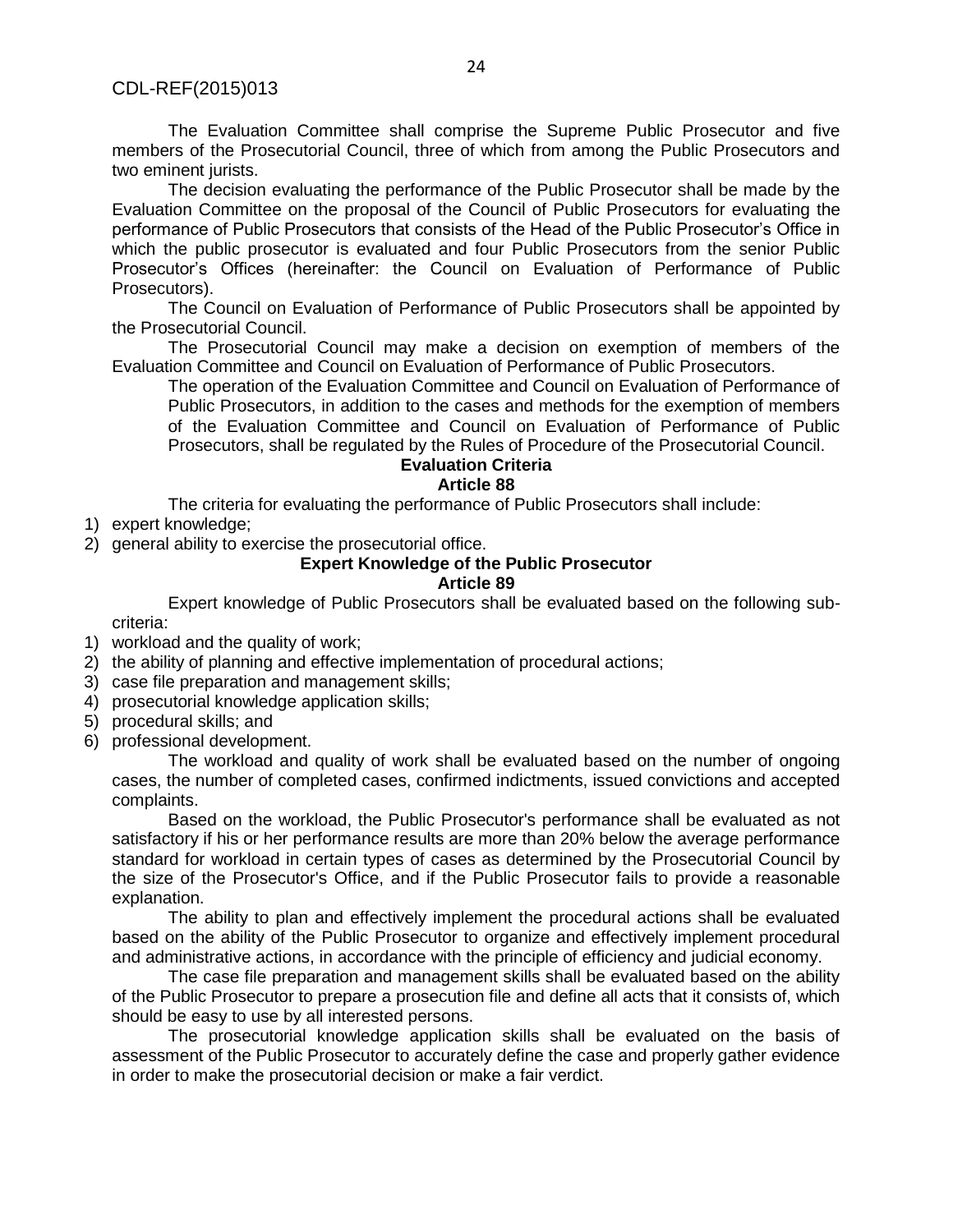The procedural skills shall be evaluated based on the ability of the Public Prosecutor to lead the preliminary investigation or investigation and to represent the indictment before the court.

Professional training shall be evaluated on the basis of all activities undertaken by the Public Prosecutor to improve and apply knowledge and methods in work.

# **General Ability**

## **Article 90**

General ability to perform prosecutorial office shall be evaluated based on the following sub-criteria:

- 1) communication skills;
- 2) the ability to adapt to changing circumstances;
- 3) the ability of the organization and coordination of employees in the Public Prosecutor's Office;
- 4) Participation in various professional activities.

Communication skills shall be evaluated on the basis of showing respect for the clients, colleagues and employees in the Public Prosecutor's Office in the performance of prosecutorial office.

The ability to adapt to changing circumstances shall be evaluated on the basis of ability to adapt to structural and organizational changes in the Public Prosecutor's Office in which the prosecutorial office is exercised, changes in laws and procedural rules, and new technologies and work rules.

The ability of the organization and coordination of employees in the Public Prosecutor's Office shall be evaluated on the basis of capacity of the Public Prosecutor to collaborate, organize and control the work of advisors, interns and other employees who work with him or her.

Participation in various professional activities shall be evaluated on the basis of participation of the Public Prosecutor in training and other professional activities.

# **Evaluation Sources**

#### **Article 91**

The Public Prosecutor's performance shall be evaluated according to the criteria of Article 88 of this Law by examining the:

- 1) five final completed cases randomly selected;
- 2) five final completed cases selected by the Public Prosecutor;
- 3) three accusatory acts for which the final decision of acquittal was adopted, selected randomly;
- 4) three cases pending in the crime register for various cases, which are selected randomly;
- 5) three cases in which criminal charges were dropped, randomly selected;
- a. statistical report on the work of the Public Prosecutor, which includes information on the Public Prosecutor's work, information from the records on Public Prosecutors, data on the number of complaints and decisions on complaints on the work of the Public Prosecutor;
- 6) records obtained by inspection of the Public Prosecutor's Office; and
- 7) Report of the legal person authorized for the training of Public Prosecutors.

If due to specialization in the work the Public Prosecutor has no cases referred to in paragraph 1 of this Article, in order to evaluate his or her performance, the Prosecutorial Council shall specify the type of cases to be reviewed.

# **Rules on the Selection of Cases**

#### **Article 92**

When selecting the cases referred to in Article 91 paragraph 1 items 1 to 5 of this Law, in addition to cases in which the Public Prosecutor has acted at the Public Prosecutor's Office in which he or she exercises the prosecutorial office, the cases in which the Public Prosecutor has acted in the Public Prosecutor's Offices to which he or she was seconded in accordance with the law shall be taken into account.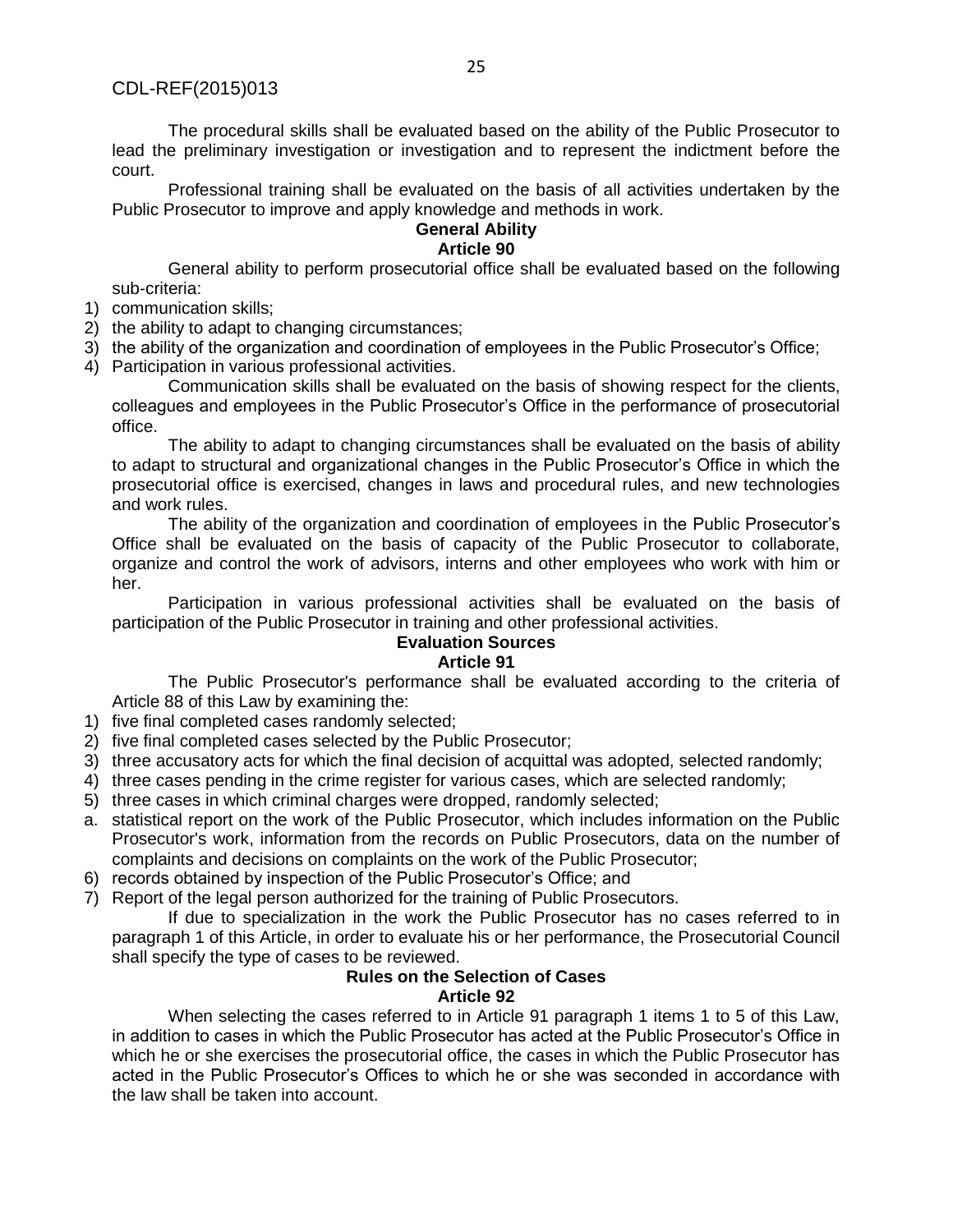Case selection shall be made after the start of the evaluation of the Public Prosecutor, where the presence of the Public Prosecutor shall be mandatory.

The method for random selection of cases shall be regulated in detail by the Rules of Procedure of the Prosecutorial Council.

#### **Report of the Public Prosecutor Article 93**

The Public Prosecutor whose performance is evaluated shall prepare a report on the prescribed form containing a description of his or her prosecutorial activities according to the criteria and sub-criteria prescribed by this Law and evaluate own performance, stating the selfselected cases for evaluation.

The report referred to in paragraph 1 of this Article shall be submitted by the Public Prosecutor to the Head of the Public Prosecutor's Office in which he or she exercises the prosecutorial office, within eight days from the day when the evaluation is initiated.

Head of the Public Prosecutor's Office in which the prosecutorial office is exercised shall submit the report referred to in paragraph 1 of this Article and the documentation necessary for the evaluation of the Public Prosecutor referred to in Article 91 of this Law to the Council on Evaluation of Performance of Public Prosecutors, within five days of receipt of the report of the Public Prosecutor.

# **Report and the Proposal of the Council on Evaluation of Performance of Public Prosecutors**

**Article 94**

The Council on Evaluation of Performance of Public Prosecutors shall prepare a report on the evaluation of the Public Prosecutor based on the criteria and sub-criteria prescribed by this Law, within 30 days of the submission of documents referred to in Article 91 of this Law.

On the basis of the report referred to in paragraph 1 of this Article and the report of the Public Prosecutor referred to in Article 93 of this Law, the Council on Evaluation of Performance of Public Prosecutors shall prepare a proposal to evaluate the performance of the Public Prosecutor to be evaluated and submit it to the Evaluation Committee.

#### **Comments on the Proposal for Evaluation Results Article 95**

Evaluation Committee shall submit the proposal for evaluation results referred to in Article 94 of this Law to the Public Prosecutor subject to performance evaluation who shall have the right to comment on the proposal, within five days from the submission of the proposal for evaluation.

Evaluation Committee may request additional information and clarification from the Council on Evaluation of Performance of Public Prosecutors.

Evaluation Committee may invite the Public Prosecutor for an interview before the final evaluation for clarification of certain issues.

## **Evaluation Results**

#### **Article 96**

The Public Prosecutor shall be evaluated as excellent if his or her performance for all sub-criteria is evaluated as excellent, or good for two sub-criteria, and excellent for other subcriteria.

The Public Prosecutor shall be evaluated as good if his or her performance for at least five sub-criteria is evaluated as good.

The Public Prosecutor shall be evaluated as satisfactory if his or her performance for at least four sub-criteria is evaluated as satisfactory.

The Public Prosecutor shall be evaluated as not satisfactory if his or her performance for at least two criteria is evaluated as not satisfactory.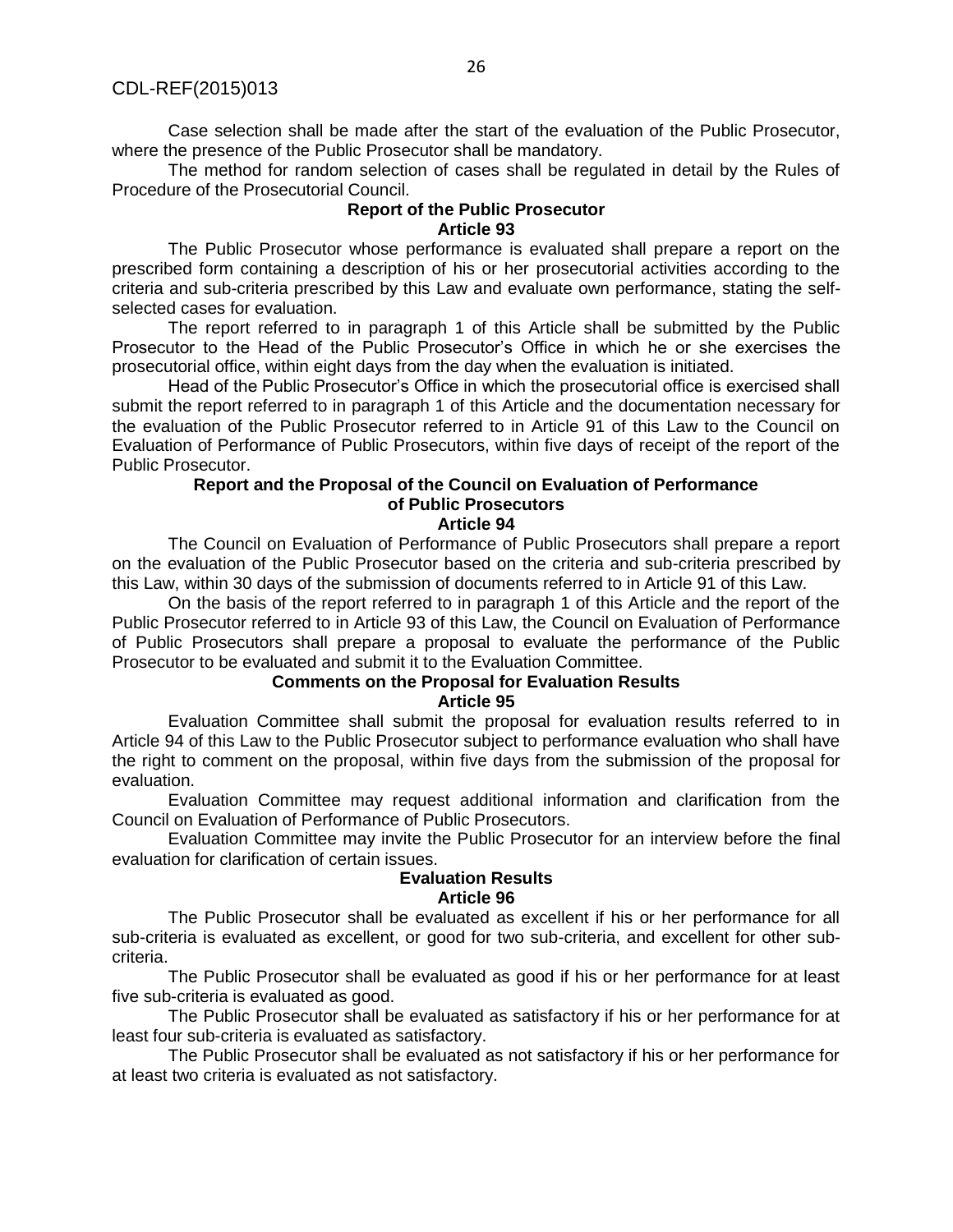#### **Performance Evaluation Article 97**

The decision of the Evaluation Committee shall be final and an administrative dispute may be filed against it.

A final decision on the Public Prosecutor's performance evaluation shall be entered in the records of Public Prosecutors.

#### **Consequences of Evaluation Article 98**

The Public Prosecutor whose performance is evaluated as satisfactory and not satisfactory shall be referred to the mandatory program of continuous training, in accordance with the law governing the training of Public Prosecutors.

The Public Prosecutor who is rated as excellent or good may be promoted to the senior Public Prosecutor's Office.

If the Public Prosecutor who is evaluated as excellent is not promoted to a senior Public Prosecutor's Office within one year from the date when he or she was evaluated as excellent, he or she shall be entitled to a salary equal to that of the Head of Public Prosecutor's Office in which he or she exercises the prosecutorial office.

#### **Performance Evaluation of Heads of the Public Prosecutor's Offices Article 99**

The performance of Heads of the Public Prosecutor's Offices shall be evaluated by the Evaluation Committee.

The performance of Heads of the Public Prosecutor's Offices shall be evaluated on the basis of the proposal for evaluation of the Council on Evaluation of Performance of Public Prosecutors, including in addition to the Public Prosecutors under Article 87, paragraph 3 of this Law the Head of the immediately senior Public Prosecutor's Office from the territory of the Public Prosecutor's Office.

The proposal for evaluation referred to in paragraph 2 of this Article shall include evaluation of performance of the Head of the Public Prosecutor's Office as a manager and as a Public Prosecutor.

As a manager, the Head of the Public Prosecutor's Office shall be evaluated as good and not satisfactory.

If the Head of Public Prosecutor's Office is evaluated as not satisfactory, he or she shall be removed from office as the Head of the Public Prosecutor's Office.

The procedure to evaluate Heads of the Public Prosecutor's Offices as Public Prosecutors shall be carried out according to the procedure and in the manner prescribed by this Law.

#### **Special Rules Article 100**

The evaluation procedure and indicators for the development of reports and proposal for evaluation on the basis of the criteria laid down for Public Prosecutors, in addition to the criteria and indicators for the development of reports and proposals for evaluation of the Public Prosecutors, shall be specified in detail by the Prosecutorial Council under special rules.

## **VII. INCOMPATIBILITY AND TERMINATION OF PROSECUTORIAL OFFICE**

## **Giving Opinion on Other Activities Article 101**

At the request of the Head of the Public Prosecutor's Office or the Public Prosecutor, the Prosecutorial Council shall give an opinion on whether certain activities are considered professional performance of other activities that are incompatible with the exercise of prosecutorial office.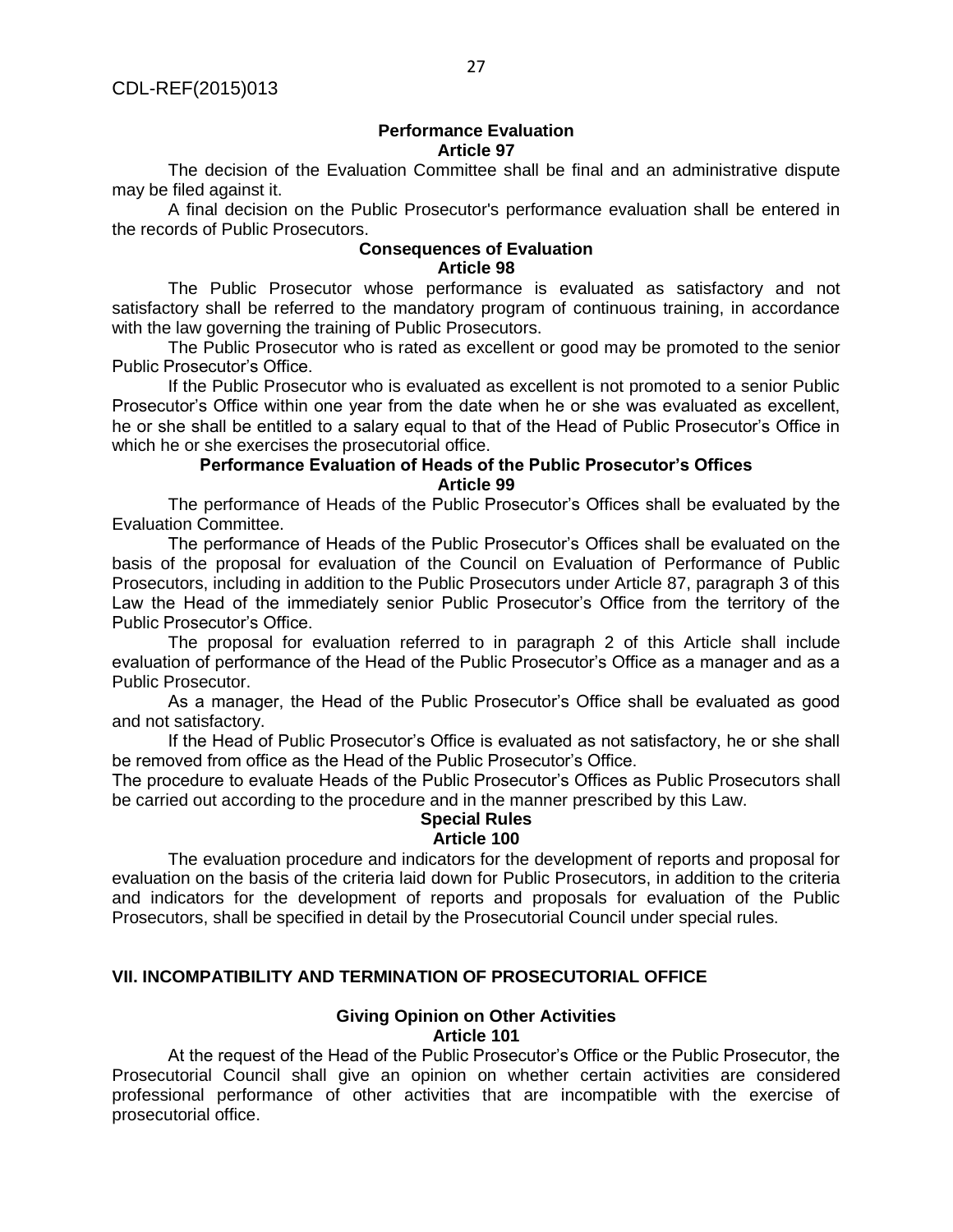#### **Liability for Damage Article 102**

The State shall be liable for any damage inflicted to the party in the proceedings by the Public Prosecutor due to illegal, unprofessional or careless work in the exercise of prosecutorial office.

The State shall have the right to request the Public Prosecutor to refund the amount paid to the party in the proceedings due to damage caused as referred to in paragraph 1 of this Article, if the damaged was deliberately caused by the Public Prosecutor.

If the Public Prosecutor caused the damage referred to in paragraph 1 of this Article, due to gross negligence, the State shall have the right to claim compensation for the amount paid to the party in the proceedings up to 1/3 of annual net earnings of the Public Prosecutor.

#### **Reasons for Termination of Public Prosecutor's Office Article 103**

The Public Prosecutor's Office shall be terminated by:

- 1) expiration of term of office;
- 2) resignation;
- 3) fulfillment of conditions for retirement;
- 4) loss of citizenship.

## **Reasons for Termination of Office of the Head of the Public Prosecutor's Office Article 104**

Office of the Head of the Public Prosecutor's Office shall be terminated upon:

- 1) expiration of term of office;
- 2) termination of prosecutorial office;

3) personal request or in the event of termination or merger of the Public Prosecutor's Offices.

#### **Termination of Prosecutorial Office Article 105**

When there is a reason for termination of prosecutorial office, the Prosecutorial Council shall be immediately notified accordingly by the Head of the Public Prosecutor's Office, Head of the Public Prosecutor's Office which is immediately superior for the Head of the Public Prosecutor's Office, and meeting of the Supreme Public Prosecutor's Office for the Supreme Public Prosecutor.

Decision on termination of office of the Head of Public Prosecutor's Office or the Public Prosecutor shall be made by the Prosecutorial Council not later than 30 days from the date of receipt of the notification.

The office of the person referred to in paragraph 2 of this Article shall cease on the day of the decision of the Prosecutorial Council, except in the case of termination of office by expiration of office when the office terminates upon the expiry of the term of office.

Decision on termination of office shall be submitted by the Prosecutorial Council to the Head of the Public Prosecutor's Office or the Public Prosecutor whose office is terminated and the Public Prosecutor's Office in which he or she was exercising his or her office and shall be published in the "Official Gazette of Montenegro".

## **Termination of Office of the Supreme Public Prosecutor Article 106**

The fulfillment of the requirements for termination of the Supreme Public Prosecutor's Office shall be notified by the Prosecutorial Council, without delay, to the Parliament.

If the Parliament, within 30 days of receipt of the notification, fails to make a decision on termination of office of the Supreme Public Prosecutor, upon the expiration of that period his or her office shall cease.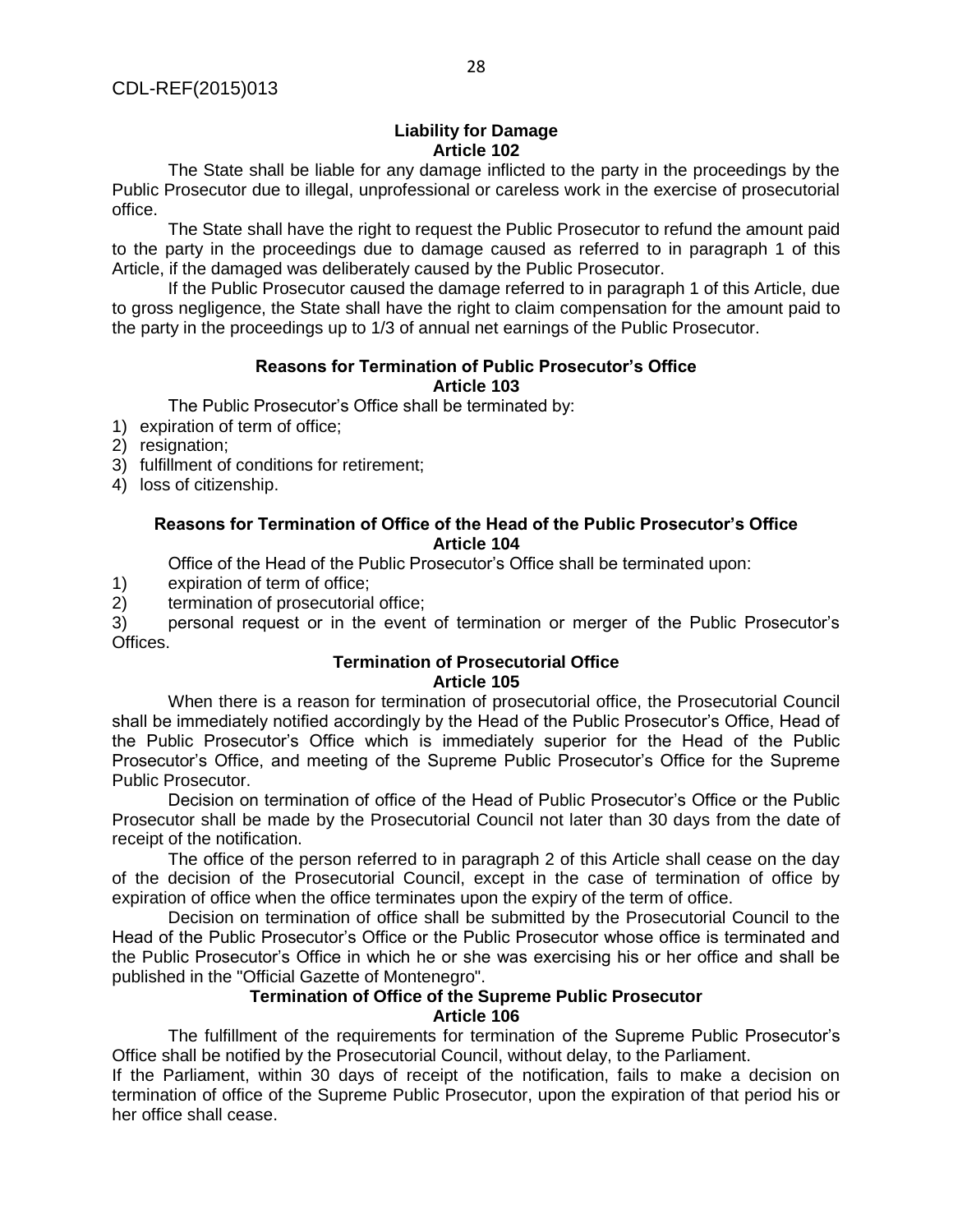Office of the Supreme Public Prosecutor shall be terminated on the day of the decision on the termination of office or expiry of the period referred to in paragraph 2 of this Article, except in the case of termination of office by expiration of office, when the office shall be terminated on the day of expiry of the office.

## **Annulment of the Decision on Appointment Article 107**

The Prosecutorial Council shall annul the decision on the appointment of the Public Prosecutor if it is proven that the Public Prosecutor did not meet the conditions for appointment at the time of the appointment, or if it receives information that would have represented the reason for the Prosecutorial Council not to take the decision on the appointment, had they been known at the time of appointment by the Prosecutorial Council.

The Prosecutorial Council may postpone the date for the start of the prosecutorial office for checking the data referred to in paragraph 1 of this Article.

If the decision on appointment is annulled by the Prosecutorial Council, the first next candidate in the ranking list shall be appointed to office, or the selection procedure shall be repeated if there are no more candidates.

## **VIII. DISCIPLINARY RESPONSIBILITY AND REMOVAL**

## **1. Disciplinary Proceedings**

#### **Disciplinary Offences Article 108**

The Public Prosecutor and the Head of the Public Prosecutor's Office as a Public Prosecutor shall be subject to disciplinary proceedings for minor, more serious and the most serious disciplinary offenses.

A minor disciplinary offense by the Public Prosecutor shall be committed if he or she:

- 1) fails to take cases in the order they are prepared in accordance with the Rules of Procedure of the Public Prosecutor's Office without any reasonable excuse;
- 2) fails to attend or is late for scheduled hearings with no justification;
- 3) fails to attend compulsory training programs without justification;
- 4) fails to meet his or her responsibilities as a mentor of the initial training and training of trainees. A serious disciplinary offense by the Public Prosecutor shall be committed if he or she:
- 1) fails to act in cases in legal deadlines, which results in a statute of limitations, the inoperability of the proceedings and other consequences prescribed by law, without any reasonable excuse;
- 2) fails to seek an exemption in cases where there is reason for his or her exemption;
- 3) prevents supervision in accordance with the law;
- 4) in the exercise of prosecutorial office, or in a public place brings himself or herself into a state or behaves in a manner that is not appropriate to the exercise of prosecutorial office;
- 5) treats the parties to the proceedings and employees in the Public Prosecutor's Office inappropriately;
- 6) discloses information given to him acting in cases or exercising prosecutorial office;
- 7) uses the prosecutorial office to achieve his or her private interests and those of their family or people that are close to him or her;
- 8) accepts gifts or does not submit data on property and income in accordance with the regulations governing the prevention of conflicts of interest;
- 9) unexcused absence from work for five consecutive days;
- 10) publicly states his or her opinion on a case that has not come in effect;
- The most severe disciplinary offense of the Public Prosecutor shall be committed if he or she:
- 1) is convicted of an offense that makes him unworthy of the prosecutorial office;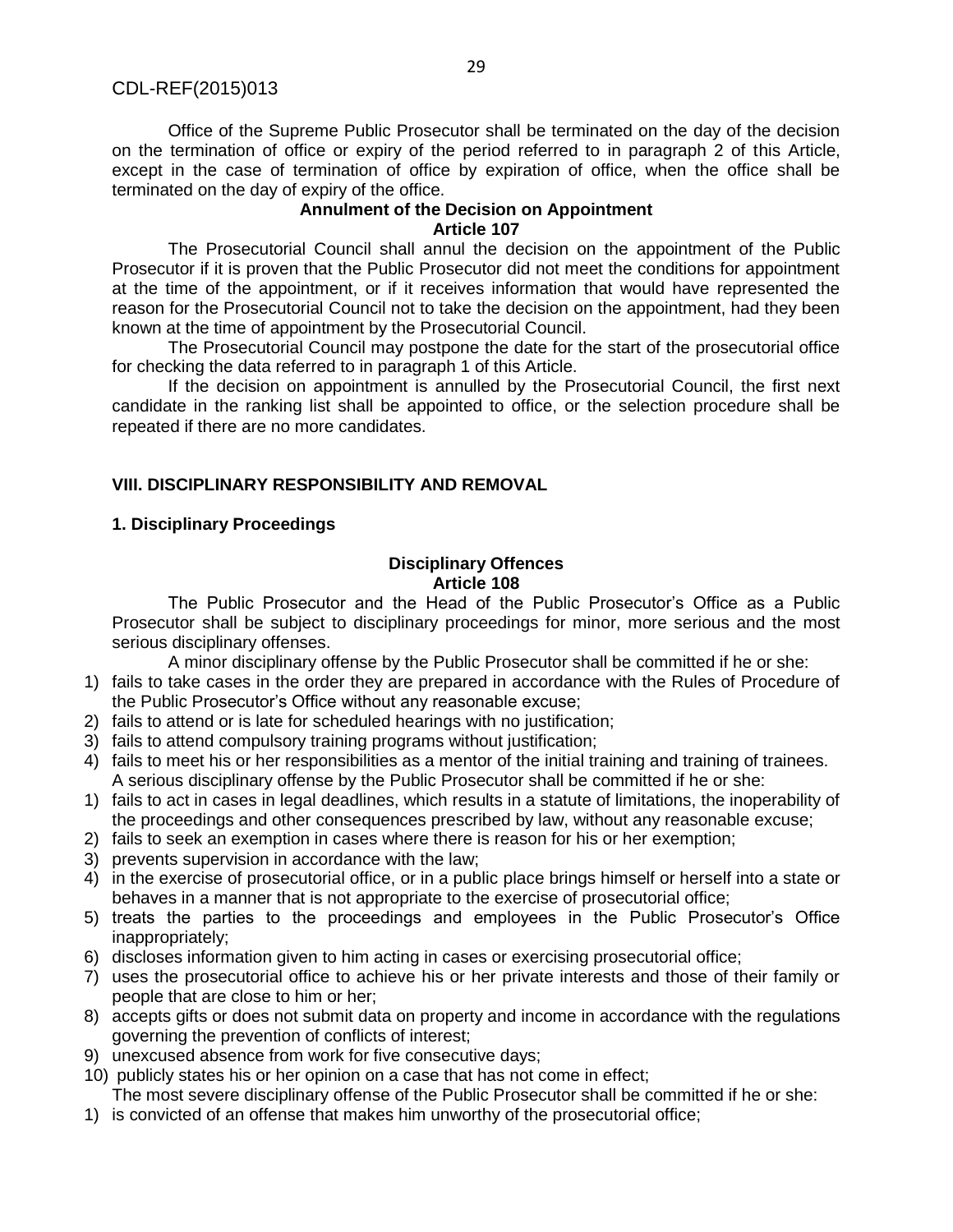CDL-REF(2015)013

2) improperly or carelessly performs his or her prosecutorial office.

The offense referred to in paragraph 4, item 1 of this Article is a criminal offense that shall be prosecuted ex officio, which carries a prison sentence of at least six months.

The performance of prosecutorial office shall be unprofessional and negligent if the Public Prosecutor:

- 1) without any justifiable reason, fails to achieve at least 50% of the results in terms of workload compared to the average standards for workload in certain types of cases as determined by the Prosecutorial Council, unless some valid reasons for not having achieved the results in terms of workload are provided by the Public Prosecutor;
- 2) assumes the position of Member of Parliament or other public office or professional performance of other activities;
- 3) was evaluated as not satisfactory twice in a row;
- 4) was twice imposed a disciplinary sanction for a serious disciplinary offense.

#### **Disciplinary Sanctions Article 109**

Disciplinary sanctions shall include a warning, fine, ban on promotion and removal from office.

Warning and a fine in the amount of 20% of the earnings of the Public Prosecutor for up to three months shall be imposed for minor disciplinary offenses.

Fine in the amount of 20% to 40% of the earnings of the Public Prosecutor in the period of three to six months and prohibition of promotion shall be imposed for serious disciplinary offenses.

If the proceedings are conducted in two or more minor disciplinary offenses, disciplinary sanctions prescribed for a serious disciplinary offense may be imposed on the Public Prosecutor.

Removal from office shall be imposed for the most serious disciplinary offenses.

Prohibition of promotion shall imply that the Public Prosecutor shall not be appointed to a senior Public Prosecutor's Office before the expiry of two years from the date of the final decision on imposing the disciplinary sanctions.

## **Proposal for the Establishment of Disciplinary Responsibility**

#### **Article 110**

If there is reasonable suspicion that the Public Prosecutor committed a disciplinary offense, the proposal for the establishment of disciplinary responsibility of the Public Prosecutor may be submitted by the Head of the Public Prosecutor's Office, Head of the Public Prosecutor's Office which is immediately superior, the Supreme Public Prosecutor, Minister of Justice and the Committee monitoring the application of the Code of Ethics for Public Prosecutors.

In the cases referred to in paragraph 1 above, the Head of the Public Prosecutor's Office, Head of the Public Prosecutor's Office which is immediately superior, the Supreme Public Prosecutor and Minister of Justice may contact the Committee monitoring the application of the Code of Ethics for Public Prosecutors to give an opinion on whether some behavior of the Public Prosecutor is in accordance with the Code of Ethics for Public Prosecutors.

Proposal for the establishment of disciplinary responsibility of Public Prosecutors shall be submitted, without delay, immediately upon learning of committed misconduct.

The initiative for the dismissal of the Supreme Public Prosecutor may be submitted by an extended session of the Supreme Public Prosecutor's Office and the Minister of Justice.

The Supreme Public Prosecutor may be removed from office because of the irresponsible and unprofessional performance of office.

The procedure at the initiative referred to in paragraph 4 of this Article shall be governed by the provisions of this law regulating the procedure for a proposal for establishment of disciplinary responsibility of Public Prosecutors for the most serious disciplinary offenses.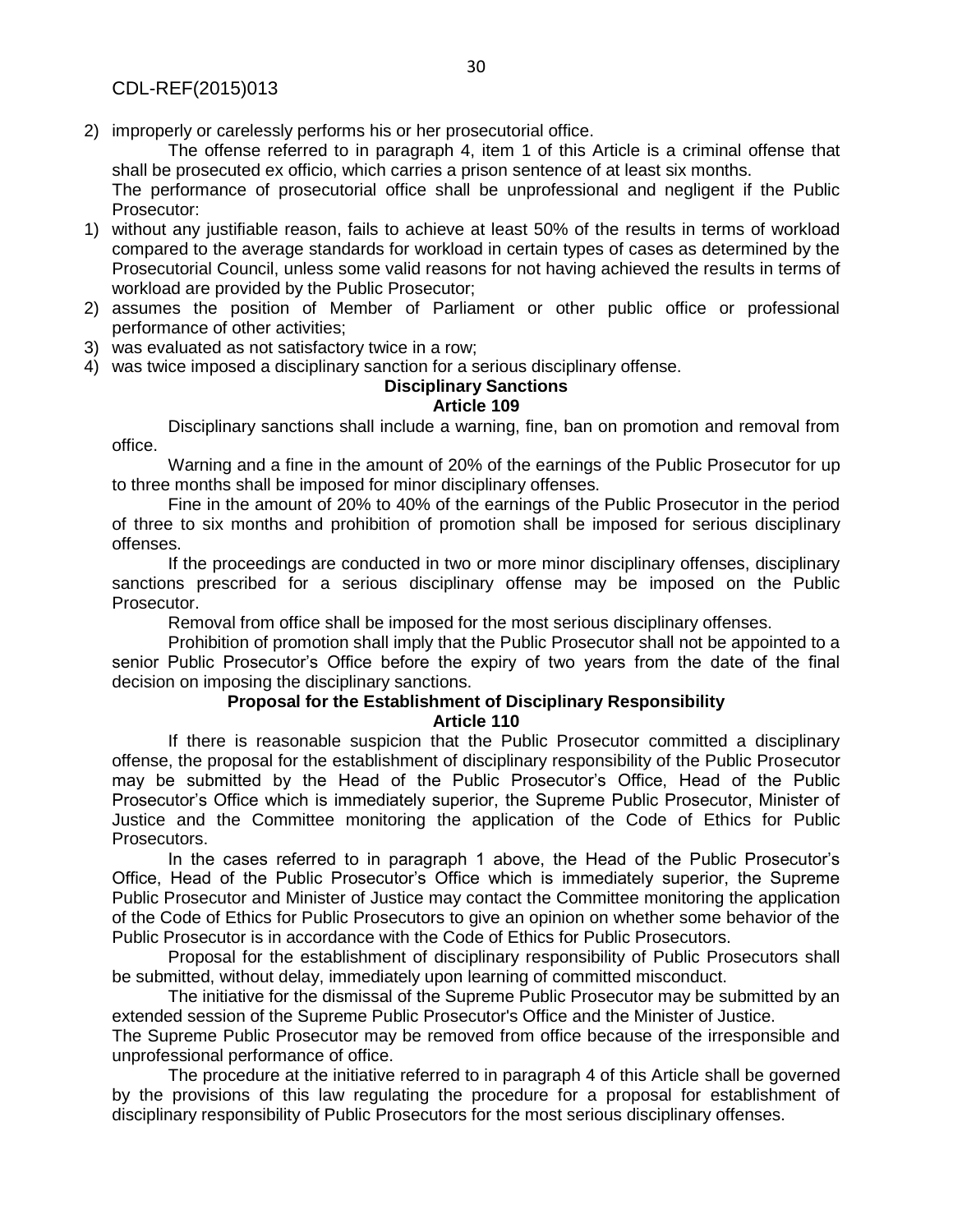On the basis of the procedure in accordance with paragraph 6 of this Article, the Prosecutors Council shall issue a reasoned proposal for dismissal of the Supreme Public Prosecutor and submit it to the Parliament.

Proposal for dismissal of the Supreme Public Prosecutor may also be submitted to the Parliament by 25 Members of Parliament.

#### **Content of the Proposal Article 111**

Proposal for the establishment of disciplinary responsibility shall be submitted to the Prosecutorial Council in writing and shall contain personal data of the Public Prosecutor, the factual and legal description of the disciplinary offense, a proposal for the imposition of particular disciplinary sanctions and the grounds for suspicion that the Public Prosecutor committed a disciplinary offense.

Prosecutorial Council shall submit a proposal for the establishment of disciplinary responsibility to the disciplinary prosecutor, not later than five days from the date of receipt of the proposal.

#### **Disciplinary Prosecutor Article 112**

The investigation on the submitted proposal for the establishment of disciplinary responsibility shall be conducted by the disciplinary prosecutor who shall represent the indictment in the proceedings for determining disciplinary responsibility of the Public Prosecutor.

Disciplinary Prosecutor shall have a Deputy.

Disciplinary Prosecutor and his or her Deputy shall be appointed by the Prosecutorial Council, from among the Public Prosecutors who have at least 10 years of work experience as public prosecutors, on a proposal of the meeting of the Supreme State Prosecutor's Office, for a period of two years.

## **Completion of Investigation by the Disciplinary Prosecutor Article 113**

Investigation under Article 112, paragraph 1 of this Law shall be completed by the disciplinary prosecutor within 45 days from the date of submission of the proposal for the establishment of disciplinary responsibility.

Disciplinary Prosecutor shall be bound by the factual description of disciplinary offense in the proposal for the establishment of disciplinary responsibility.

Disciplinary Prosecutor, after completing the investigation on the submitted proposal, may propose to the Disciplinary Committee, or the Prosecutorial Council to:

- 1) reject the proposal for the establishment of disciplinary responsibility because:
- a) it was submitted for an action that was not prescribed as a disciplinary offense,
- b) of the statute of limitation, or
- c) it was submitted by an unauthorized person;
- 2) reject the proposal for the establishment of disciplinary responsibility as unfounded for lack of evidence that the Public Prosecutor has committed a disciplinary offense;
- 3) submit the indictment to determine the disciplinary responsibility of the Public Prosecutor.

If they do not agree with the proposal of the Disciplinary Prosecutor referred to in paragraph 3 items 1 and 2 of this Article, the Disciplinary Committee or the Prosecutorial Council may oblige the Disciplinary Prosecutor to investigate and submit the indictment.

#### **Competent Authorities for the Establishment of Disciplinary Responsibility**

#### **Article 114**

The procedure for the establishment of disciplinary responsibility for minor and serious disciplinary offenses shall be conducted by the Disciplinary Committee based on the summary indictment of the Disciplinary Prosecutor.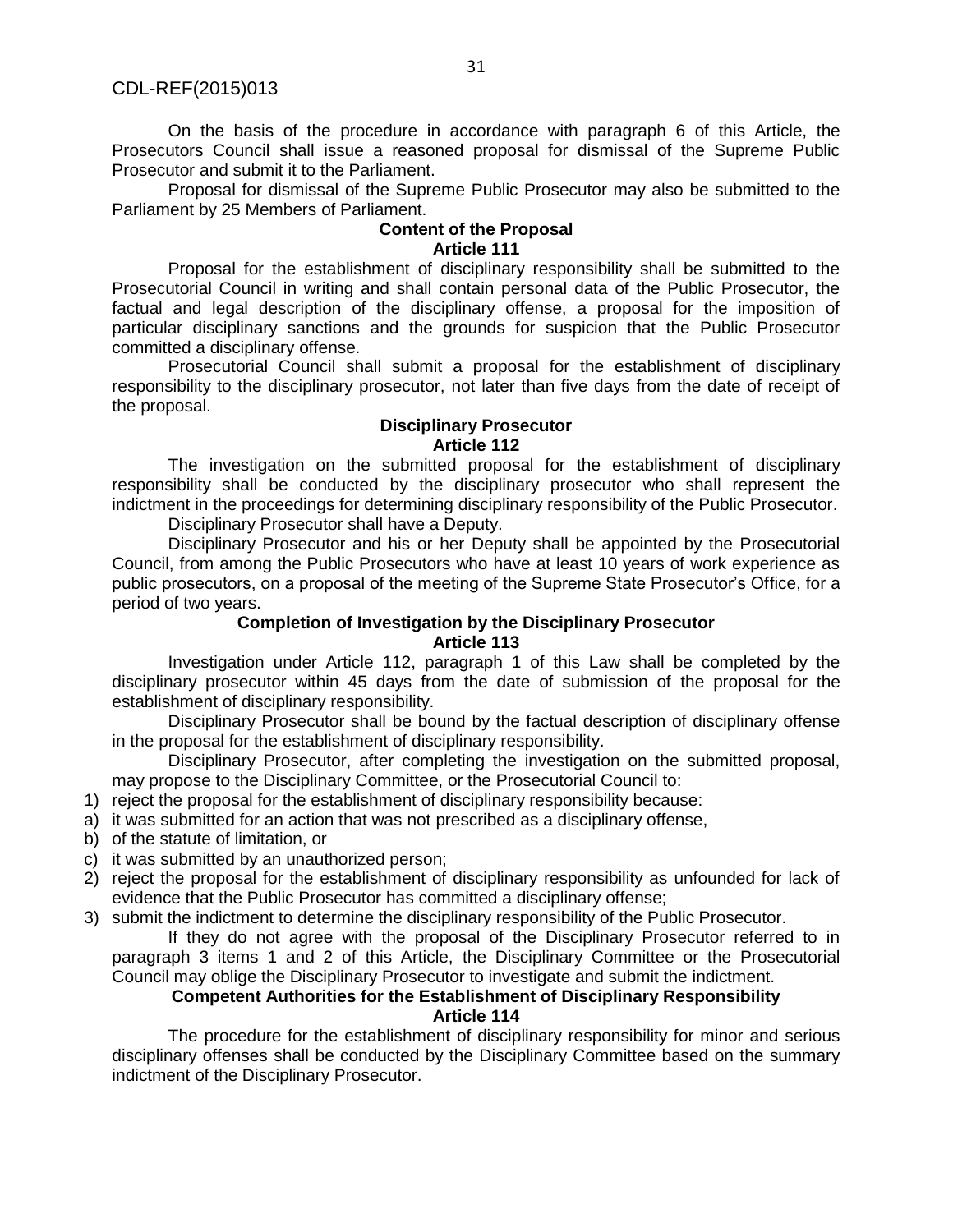Disciplinary Committee shall consist of three members of the Prosecutorial Council, two members from among the Public Prosecutors and one member from among the eminent jurists who is the Chairman of the Disciplinary Committee.

The Supreme Public Prosecutor shall not be a member of the Disciplinary Committee.

Members of the Disciplinary Committee and their deputies shall be appointed by the Prosecutorial Council on the proposal of the President of the Prosecutorial Council.

The procedure for the establishment of disciplinary responsibility for the most serious disciplinary offenses shall be conducted by the Prosecutorial Council on summary indictment by Disciplinary Prosecutor.

# **Defense**

# **Article 115**

The Public Prosecutor whose responsibility is being examined shall have the right to defense attorney.

At the hearing, the Public Prosecutor shall be allowed to present his defense in person, in writing or through his self-chosen defense attorney.

# **Hearing**

# **Article 116**

In the procedure for determining disciplinary responsibility, a hearing shall be held by the Disciplinary Committee or the Prosecutorial Council.

Disciplinary Prosecutor, the Public Prosecutor and the defense attorney shall be invited to the hearing.

Disciplinary Committee or the Prosecutorial Council shall consider evidence that is deemed necessary for the proper and full determination of the facts.

If the Public Prosecutor whose disciplinary responsibility is being examined fails to respond to the invitation of the Disciplinary Committee or the Prosecutorial Council, the procedure shall be conducted in his or her absence.

# **Decision**

## **Article 117**

In the procedure for determining disciplinary responsibility of Public Prosecutors, Disciplinary Committee or the Prosecutorial Council may decide to:

1) reject the indictment as unfounded;

2) adopt the bill of indictment and impose a disciplinary sanction.

When making a decision on disciplinary responsibility and imposing disciplinary sanctions, Disciplinary Committee or the Prosecutorial Council shall not be bound by the proposal of the Disciplinary Prosecutor.

Disciplinary Committee or the Prosecutorial Council shall complete the procedure for determining disciplinary responsibility of the Public Prosecutor within 60 days from the date of delivery of the indictment of Disciplinary Prosecutor.

## **Deadline for Making Decisions**

## **Article 118**

Decision establishing disciplinary responsibility of the Public Prosecutor and imposing disciplinary sanctions shall be prepared and submitted to the Public Prosecutor whose responsibility is established and Disciplinary Prosecutor, not later than 15 days from the date of the decision.

The decision referred to in paragraph 1 above may be appealed by the Disciplinary Prosecutor and the Public Prosecutor whose responsibility is established to a panel of three judges of the Supreme Court of Montenegro.

The panel referred to in paragraph 2 of this Article shall decide on the appeal within 30 days of receipt of the appeal.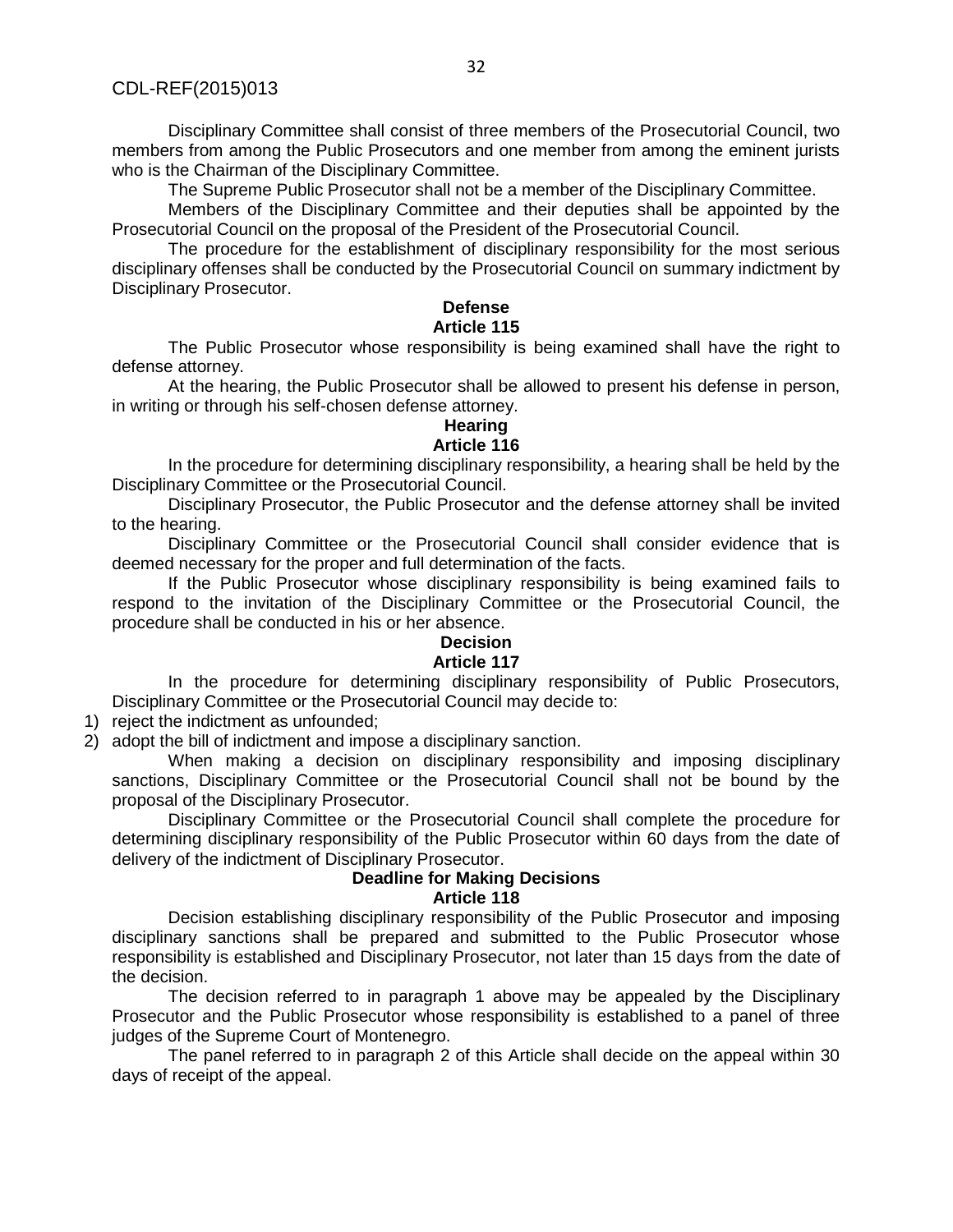#### **Statute of Limitations Article 119**

Conduct of the procedure for determining disciplinary responsibility of Public Prosecutors shall be subject to the statute of limitations after the lapse of two years from the date of such minor disciplinary offense, or four years from the date of such serious disciplinary offense and six years from the date of the most serious disciplinary offense.

Notwithstanding paragraph 1 of this Article, the period of statute of limitations for the proceedings to establish disciplinary responsibility in case of conviction for a crime which renders the Public Prosecutor unworthy for the prosecutorial function shall begin to run from the date of the final judgment by which the Public Prosecutor is sentenced.

The execution of disciplinary sanctions shall be subject to the statute of limitations within one year from the date of the final disciplinary sanctions.

Disciplinary sanctions shall be deleted from the records of data on the Public Prosecutor after the expiry of four years from the date the disciplinary sanctions.

The Prosecutorial Council shall ex officio delete data on disciplinary sanctions after the deadline referred to in paragraph 4 of this Article.

# **Exemption Article 120**

When deciding on the responsibility of Public Prosecutors, members in respect of who there are circumstances that raise doubts as to their impartiality shall not be involved in the work of the Disciplinary Committee or the Prosecutorial Council.

The exemption referred to in paragraph 1 of this Article shall be decided by the President of the Prosecutorial Council, and exemption of the President of the Prosecutorial Council shall be decided by the Prosecutorial Council.

#### **Suspension Article 121**

The Public Prosecutor shall be suspended from office if:

- 1) held in custody, for the duration of pretrial custody; or
- 2) criminal proceedings have been initiated against him or her for an offense that made him or her unworthy of the prosecutorial function.

The Public Prosecutor may be suspended from office after submitting the proposal for initiation of disciplinary proceedings for the most serious disciplinary offense.

The decision on suspension from the office shall be issued by the Prosecutorial Council.

The request for suspension referred to in paragraph 1 and 2 of this Article shall be submitted by the Disciplinary Prosecutor.

#### **Effect of Decision Article 122**

Any action taken by the Public Prosecutor in cases after the day of his or her suspension, removal from office or termination of prosecutorial function shall have no legal effect.

# **Costs of Proceedings**

# **Article 123**

If the proposal for establishing disciplinary responsibility is rejected, costs of disciplinary proceedings shall be borne by the Prosecutorial Council.

# **Governing Law**

# **Article 124**

Disciplinary proceedings shall be governed by the Criminal Procedure Code, unless otherwise provided by this law.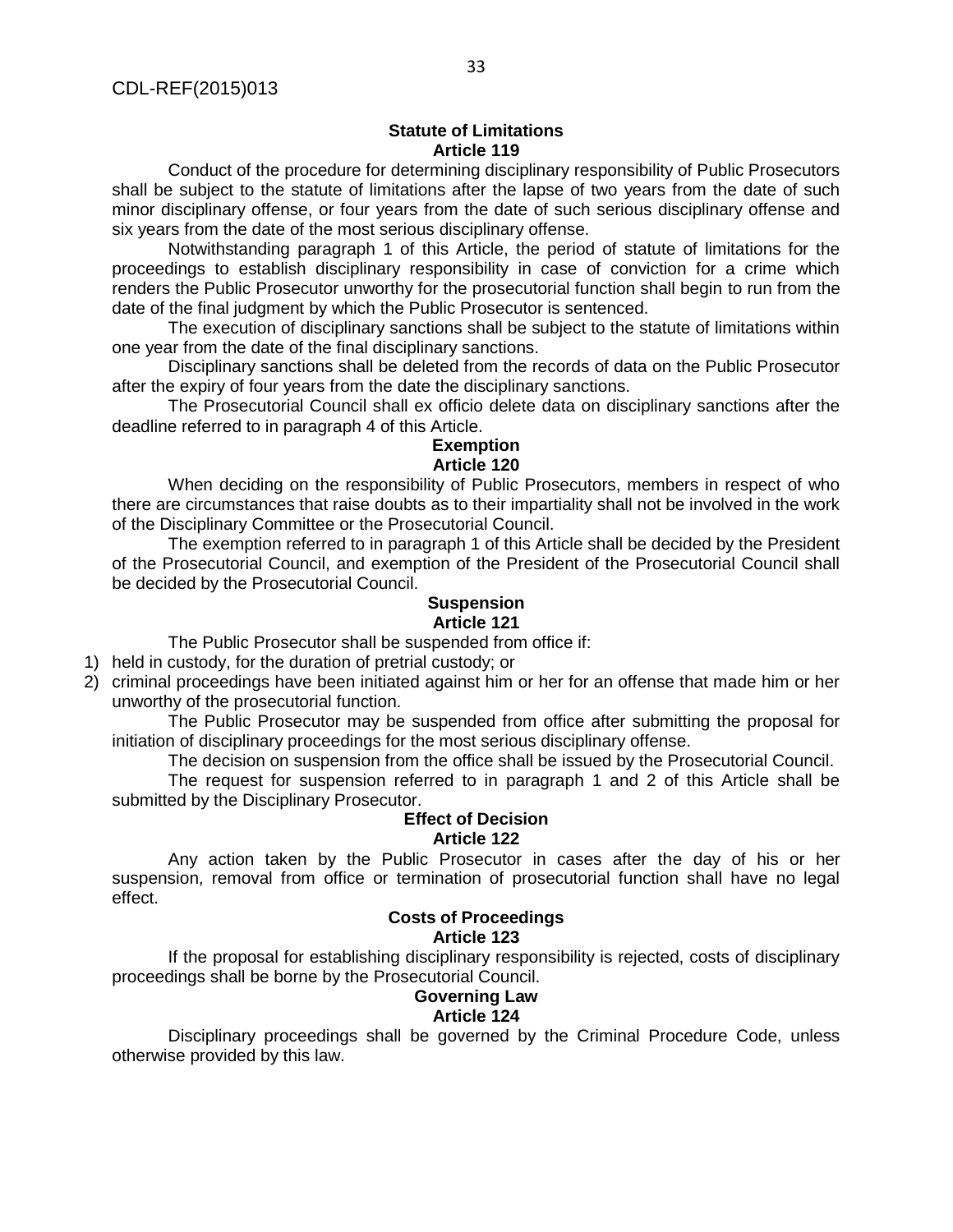## **2. Removal from Office of Heads of Public Prosecutor's Offices**

#### **Reasons for Removal from Office Article 125**

Head of the Public Prosecutor's Office shall be removed from office if:

- 1) contrary to the law he or she changes the annual work schedule in the Public Prosecutor's Office;
- 2) preventing supervision in the Public Prosecutor's Office in accordance with the law;
- 3) inappropriately treating the parties and employees in the Public Prosecutor's Office;
- 4) failing to submit or submits incomplete or inaccurate reports and other information in accordance with the law;
- 5) failing to act upon complaints on the work of Public Prosecutors, in accordance with the regulations;
- 6) taking away assigned cases contrary to the law;
- 7) in the process of supervision over the conduct of prosecutorial administration, illegalities and irregularities are established in the performance of prosecutorial administration that damage orderly and timely performance of activities and office of the Public Prosecutor's Office.
- 8) failing to submit a proposal for establishing disciplinary responsibility of Public Prosecutors in cases prescribed by this law, and knows or should have known that there were grounds for disciplinary responsibility;
- 9) he or she is suspended from Public Prosecutor office;
- 10) his or her performance is evaluated as not satisfactory.

## **Proposal for Removal from Office**

#### **Article 126**

Proposal for removal from office of the Head of Public Prosecutor's Office may be filed by the Head of the Public Prosecutor's Office which is immediately superior, the Supreme Public Prosecutor or the Minister of Justice.

Proposal for dismissal referred to in paragraph 1 of this Article shall be filed without delay, immediately upon learning of committed disciplinary offense.

#### **Governing Provisions**

## **Article 127**

The procedure for removal from office of Heads of Public Prosecutor's Offices shall be governed by the provisions of this Law governing the procedure for determining disciplinary responsibility of Public Prosecutors.

#### **3. Removal from Office due to Permanent Incapacity to Exercise Prosecutorial Office**

#### **Procedure and Decision-Making Article 128**

Public Prosecutor shall be removed from office if permanently incapacitated for preforming the prosecutorial office.

Proposal for dismissal in the event of permanent incapacity for the prosecutorial office shall be made on the basis of a final court decision on the withdrawal of legal capacity or a court decision establishing that the physical and psychological characteristics of the Public Prosecutor are such that exercise of the prosecutorial office is disabled.

If the behavior of the Public Prosecutor or his attitude towards work arises suspicion that he or she has permanently lost the ability to exercise prosecutorial office, the Prosecutorial Council may independently or on the proposal by the Head of the Public Prosecutor's Office decide for the Public Prosecutor to undergo medical examination.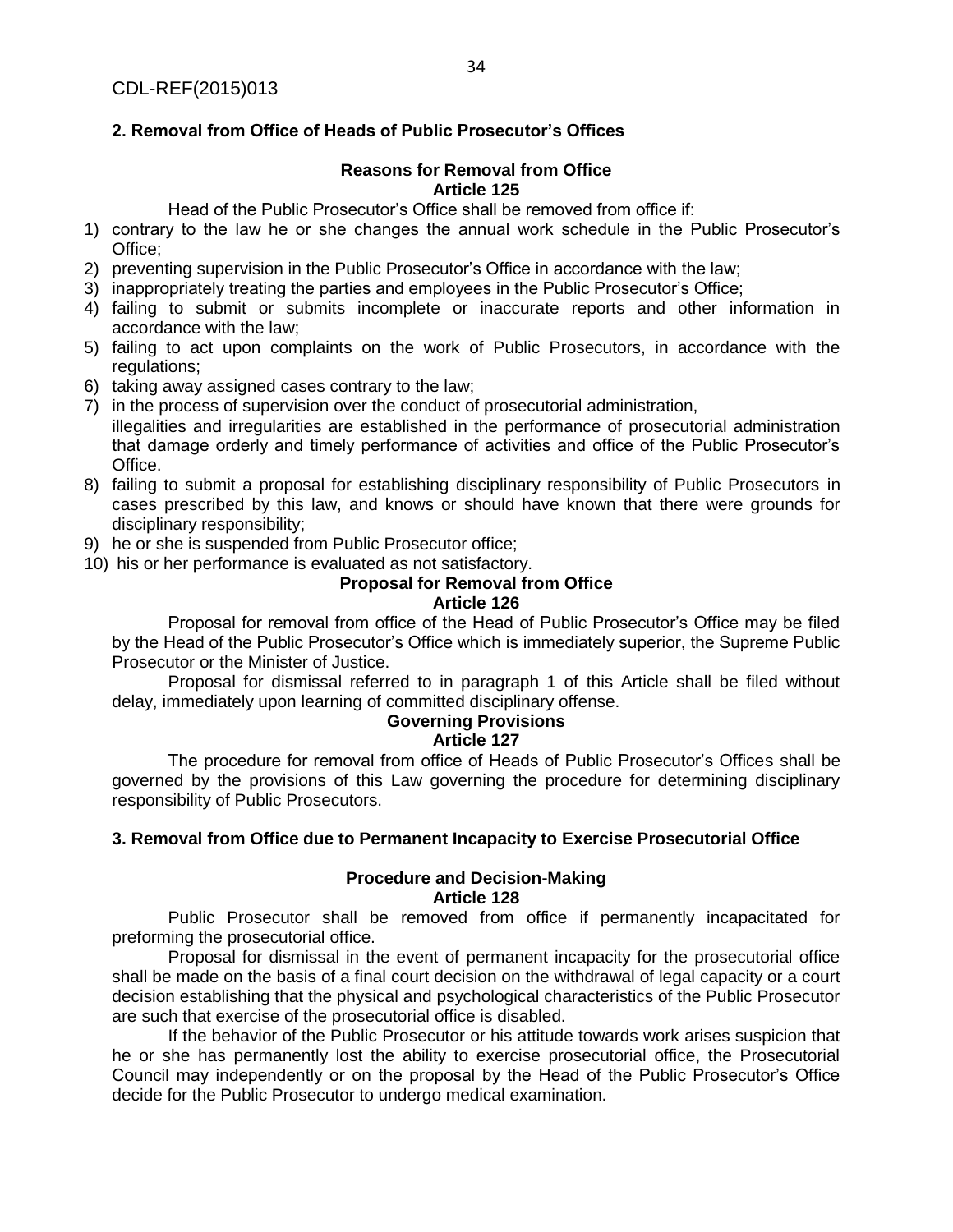Proposal for removal from office of the Public Prosecutor due to permanent incapacity for acting as the Public Prosecutor shall be submitted by the Head of the Public Prosecutor's Office, and for the Head of the Public Prosecutor's Office by the Head of the Public Prosecutor's Office which is immediately superior and the Supreme Public Prosecutor, and for the Supreme Public Prosecutor, meeting of the Supreme Public Prosecutor's Office.

In the process of removal from office due to permanent loss of capacity for the prosecutorial office, the Public Prosecutor shall have the right to declare his or her opinion on the proposal for removal from office.

The decision on removal from office due to permanent incapacity for the prosecutorial office shall be made by the Prosecutorial Council and the decision may be subject to administrative proceedings.

### **IX. INTERNAL ORGANIZATION OF WORK OF THE PUBLIC PROSECUTION OFFICE**

#### **1. Relations within the Public Prosecution Office**

#### **Duty of the Supreme Public Prosecutor Article 129**

The Supreme Public Prosecutor shall be responsible for performing the duties of the Public Prosecution Office and shall take measures and actions for the effective and lawful operation of the Public Prosecution Office.

#### **Independence of Public Prosecutors Article 130**

The Public Prosecutor shall be responsible for working on the case that is assigned to him or her and shall be independent in his or her work and decision making, except in cases provided for in Article 131 of this Law.

The Public Prosecutor shall inform the Head of the Public Prosecutor's Office's at his or her request about the work in a particular case and the decision that he or she intends to make, and the work on a particular case which includes complex factual and legal issues.

#### **Mandatory Operating Instructions**

#### **Article 131**

At the Public Prosecution Office, to ensure uniform application of the law, mandatory operating instructions may be issued.

Mandatory operating instructions, according to this Law, shall include general instructions and instructions to be followed in individual cases.

General instructions shall be issued by the Supreme Public Prosecutor and their adoption may be initiated by the Head of the Public Prosecutor's Office, when it is considered necessary. General instructions shall be issued in writing.

Instructions to be followed in an individual case shall be issued by the:

- 1) Supreme Public Prosecutor for Public Prosecutors at the Supreme Public Prosecutor' Office and for the Supreme Special Prosecutor, Heads of High and Basic Public Prosecutor's Offices;
- 2) Supreme Special Prosecutor for Special Prosecutors from that Prosecutor's Office;
- 3) Head of the High Public Prosecutor's Office for Public Prosecutors from that Prosecutor's Office and Heads of the Basic Public Prosecutors' Offices in their areas of work;
- 4) Heads of the Basic Public Prosecutor's Offices for the Public Prosecutors of those Prosecutor's Offices.

Public Prosecutors or Heads of the Public Prosecutor's Offices may initiate giving the instructions referred to in paragraph 4 of this Article, if they determine that it is necessary for their work.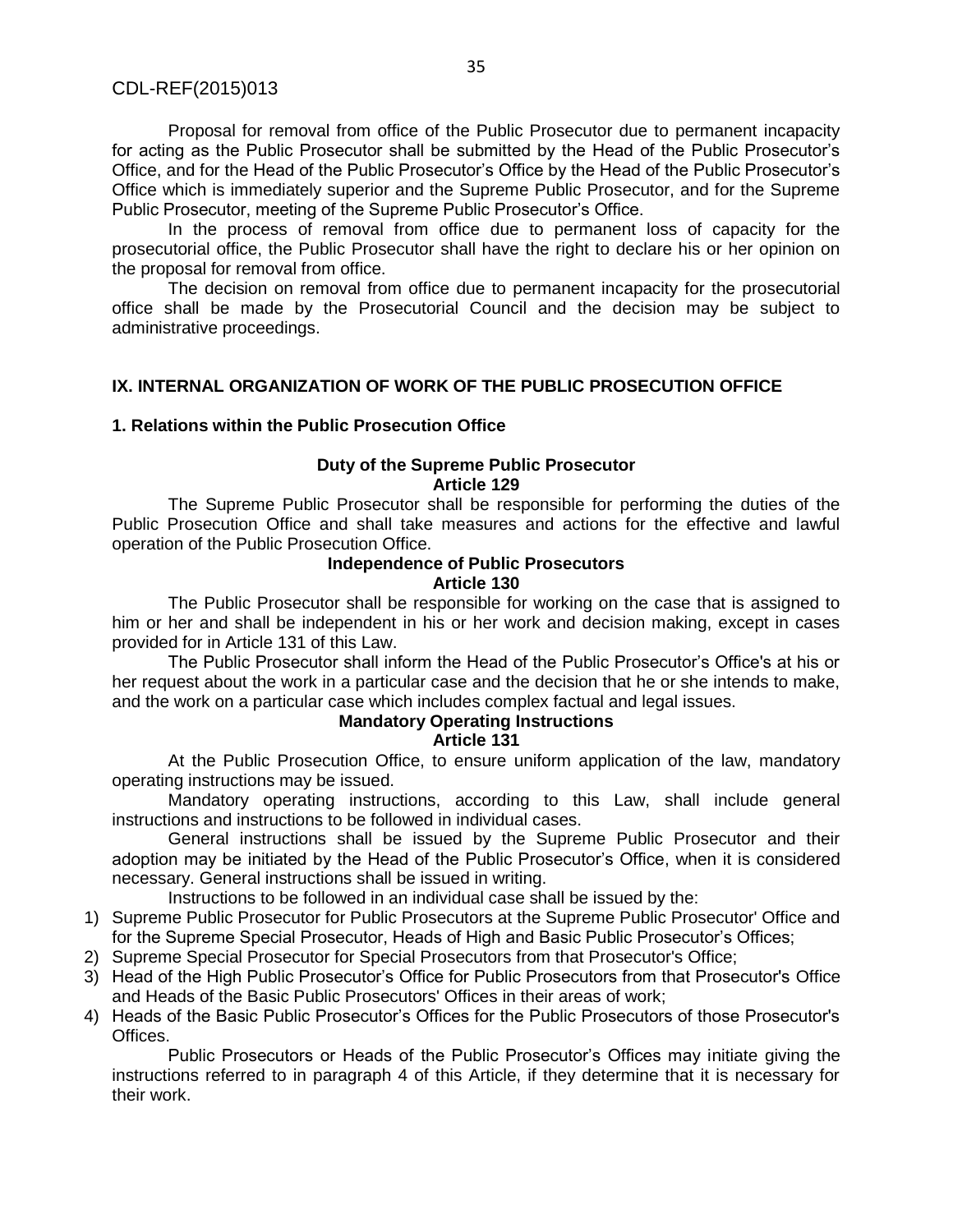#### **The Procedure for Issuing Instructions to be followed in Individual Case Article 132**

Instructions to be followed in an individual case shall be made in writing and with an explanation. Exceptionally, when circumstances do not permit it, instructions may be verbal, and yet, within a reasonable time, shall be given in writing.

Head of the Public Prosecutor's Office and the Public Prosecutor who was given instructions to be followed in an individual case shall have the right to point out the illegality or groundlessness of instruction and request the instructions to be issued in writing if given orally, and if given in writing to be repeated in the same form again.

If instructions to be followed in an individual case are repeated in terms of paragraph 2 of this Article, and the Head of the Public Prosecutor's Office or the Public Prosecutor still believes that the instructions are unlawful or groundless, Head of the Public Prosecutor's Office may, at his written and reasoned request, release him from further working on that case, if there is no risk of delay, and give the case to be addressed by another Head of the Public Prosecutor's Office or Public Prosecutor.

Public Prosecutor shall not be held accountable for an opinion expressed in paragraph 2 of this Article and the request made in accordance with paragraph 3 of this Article.

#### **Relations at the Public Prosecution Office**

#### **Article 133**

Supreme Public Prosecutor may directly exercise all powers and take any actions that the Head of the Special Public Prosecutor's Office, Head of the High Public Prosecutor's Office, or Head of the Basic Public Prosecutor's Office is authorized to exercise by law,.

Supreme Public Prosecutor may, due to exemption or other legitimate reasons that may affect the further conduct of the proceedings, entrust individual cases or certain actions in those cases within the jurisdiction of the High Public Prosecutor's Office or the Basic Public Prosecutor's Office to another actually competent Public Prosecutor's Office.

Supreme Public Prosecutor may, due to exemption or other legitimate reasons that may affect the further proceedings, entrust individual cases or certain actions in those cases within the jurisdiction of the Special Public Prosecutor's Office, to the Supreme Public Prosecutor's Office.

Head of the High Public Prosecutor' Office may directly exercise all powers and take any actions that the Head of the Basic Public Prosecutor's Office is authorized to exercise within his or her jurisdiction.

Head of the High Public Prosecutor's Office may, for justified reasons, entrust individual cases or certain actions in these cases within the jurisdiction of the Basic Public Prosecutor's Office that falls under the jurisdiction of his or her Office to another Basic Public Prosecutor's Office within his or her jurisdiction.

The decision on taking over the powers and actions or entrusting them to another Public Prosecutor in terms of paragraphs 1 to 5 of this Article shall be made in writing.

# **Supervision**

#### **Article 134**

The Supreme Public Prosecutor's Office shall supervise the work of the Special Public Prosecutor's Office, High Public Prosecutor's Office and Basic Public Prosecutor's Office.

The High Public Prosecutor's Office shall supervise the work of the Basic Public Prosecutor's Office within their jurisdiction.

The Supreme Public Prosecutor's Office shall supervise the work of the Public Prosecutors' Offices by direct review of the work of each Public Prosecutor's Office and taking other appropriate measures for efficient and legal operation of the Public Prosecutor's Office.

The supervision referred to in paragraph 3 of this Article shall be performed in accordance with the Supervision Plan that is issued by the Supreme Public Prosecutor.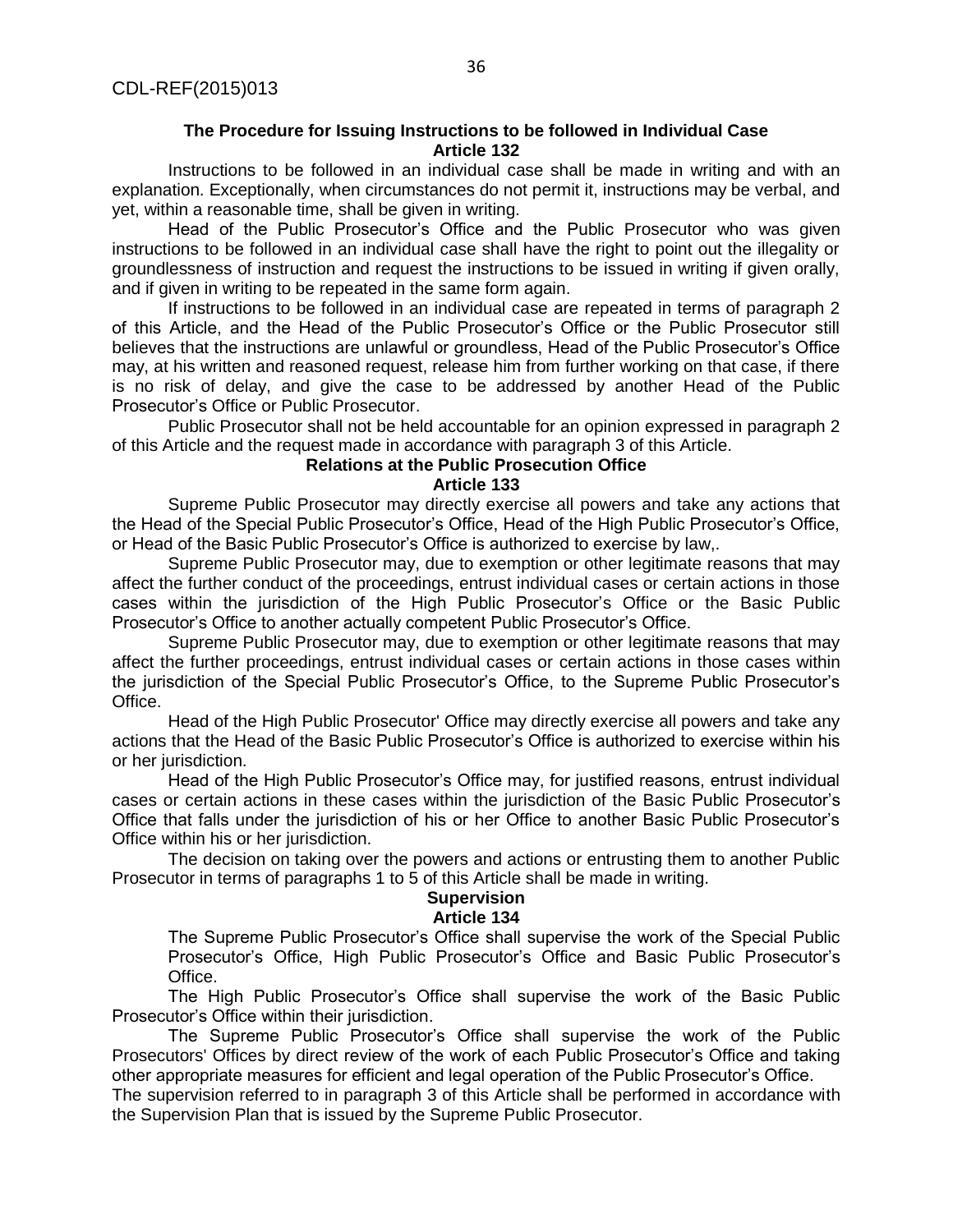High Public Prosecutor's Offices shall perform full supervision of all operations of the Public Prosecutors' Offices within their jurisdiction in accordance with the special Supervision Plan, which shall be issued by the Head of the High Public Prosecutor's Office.

#### **Public Relations Article 135**

Information on the work of the Public Prosecution Office shall be provided by the Supreme Public Prosecutor or a person authorized by him or her, and on the work of the Public Prosecutor's Office by the Heads of the Public Prosecutor's Offices and persons authorized by them.

In the case of informing the public about the work in a particular case, only information about actions taken or currently taken may be given, without specifying the names of participants in the proceedings and content of the actions taken.

Information that may impact the conduct of the proceedings shall not be made public.

For the purpose of informing the public, the Public Prosecution Offices may establish a special service for public relations.

### **2. Prosecutorial Administration**

#### **Organization of Work Article 136**

The organization of work of the Public Prosecution Office shall mean the management of the Public Prosecution Office, organization of prosecution departments and the meeting of the Public Prosecution Office, and the internal operation of the Public Prosecution Office.

The organization of work of the Public Prosecution Office referred to in paragraph 1 of this Article shall be governed by the Rules of Procedure of the Public Prosecution Office issued by the Ministry of Justice with the prior opinion of the Prosecutorial Council.

#### **Management Article 137**

The Head of the Public Prosecution Office shall be responsible for the performance of the Public Prosecution Office and for taking measures and actions for efficient and lawful performance of the Public Prosecution Office.

Head of the Public Prosecution Office shall organize the work of the Public Prosecution Office, allocate tasks and take measures to facilitate regular and timely performance of tasks of the Public Prosecution Office.

Head of the Public Prosecution Office, in the case of absence, inability to work or expiry of office shall be replaced by the Public Prosecutor designated by the Public Prosecution Office meeting for each calendar year, on the proposal of the Head of the Public Prosecution Office

# **Internal Operations of the Public Prosecution Office**

**Article 138**

Internal operations of the Public Prosecution Office shall include the activities of prosecutorial administration and use of the judicial information system.

The Prosecutorial Administration shall include the activities which ensure orderly and timely work of the Public Prosecution Office, and in particular: internal allocation of tasks; consideration of complaints and petitions; keeping proper records and reports; work of the filing office and archives; financial and material management, professional, administrative, IT, analytical and other tasks for the work of the Public Prosecution Office.

Judicial Information System is a unique electronic case management system in which data from the register of the Public Prosecutor's Offices shall be entered, stored and transmitted.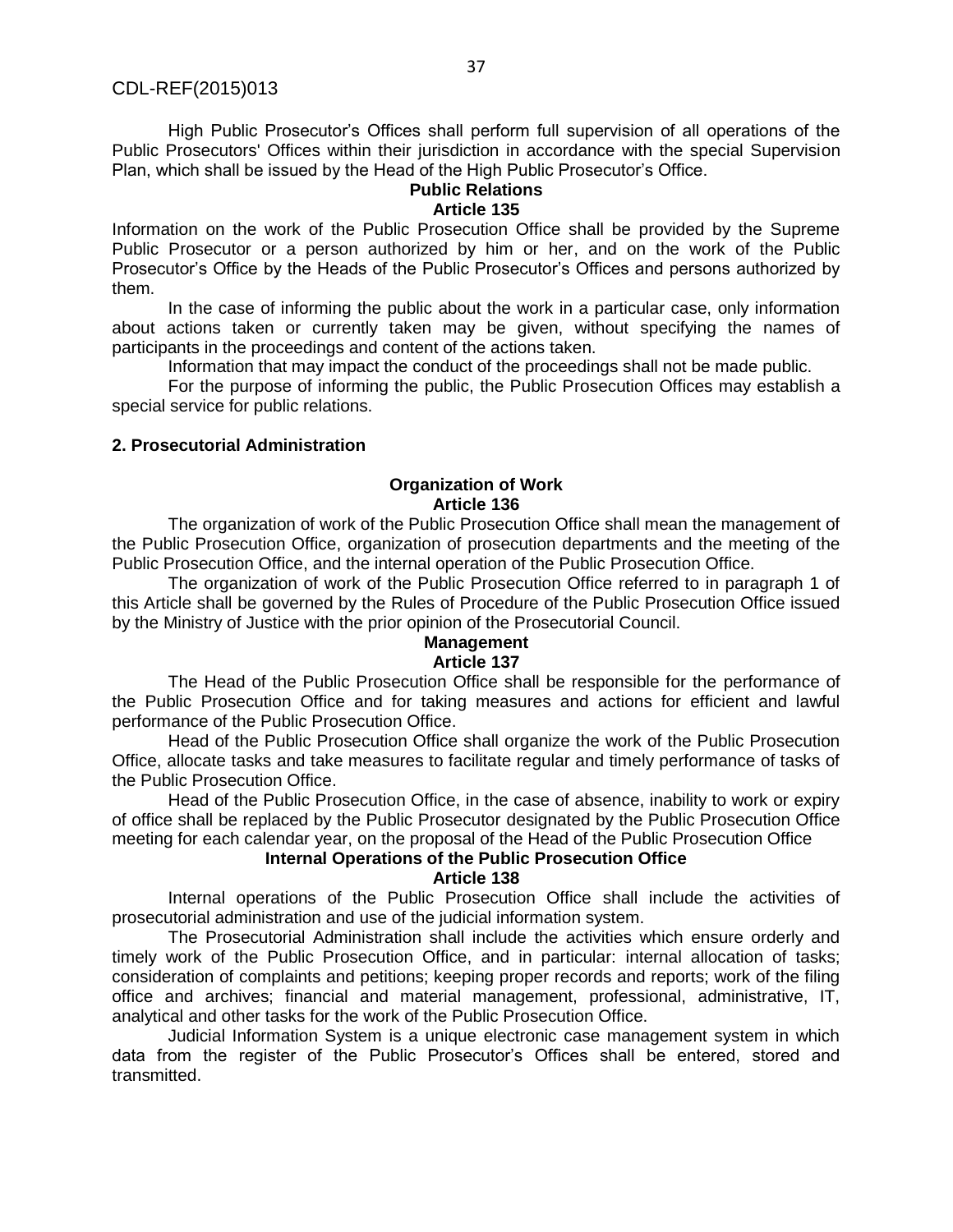#### **Allocation of Tasks Article 139**

Head of the Public Prosecution Office, no later than on 15 January of the current year, shall establish the yearly allocation of tasks that ensures even distribution of tasks and required specialization of Public Prosecutors.

## **Allocation of Cases Article 140**

Cases shall be allocated in such a way as to ensure impartiality, independence and performance efficiency.

#### **Withdrawal of Assigned Cases Article 141**

An assigned case shall be withdrawn from the Public Prosecutor if it is determined that he or she unjustifiably fails to act in the case, because of exemptions or, if unable to perform prosecutorial office for more than one month.

Cases whose urgent nature is prescribed by law may be taken away from the Public Prosecutor if due to absence or inability to work he or she is not able to deal with these cases promptly and within the legal deadline.

Head of the Public Prosecutor's Office shall issue a decision on case withdrawal.

Decision to withdraw the case shall be submitted to the Public Prosecutor from whom the case is withdrawn.

A complaint against the decision on case withdrawal may be lodged to the Head of the Public Prosecutor's Office that is immediately senior, and against the decision of the Supreme Public Prosecutor to the meeting of the Supreme Public Prosecutor's Office, within three days of receipt of the decision.

The decision on the complaint shall be passed within two days of receipt of the complaint.

The complaint shall not stay the execution of the decision other than in detention cases. If the complaint is approved, the case shall be assigned to the Public Prosecutor from whom it was taken away.

# **Duty and Standby**

## **Article 142**

Head of the Public Prosecutor's Office shall organize continuous duty hours and preparedness, for the efficient performance of tasks, especially for the execution of the preliminary investigation, investigation and other urgent tasks related to the possible commission of criminal offenses and other criminal activity.

The schedule and duration of duty hours and preparedness shall be determined by the Head of the Public Prosecutor's Office.

## **Meeting of the Public Prosecution Office Article 143**

In order to discuss certain issues of importance for the work, the Head of the Public Prosecutor's Office shall convene and chair a meeting of the Public Prosecutor's Office.

Meeting of the Public Prosecutor's Office shall include the Head of the Public Prosecutor's Office and Public Prosecutors from the Public Prosecutor's Office.

Head of the Public Prosecutor's Office shall schedule a meeting at the request of at least one third of Public Prosecutors.

Meeting of the Public Prosecutor's Office shall decide if attended by at least two-thirds of Public Prosecutors, and a decision shall be made if voted for by a majority of the Public Prosecutors at the meeting, unless otherwise stipulated for some issues by this Law.

# **Scope of Work of the Meeting**

#### **Article 144**

Meeting of the Public Prosecutor's Office shall: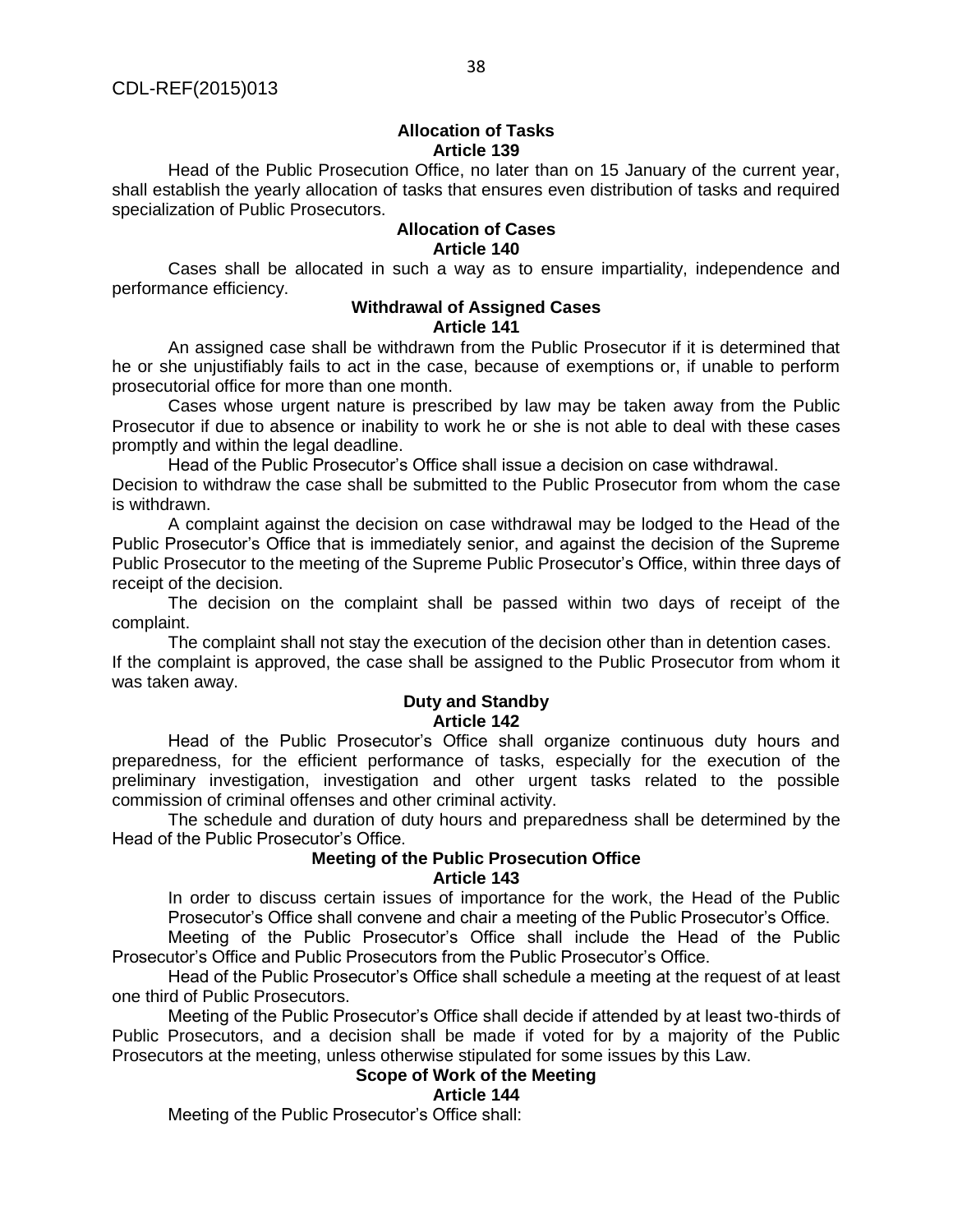- 1) examine the Work Plan and report on the work of the Public Prosecutor's Office;
- 2) take a position on the general issues from the Public Prosecutor's Office;
- 3) adopt the Rules of Procedure;
- 4) consider issues of importance for professional training, work organization and the overall work of the Public Prosecutor's Office;
- 5) consider the proposed annual work schedules;
- 6) decide on other matters of importance for the work of the Public Prosecutor's Office.

# **Meeting of the Supreme Public Prosecutor's Office**

#### **Article 145**

Meeting of the Supreme Public Prosecutor's Office, in addition to the activities referred to in Article 144 of this Law, shall:

- 1) give opinions on draft regulations that are important for the performance of prosecutorial office;
- 2) point to problems in the application of regulations of relevance to perform prosecutorial office;
- 3) decide on exemption of the Supreme Public Prosecutor;
- 4) consider the report on the work of the Public Prosecutor's Office.

The meeting of the Supreme Public Prosecutor's Office shall consist of the Supreme Public Prosecutor and Public Prosecutors at the Supreme Public Prosecutor's Office.

## **Enlarged Meeting**

#### **Article 146**

The Supreme Public Prosecutor, to discuss matters of particular importance for the Public Prosecution Office and in other cases prescribed by law, shall convene an enlarged meeting of the Supreme Public Prosecution Office, consisting of the Supreme Public Prosecutor, Public Prosecutors in the Supreme Public Prosecutor's Office, Heads of High Public Prosecutor's Offices and Head of the Special Public Prosecutor's Office

## **Annual Report**

#### **Article 147**

Head of the Public Prosecution Office shall submit a report on the work of the Public Prosecution Office to the Prosecutorial Council and the Ministry of Justice, at the latest by 10 February of the current year for the previous year, and publish it at the same time on the website of the Public Prosecution Office.

At the request of the Prosecutorial Council, Head of the Public Prosecution Office shall submit special or periodic reports within the deadline set by the Prosecutorial Council.

Public Prosecutor's Offices shall submit special reports that are required for reporting to the European Union and international organizations, and to monitor the implementation of regulations.

Head of the Public Prosecution Office shall be responsible for the accuracy of data in the reports.

At the request of the Parliament of Montenegro and the competent working body, the Supreme Public Prosecutor and Supreme Special Prosecutor shall submit special or periodic reports on their work, in the period determined by the Parliament of Montenegro or the competent working body.

The Supreme Public Prosecutor and Supreme Special Prosecutor shall attend the session at the invitation of the Parliament of Montenegro and the relevant working bodies.

#### **3. Relations and Cooperation**

## **Relationship with Courts and Other State Bodies Article 148**

Head of the Public Prosecutor's Office or a public prosecutor shall be authorized to request courts and other state bodies to submit files, information and notifications required for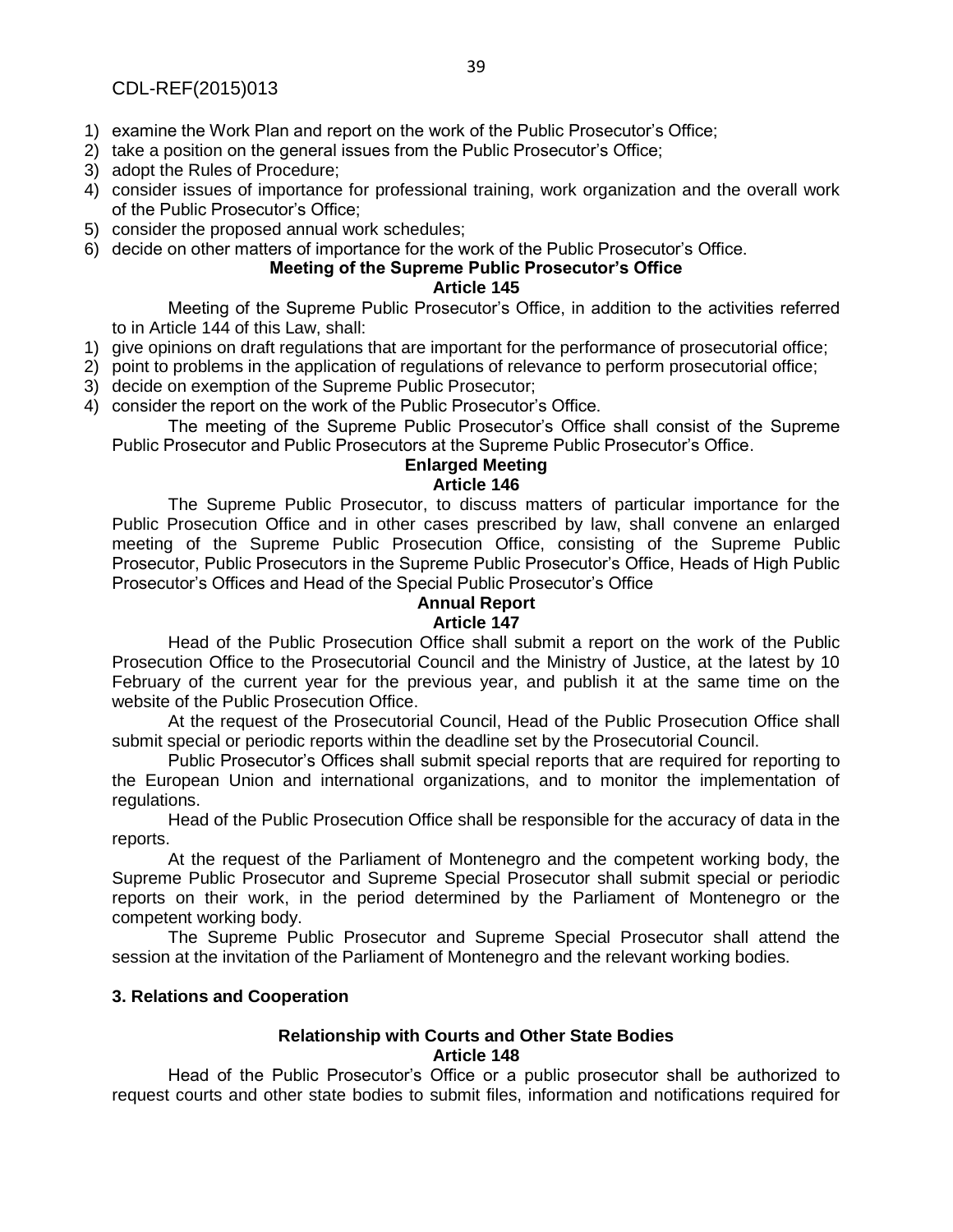undertaking actions within his or her competence, and the courts or other state bodies shall act on his or her request.

Head of the Public Prosecutor's Office or a public prosecutor shall, at the request of a court or other state body, submit the documents, information and notifications required by a court or other state body in the exercise of their office.

#### **Cooperation with the Police and Other Authorities Article 149**

Head of the Public Prosecution Office may organize consultation meetings to clarify contentious issues or give detailed instructions to be followed in individual cases with the police officers and officers of other authorities.

Consultation meetings shall specify the method of cooperation, exchange of data collected and direct the joint action of Public Prosecutors with police officers and other officials.

Consultation meetings may be organized at the initiative of public prosecutors or police officers or officers of other authorities.

#### **International Cooperation Article 150**

The Public Prosecution Office may establish direct cooperation with foreign Public Prosecution Offices under international agreements and other international documents.

The method and conditions of establishing the cooperation referred to in paragraph 1 of this Article shall be established by the meeting of the Supreme Public Prosecutor's Office.

## **4. Internal Organization and Job Systematization**

#### **General Requirements Article 151**

The required number of Public Prosecutors, civil servants and state employees in the Public Prosecutor's Offices shall be established in accordance with general operating requirements prescribed by the Ministry of Justice on the proposal of the Prosecutorial Council.

# **Regulation on Internal Organization**

**Article 152**

The required number of advisors, other civil servants and state employees shall be established by the Regulation on Internal Organization and Job Systematization, in accordance with general requirements referred to in Article 151 of this Law.

The Regulation on Internal Organization and Job Systematization shall be issued by the Head of the Public Prosecution Office, upon approval by the Government of Montenegro, and prior opinion of the Prosecutorial Council, Ministry of Justice and competent authorities, in accordance with the law regulating the rights and responsibilities of civil servants and state employees.

# **Secretary**

# **Article 153**

The Supreme Public Prosecutor's Office shall have a secretary to assist the Supreme Public Prosecutor in the performance of prosecutorial administration.

The Public Prosecutor's Office with at least ten Public Prosecutors shall have a secretary of the Public Prosecutor's Office to assist the Head of the Public Prosecutor's Office in the performance of prosecutorial administration.

The Secretary shall meet the requirements specified for advisors in the Public Prosecutor's Office.

#### **Advisors Article 154**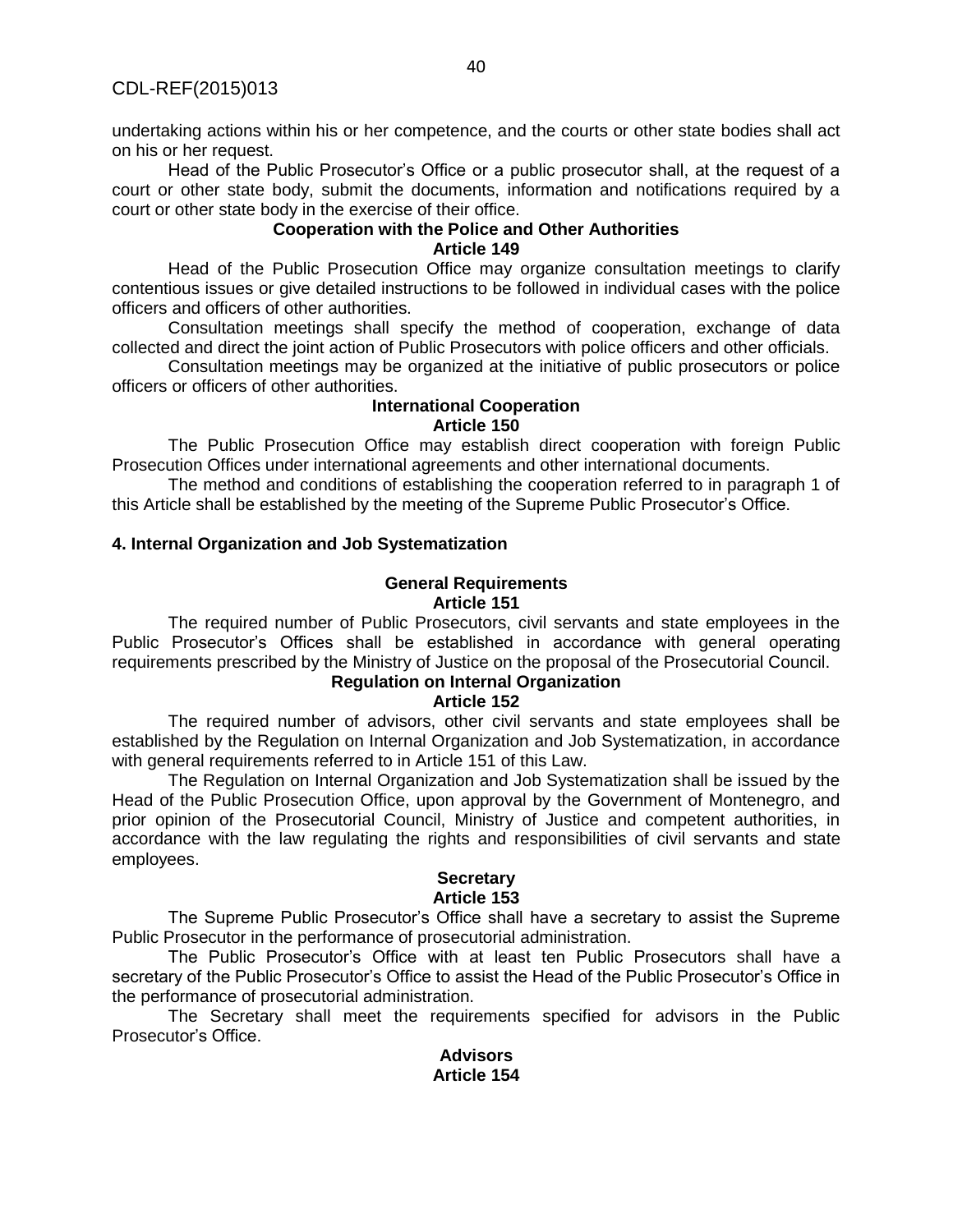An advisor shall be a person who meets the general requirements referred to in Article 49 of this Law, in addition to specific requirements set by the Regulation on Internal Organization and Job Systematization of the Public Prosecution Office.

Advisors shall assist the Public Prosecutor in the work, prepare draft legislation, maintain the record of applications, submissions and statements of citizens, and carry out independently or under the guidance and supervision of the Public Prosecutor other professional tasks stipulated by law and secondary legislation.

If authorized by the Public Prosecutor, advisors may perform certain evidentiary actions.

Record of the implemented actions entrusted shall be endorsed by the Public Prosecutor, at the latest within 48 hours of time of its implementation.

Head of the Basic Public Prosecutor's Office may authorize an advisor to represent proposals for indictment before the court in the proceedings.

#### **Civil Servants with Special Expertise**

#### **Article 155**

The Public Prosecution Office may have special education, social, educational, economic, and accounting and finance officers, or other experts having appropriate qualifications with relevant work experience in these areas, to assist the Head of the Public Prosecution Office or the Public Prosecutor in the work in matters in which the necessary expertise in these fields is required.

#### **Trainee Prosecutor Article 156**

Trainee prosecutor may be a person who has graduated from law school, level VIII of professional qualifications, and meets the general requirements to work in state institutions.

A special law shall apply to special conditions and procedure for employment, duration of internship and training during the internship.

#### **Application of Other Laws Article 157**

Regulations governing the rights, obligations and responsibilities of civil servants and state employees shall apply to the commencement and termination of employment of advisors, other civil servants and state employees, salaries and other rights, obligations and responsibilities, conditions of employment and conditions of expert examination, unless otherwise prescribed by this Law.

#### **5. Supervision of the Prosecutorial Administration**

#### **Supervision Article 158**

The performance of prosecutorial administration shall be supervised by the Ministry of Justice.

During supervision the Ministry of Justice shall take no actions that affect the decision of the Public Prosecutor in the case.

#### **Inspection Control Article 159**

The Ministry of Justice, through the judicial inspector, shall perform inspection control of the Public Prosecutor's Offices in relation to the organization of work of the Public Prosecutor's Offices in accordance with this Law and of the application of the Rulebook on Internal Operations of the Public Prosecution Office in the area of prosecutorial administration, especially in relation to:

1) Operation of the filing office and archives;

- 2) Keeping official records as prescribed;
- 3) Other tasks related to proper work and operation of prosecutorial administration.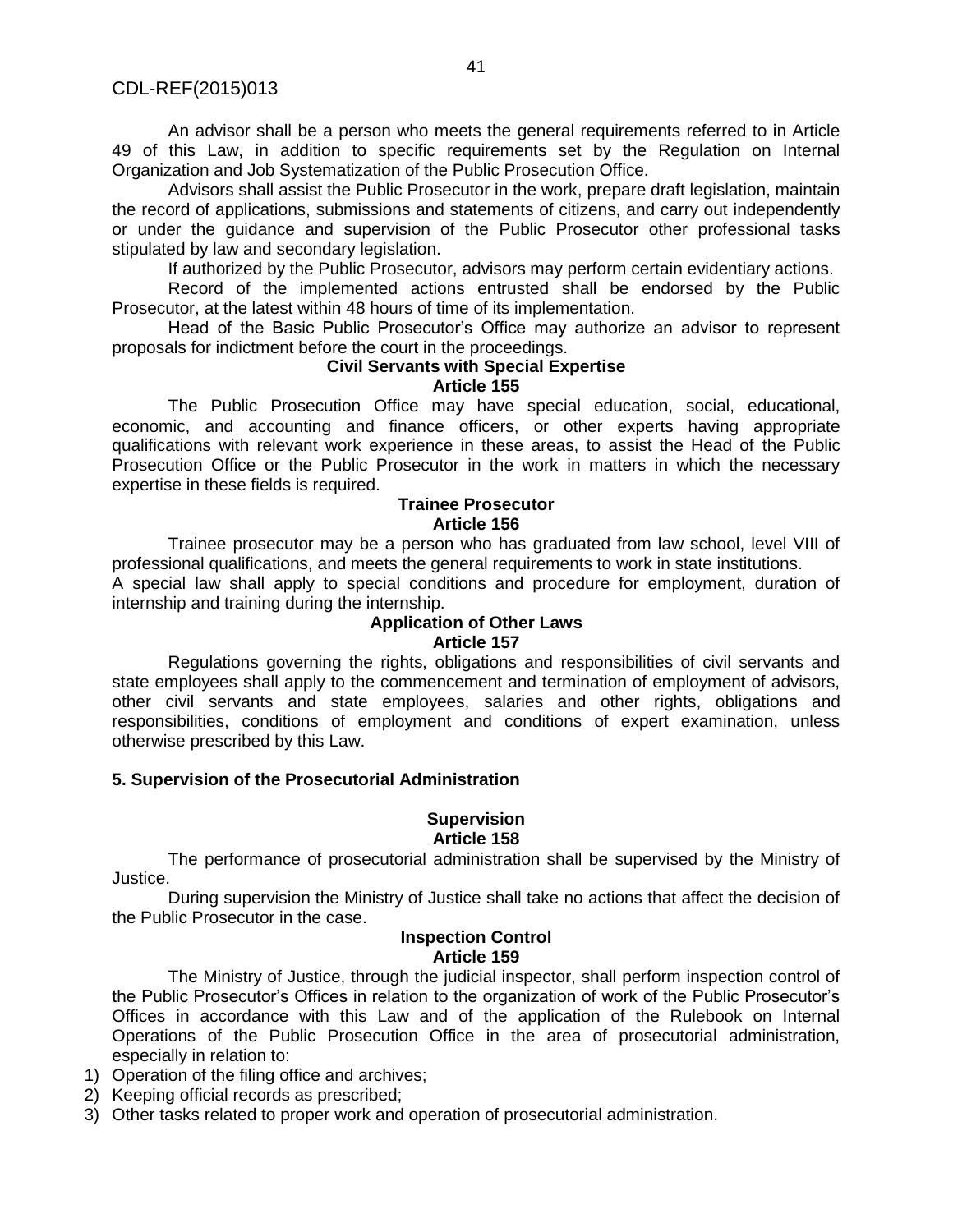#### **Judicial Inspector Article 160**

Inspection control over prosecutorial administration in the Public Prosecutor's Offices shall be performed by judicial inspector.

A person who meets the requirements for a judge of the administrative court may be appointed as a judicial inspector.

## **Execution of Inspection Supervision Article 161**

Inspection supervision shall be carried out in accordance with the annual plan of supervision, issued by the Minister of Justice by the end of the calendar year for the following year (regular inspection supervision).

Annual supervision plan shall include the Public Prosecutor's Offices in which, according to the results of the supervision conducted during a calendar year, supervision (control inspection supervision) has to be repeated in the next calendar year.

Annual supervision plan shall be submitted to the Public Prosecutor's Offices in which supervision shall be conducted, no later than on 31 January of the current year.

Extraordinary inspection supervision shall be determined by the decision of the Minister of Justice on the proposal of the Supreme Public Prosecutor, Head of the Public Prosecutor's Office that is immediately senior or the President of the Prosecutorial Council.

The decision on extraordinary inspection supervision shall be submitted to the Public Prosecutor's Office prior to the inspection, no later than the day before the start of inspection supervision.

The Ministry of Justice shall carry out inspections on the occasion of the complaints and petitions of citizens related to the activities of prosecutorial administration.

#### **Implementation of Supervision Article 162**

Inspection supervision shall be conducted by direct examination of documents, data and operation in the Public Prosecutor's Office, or by examining the submitted documents and data of the Public Prosecutor's Office.

Head of the Public Prosecutor's Office shall facilitate smooth implementation of inspection supervision in the Public Prosecutor's Office or provide the required documents and information.

## **Minutes**

## **Article 163**

Minutes of conducted inspection supervision shall be taken containing data on established facts, irregularities and measures to be taken in order to eliminate the established irregularities and deadlines for taking these measures.

Minutes of inspection supervision shall be submitted to the Head of the Public Prosecutor's Office.

If any irregularities are established by inspection supervision, Head of the Public Prosecutor's Office may provide written comments to the minutes, at the latest within eight days of receipt.

Minutes of the conducted inspection supervision and declaration of the Head of Public Prosecutor's Office in the case referred to in paragraph 3 above shall be submitted to the Head of the Public Prosecutor's Office that is immediately senior, the Supreme Public Prosecutor and the Prosecutorial Council.

Head of the Public Prosecutor's Office shall remove the irregularities found in the work of prosecutorial administration within the time limits specified in the minutes of the completed inspection supervision.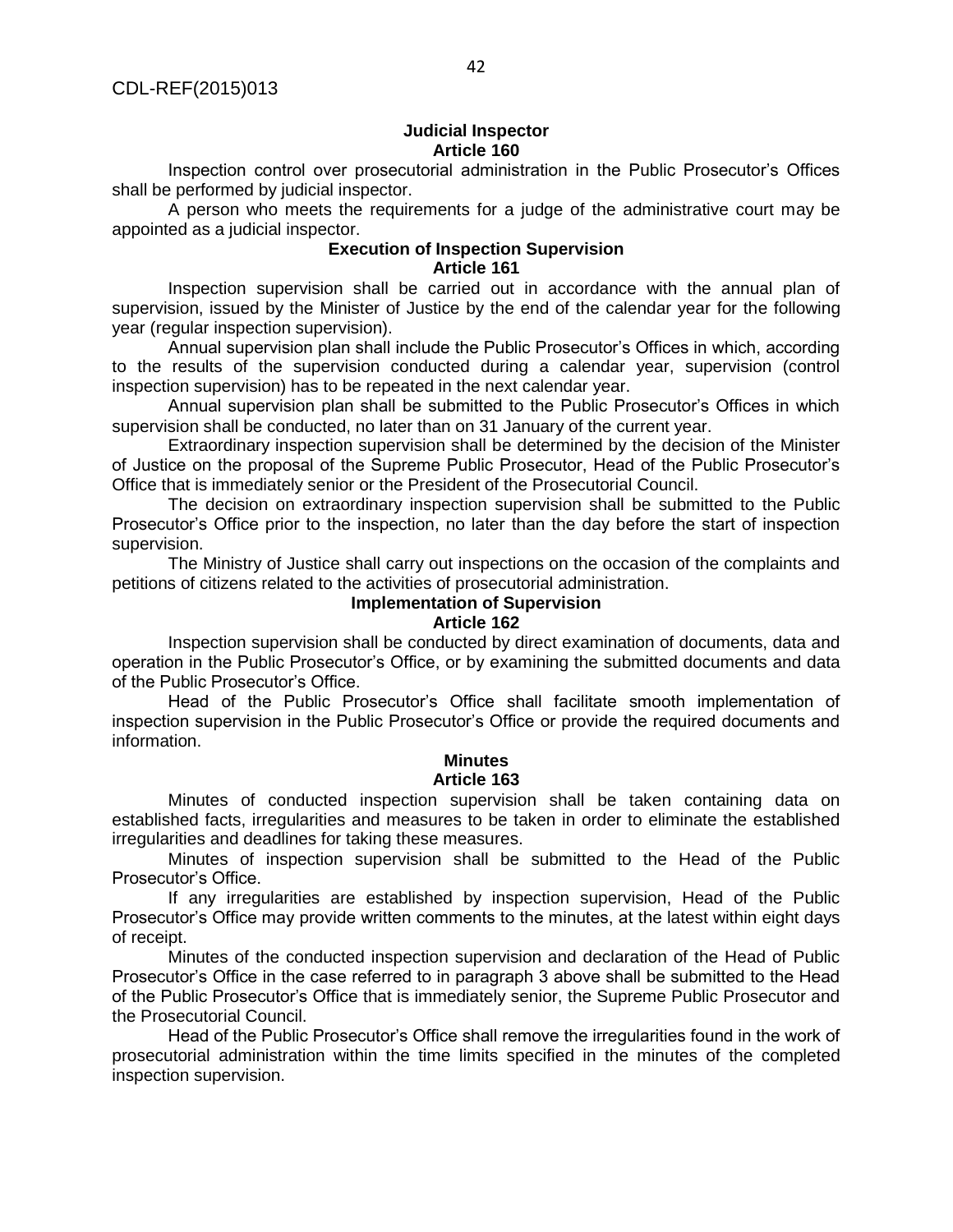Head of the Public Prosecutor's Office shall inform in writing about the measures taken under paragraph 5 of this Article the Ministry of Justice, Head of the Public Prosecutor's Office that is immediately senior, the Supreme Public Prosecutor and Prosecutorial Council.

## **X. DATA PROTECTION**

#### **Obligation to Protect Classified Information Article 164**

Heads of the Public Prosecutor's Offices, Public Prosecutors, Head of the Special Public Prosecutor's Office and special prosecutors, civil servants and state employees in the Public Prosecution Office shall keep confidential information, regardless of the manner in which those were obtained, in accordance with the law governing the confidentiality of data.

#### **Data Protection Article 165**

The persons referred to in Article 164 of this Article shall not provide information on personal, family and financial position of natural persons or financial position of legal persons obtained during the proceedings.

# **Obligation after the Termination of Office**

**Article 166**

The obligation to protect data from Article 164 and Article 165 of this Law shall extend beyond the cessation of employment in the Public Prosecution Office.

# **XI. SECRETARIAT OF THE PROSECUTORIAL COUNCIL Secretariat**

## **Article 167**

In order to professionally perform the professional, financial, administrative, IT, analytical and other tasks of the Prosecutorial Council and activities of common interest to all Public Prosecutor's Offices, the Secretariat of the Prosecutorial Council (hereinafter: the Secretariat) shall be established.

#### **Secretary of the Secretariat Article 168**

The Secretariat shall be headed by the secretary.

Secretary of the Secretariat shall be appointed and removed from office by the Prosecutorial Council, on a proposal from the President of the Prosecutorial Council, on the basis of a public announcement.

Secretary of the Secretariat shall be appointed for a term of five years.

Proposal for appointment of the Secretary of the Secretariat shall include the name and surname of the candidate, a short biography and explanation.

A person may be appointed the Secretary of the Secretariat if in addition to the general requirements for employment in state institutions he or she fulfills the following special conditions, namely that he or she:

- 1) completed law school, level VIII of professional qualifications;
- 2) passed the Bar exam;
- 3) has at least ten years of work experience;
- 4) has organisational skills.

#### **Accountability Article 169**

The Secretary of the Secretariat shall be accountable to the Prosecutorial Council.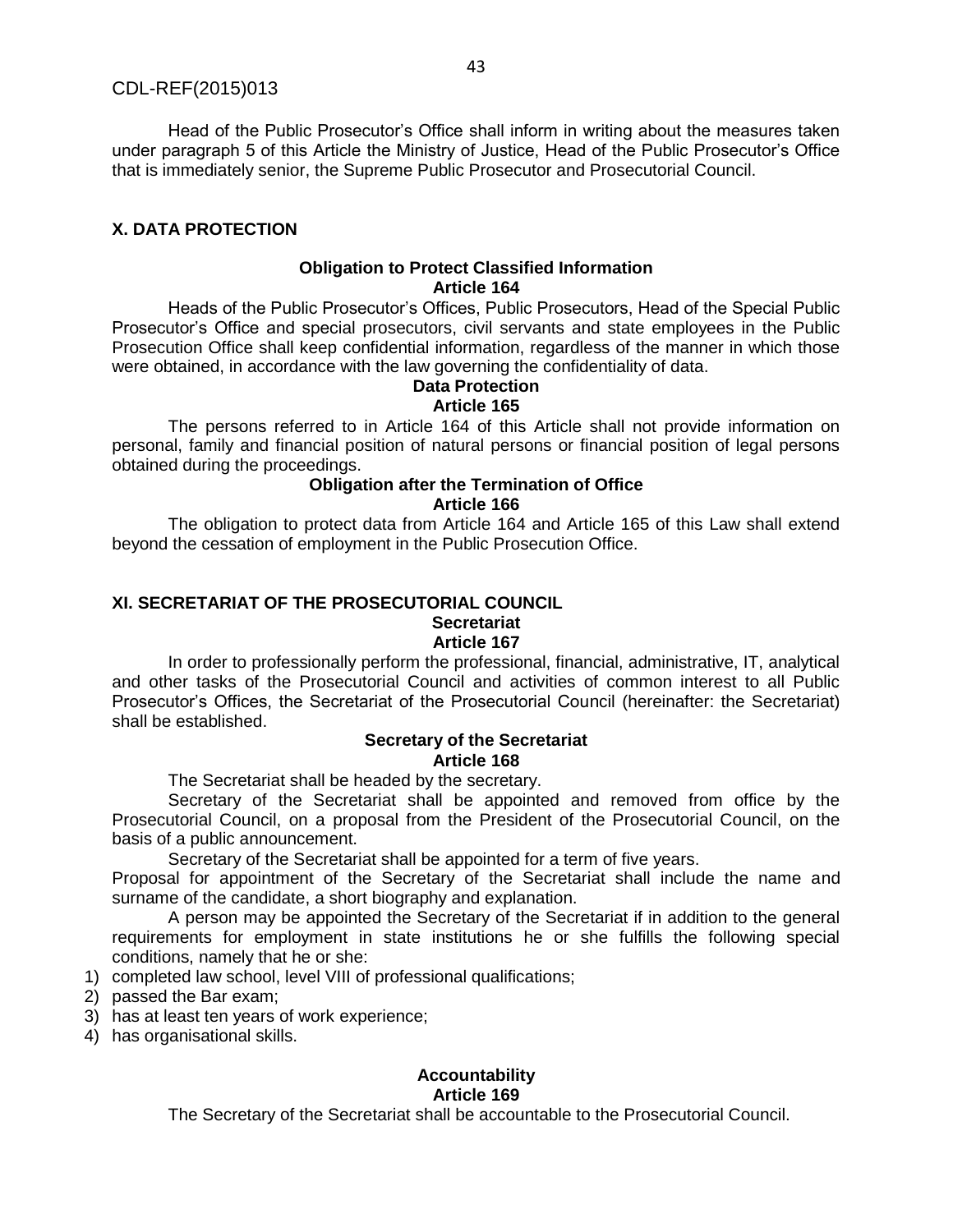Office of the Secretary of the Secretariat shall be terminated before the expiration of his or her appointment, by resignation or dismissal.

Secretary of the Secretariat may be removed from office upon a reasoned proposal of the President or a member of the Prosecutorial Council.

# **Governing Provisions Article 170**

The commencement of employment, rights, obligations and responsibilities of the Secretary of the Secretariat shall be governed by the provisions of the Law on Civil Servants and State Employees pertaining to high managerial staff.

The commencement of employment, rights, obligations and responsibilities of other employees of the Secretariat shall be governed by regulations relating to civil servants and state employees.

#### **Act on Internal Organization and Job Systematization of the Secretariat Article 171**

The internal organization of the Secretariat, number of civil servants and state employees and their job descriptions shall be governed by the Act on Internal Organization and Job Systematization, in accordance with this Law and regulations on the State administration.

The Act referred to in paragraph 1 of this Article shall be adopted by the Prosecutorial Council, on a proposal by the Secretary of the Secretariat, upon prior opinion of the Ministry of Justice and the competent authorities in accordance with the law governing the rights and obligations of civil servants and state employees.

# **XII. RECORDS**

#### **Content of Records Article 172**

The Secretariat shall keep a record of data on the Public Prosecutors and Heads of the Public Prosecutor's Offices containing, in particular, information on:

- 1) personal name, nationality if declared by the Public Prosecutor, address, date and place of birth and sex;
- 2) the date of appointment to the office;
- 3) work experience;
- 4) academic degree (MSc, MA, PhD);
- 5) professional development;
- 6) knowledge of a foreign language;
- 7) published scientific and professional papers and other activities in the field;

8) performance report (number of cases, volume and quality of work, exceeding the legal time limits);

- 9) performance appraisal;
- 10) promotion;
- 11) disciplinary responsibility and dismissal;
- 12) termination of office;
- 13) permission to access classified information.

A public prosecutor shall have the right to propose entry of other data in the records referred to in paragraph 1 of this Article, and the right to examine the records and documents based on which records about him or her are kept.

The method of keeping records referred to in paragraph 1 of this Article shall be determined by the Rules of Procedure of the Prosecutorial Council.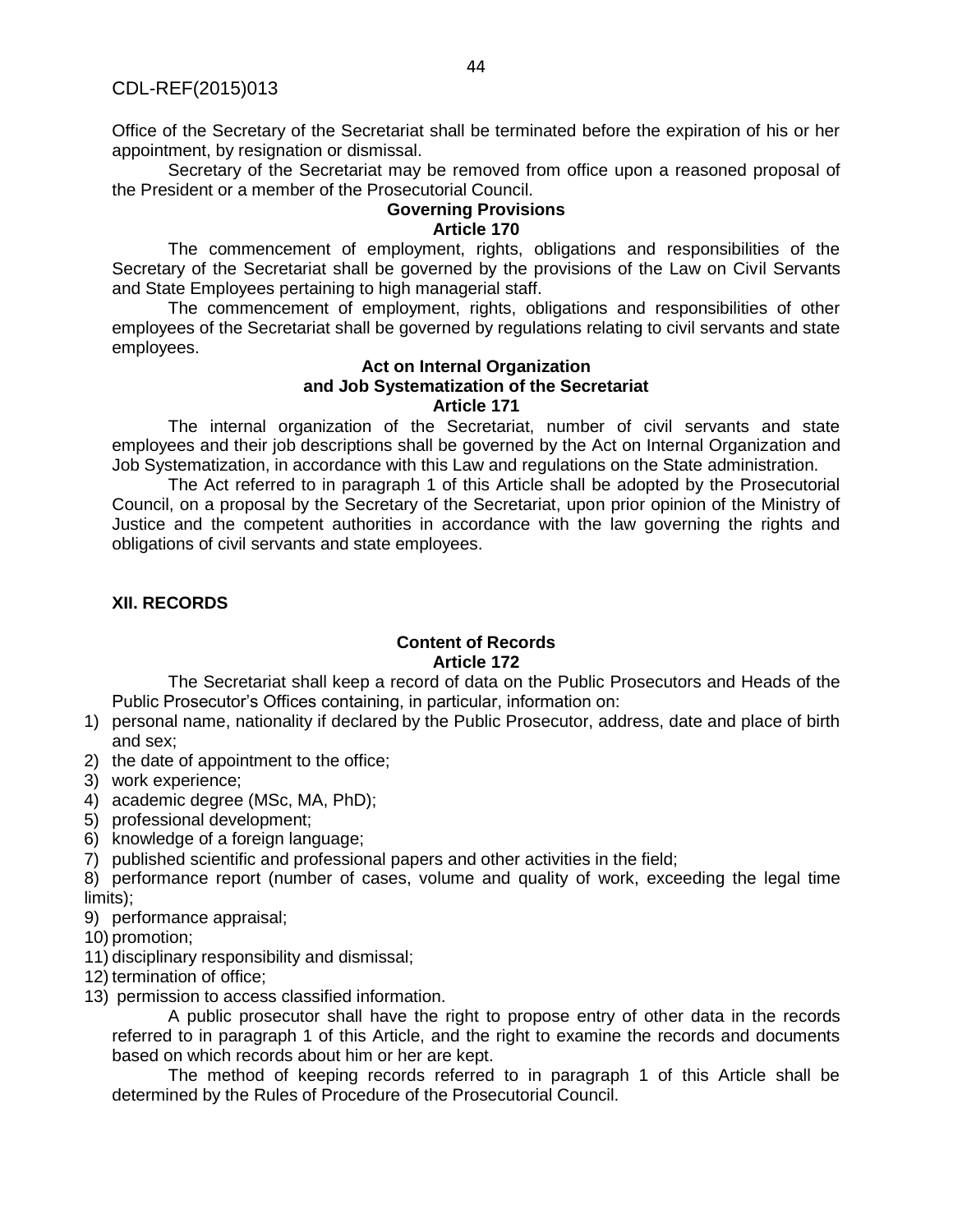## **XIII. PHYSICAL SECURITY**

#### **Organization of Physical Security Article 173**

Activities relating to physical security of persons, property and facilities of the Public Prosecutors' Offices shall include the prevention of illegal action directed against persons, premises and property of the Public Prosecutor's Office, maintaining order, prevention of the introduction of cold hand arms and firearms, explosives and other dangerous items or substances, and the destruction or disposal of assets.

The activities referred to in paragraph 1 of this Article shall be performed by employees in the Public Prosecutor's Office working as security guards or legal persons authorized to perform the duties of physical protection and security.

For all Public Prosecutor's Offices, the Department for Prosecutorial Security may be established in the Supreme Public Prosecutor's Office.

## **Requirements for Providing Physical Security Article 174**

Physical security of Public Prosecutor's Offices may be provided by any person who, in addition to general requirements prescribed for employment in state institutions, fulfills the following conditions, namely:

- 1) has the third (III) or fourth (IV) level of professional qualifications and meets the requirements for possession and carrying of weapons in accordance with the law governing weapons;
- 2) completed a training program for providing physical security;
- 3) in the year preceding the year in which the contract of employment is concluded was not punished for any violation of public order with elements of violence for which a punishment of imprisonment is prescribed, an offense under the law governing the weapons or an offense under the law governing the protection of persons and property;
- 4) there are no other circumstances that may indicate abuse or unlawful exercise of protection (frequent or excessive consumption of alcohol, psychoactive substances, conflict or incidental behavior).

Preliminary verification of fulfillment of the conditions referred to in paragraph 1 of this Article shall be conducted by the State administration body responsible for police work, and if necessary, in cooperation with the National Security Agency, with the consent of the person who is being assessed.

#### **Execution of Physical Security and Powers Article 175**

Physical security shall be exercised by means of coercion, namely: physical force, rods, restraining devices, chemicals and firearms (pistol), under the conditions prescribed by the law regulating the activities of protection of persons and property.

Exercising physical security, a person working as a security guard shall be authorized to: 1) establish the identity of persons entering and leaving the Public Prosecutor's Office;

- 2) examine the persons who enter and exit the Public Prosecutor's Office and their belongings;
- 3) give a warning or issue orders;
- 4) prohibit from entering the persons who carry cold hand arms or firearms, or who are reasonably suspected of bringing in hazardous materials, other than officials coming to the Public Prosecutor's Office in order to execute work orders, and for whom it is necessary to have a weapon or other dangerous item in order to execute their work orders;
- 5) detain a person caught in the commission of a crime until he or she is handed over to the State administration body responsible for police work;
- 6) remove from the Public Prosecutor's Office any person who obstructs the work of the Public Prosecutor's Office;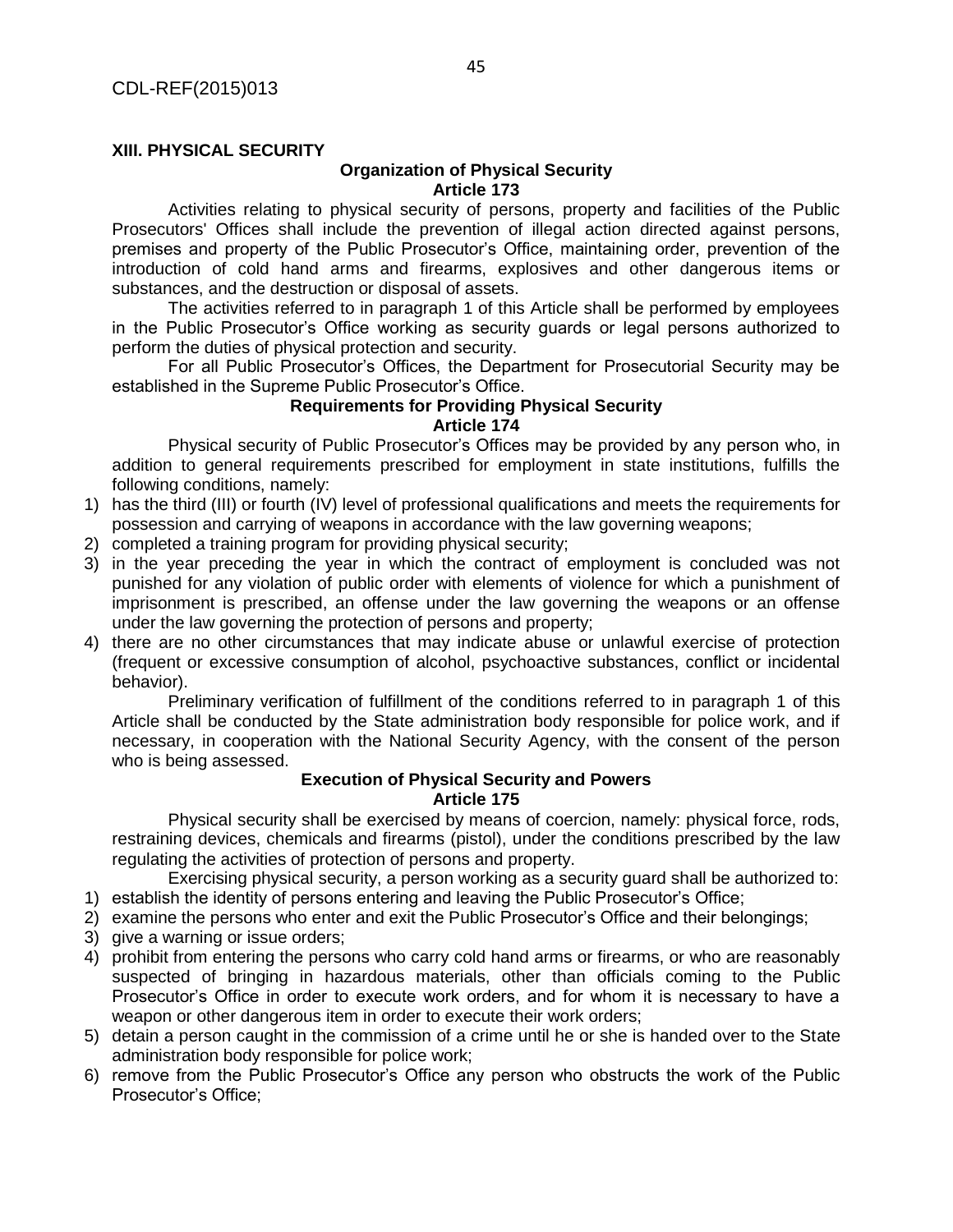7) perform other tasks or execute orders of the Head of the Public Prosecutor's Office in connection with the security of persons, property and premises of the Public Prosecutor's Office. Physical security and powers referred to in paragraphs 1 and 2 of this Article shall be

exercised in accordance with the law governing the protection of persons and property.

### **Procurement of Weapons**

#### **Article 176**

Where physical security is carried out by security officers referred to in Article 174 of this Law, the Public Prosecutor's Office shall obtain an approval for procurement of weapons in accordance with the provisions of the law governing weapons, which are related to the issue of approvals for acquiring firearms to legal persons.

The maintenance, preservation and recording of weapons that have been purchased in accordance with paragraph 1 of this Article, shall be governed by legislation regulating the maintenance, preservation and recording of weapons.

# **Official Identification Card and Uniform**

#### **Article 177**

Security officer referred to in Article 174 of this Law shall have an official ID issued by the Public Prosecutor's Office and the official uniform.

The procedure for issuing official identification cards, the ID form specified in paragraph 1 of this Article, and the design of the uniform shall be prescribed by the Ministry of Justice.

## **Common Security**

#### **Article 178**

The provision of physical security of persons, property and facilities referred to in Article 173, paragraph 1 above, for the Public Prosecutor's Offices which are located in the same building, and for the Public Prosecutor's Offices and courts which are located in the same building, may be organized jointly.

## **XIV. FUNDING**

## **Funds for the Operations Article 179**

Funding for the Public Prosecutor's Office and Prosecutorial Council shall be provided in a separate section of the Budget of Montenegro.

Annual budget for the work of each Public Prosecutor's Office individually and for the Prosecutorial Council shall be proposed by the Prosecutorial Council.

The Prosecutorial Council shall submit an annual budget proposal to the Government of Montenegro.

President of the Prosecutorial Council shall have the right to participate in the session of the Parliament discussing the budget proposal for the work of the Public Prosecutor's Office and the Prosecutorial Council.

#### **Payment Approval Article 180**

Payments at the Supreme Public Prosecutor's Office and at the Public Prosecutor's Offices shall be approved by the Supreme Public Prosecutor and Heads of the Public Prosecutor's Offices, respectively.

Payments made by the Prosecutorial Council shall be approved by the President of the Prosecutorial Council.

The authority referred to in paragraph 2 of this Article may be delegated by the President of the Prosecutorial Council to the Secretary of the Secretariat of the Prosecutorial Council.